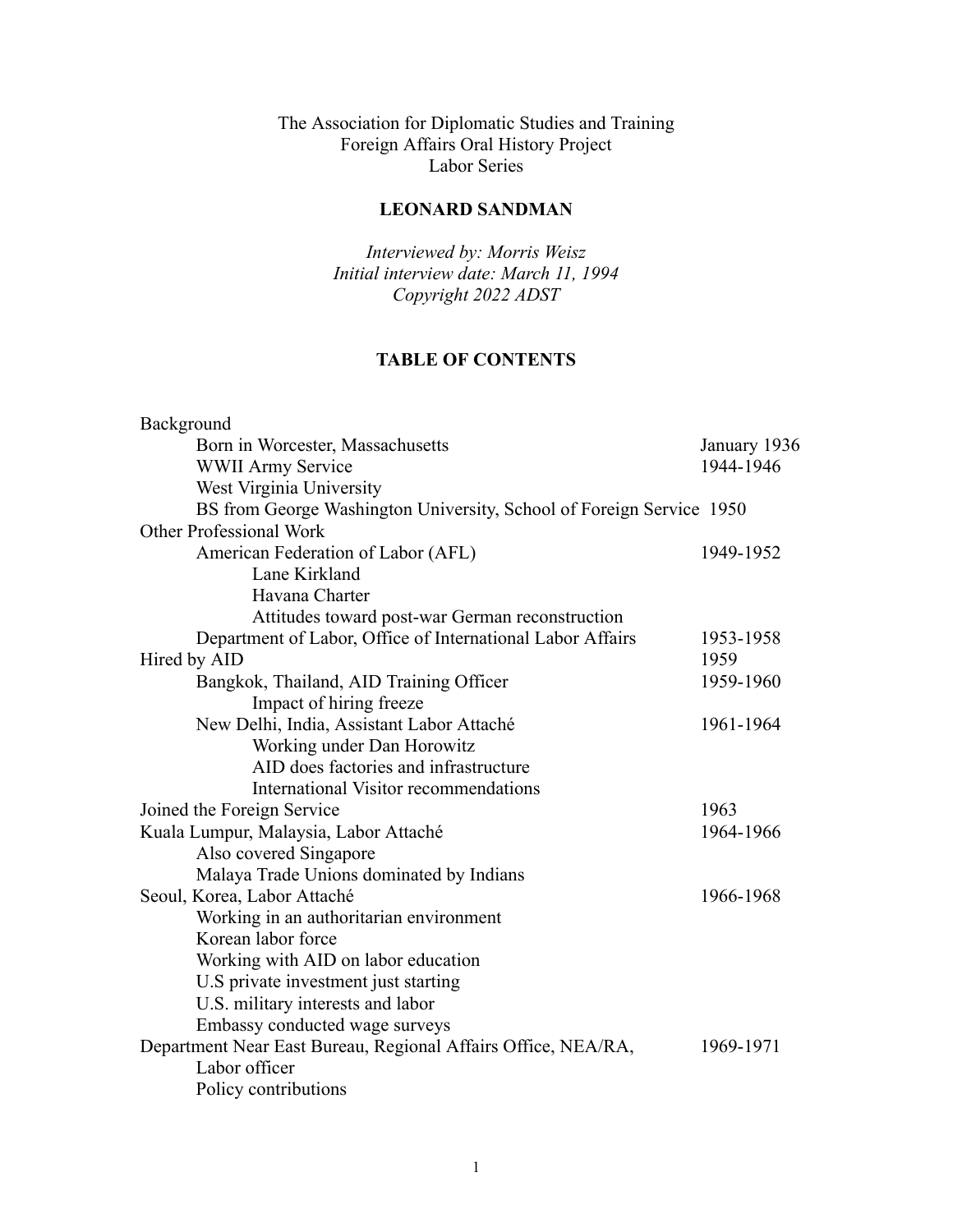| TDY to Iran                                            |           |
|--------------------------------------------------------|-----------|
| recommendation to watch political trends               |           |
| Tel Aviv, Israel, Labor Attaché                        | 1971-1975 |
| Role of Histadrut                                      |           |
| Yom Kippur War                                         |           |
| Jakarta, Indonesia, Labor Attaché                      | 1976-1978 |
| Recognized Aceh problem                                |           |
| Development of capital or manpower?                    |           |
| Cultural values affect employment, American managers   |           |
| Labor Attaché position abolished                       |           |
| Manila, Philippines, Labor Attaché                     | 1978-1981 |
| Labor unions highly organized                          |           |
| U.S. bases made USA second largest employer in country |           |
| Comment on Dissent Channel                             |           |
| Working with labor leaders                             |           |
| Department of State                                    | 1981-1982 |
| Not discussed                                          |           |
| Bridgetown, Barbados, Regional Labor Attaché           | 1982-1984 |
| Impact of British colonial history on unionization     |           |
| Impact of migration to the UK, Canada, and U.S.        |           |
| Retirement                                             | 1984      |
| Looking back                                           |           |
| Role of reporting on labor                             |           |
|                                                        |           |

#### **INTERVIEW**

[Note: This interview was not edited by Mr. Sandman who passed away in 2011.]

*Q: And this is Morris Weisz and the date is Friday, March 11, 1994. We are seated at a table at the beautiful new home of Leonard Sandman and his wife, Sonja. As usual we begin with a little bit about your family background, social history, education, etc.*

SANDMAN: Well, I was born in Worcester, Mass. It was very much a Jewish ghetto. My grammar school was 90% Jews. We didn't really mix until we got into Junior High School which was a combination of Jews, Swedes and Irish, with Worcester being a very ethnic city—.

I graduated from high school in 1944 on a Friday and I went into the Army the following Monday. I served in World War II, with the 42nd Rainbow Division in the heavy weapons company of machine guns and mortars.

My father was a merchant. He spoke Russian, Polish, Lithuanian and his English was also very good. He died when I was 17. My mother was born in New York City. Later her family moved to West Virginia.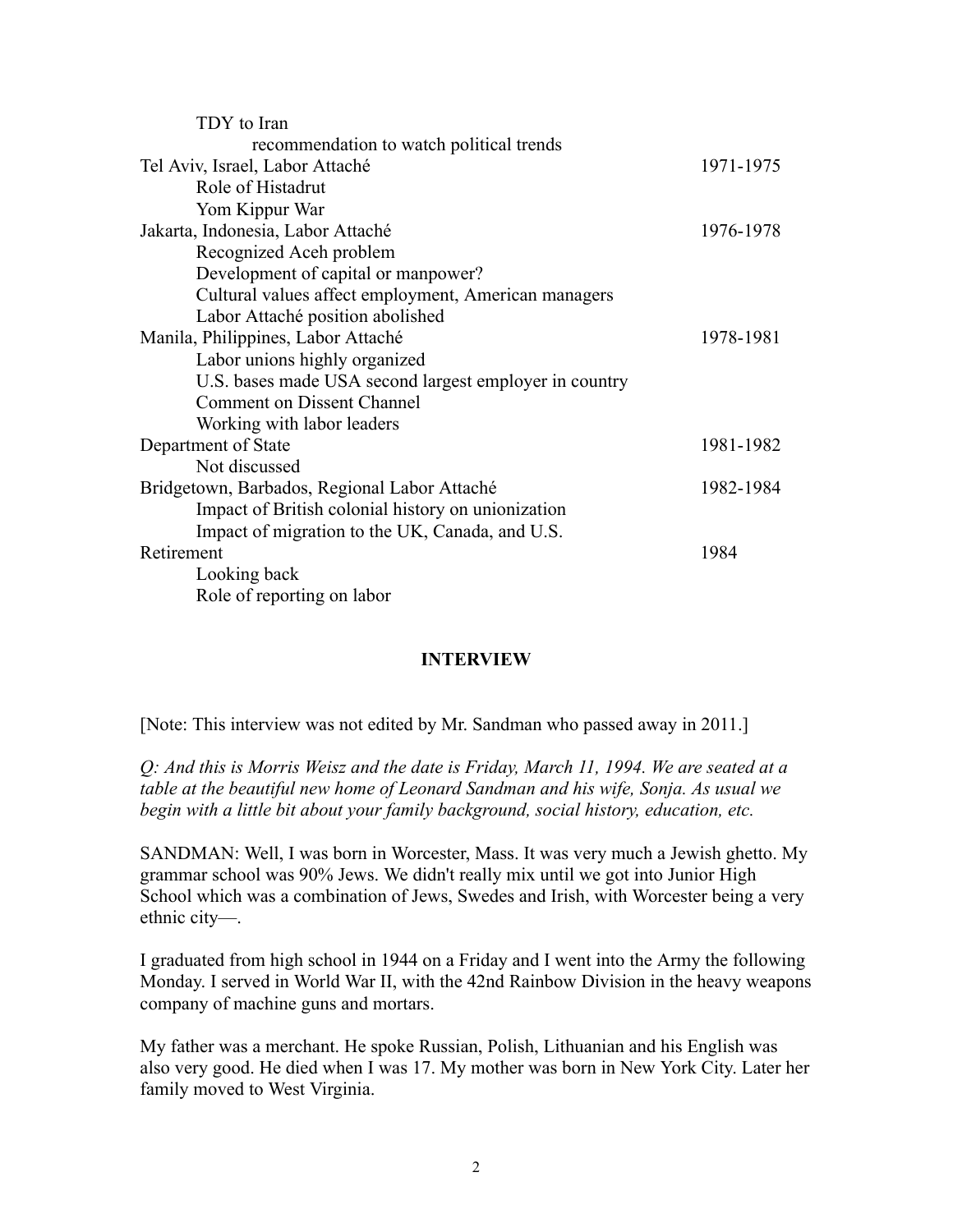After the Army, I went to West Virginia University. I guess that leads into how I got interested in Labor and Foreign Affairs? Even though I used to lecture my daughter on needing to really plan your career and know where you are going, mine was totally unplanned. I remember at West Virginia University when I enrolled and moved into a fraternity house I really envied a guy who knew they wanted to be a doctor or lawyer. I had no idea what I wanted to be.

One of the fraternity brothers came into my room one night and he said that he was transferring to the Georgetown School of Foreign Service. And I said, "What's that?" And he said, "Well, it's a very good school in Washington, D.C.; part of Georgetown University. I wasn't feeling very challenged at West Virginia University and I liked this guy so I said, "I'll go with you." So I transferred with him to Georgetown University and then to the School of Foreign Service. That was where I first became aware of an institution called the Foreign Service of the United States and foreign policy and things of that sort.

#### *Q: Before you continue on that, what about your background in terms of politics, pro-Labor, anti-Labor? Did you have any?*

SANDMAN: No. In my job it was absolutely innocent. My father was, to my knowledge, not active in the Labor-Zionist movement or the Socialist movement. And so unlike many of my colleagues, there was no family background in politics, in Labor, in Socialism or so forth. I did have an uncle in West Virginia who was president of the local musician's union but no family influence either in Foreign Affairs or in Labor.

But as I said, if Malcolm (my friend) had not transferred to Georgetown, I might have graduated from West Virginia University and gone back to Charleston and worked as an accountant for the rest of my life. And so careers are sometimes, you know, influenced by various innocuous events.

At that time, Georgetown School of Foreign Service was considered to be one of the best in the United States. I went in on the G.I. Bill of Rights. And that made it possible. Because I had no savings, my mother had no savings.

#### *Q: Do you have any siblings?*

SANDMAN: I have two older sisters and the middle aged one passed away about eight or nine years ago. And I still have a sister who is about ten years older than I am and she lives in South Florida; not too far from where I am living now.

At Georgetown it so happened that there was a professor of government who was one of the few people at the school who took an interest in his students. And he selected about a half a dozen of his so-called "better students" and asked if we wanted to meet once a week in the evening and go a little bit further than he went in class. And he also invited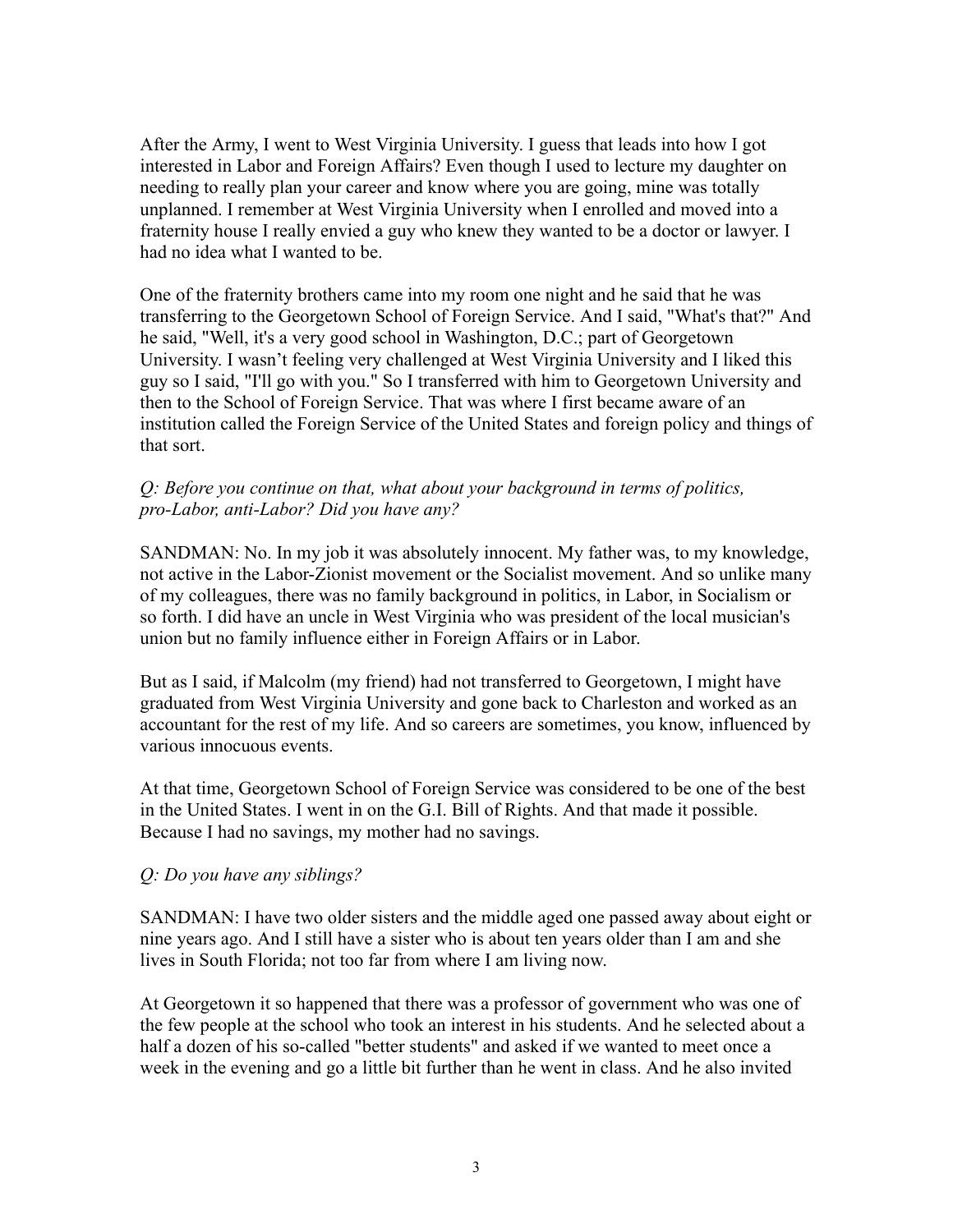some of his friends from government to come up and lecture. He had a lot of contacts. And he had contacts in the field of Labor.

#### *Q: What was his name, do you remember?*

SANDMAN: Professor Krause, he had served in the military government in Germany—. And so he encouraged us to accept internships. Now this was back in 1949 and while internships in Congressional offices, trade unions, and the State Department are very common now, in those days they were not. Professor Krause just had that interest in students and he had an opening at the AF of L, American Federation of Labor Research Department. He had known the research director, a woman by the name of Florence Thorn, and she created a sort-of assistant position.

The condition was that I would earn a secretary's salary—.I reported to the research department which was on the Ninth floor. The president of the AF of L was William Greene. Secretary/Treasurer was George Meany. And I was taken into a rather small room where there were two desks and I was introduced to my office mate-his name was Lane Kirkland—. I had helped him do a pension negotiation for the sugar workers union and that was one of the early pension plans that was negotiated.

He taught me how to use a slide rule and I just went down the lists of names and I had to compute the age and service and their social security and so forth. I just did the Labor work and the math. And later Lane got a secretary and I moved into the Executive Council room which was fascinating.

It was interesting because when the Executive Council met we just sort of continued our business but listened to the proceedings. And many of the very famous Labor leaders were in it.

I then met a fellow-Phil Delaney-and he was the international representative of the AF of L attending-he was the worker delegate to the ILO [International Labor Organization].

He also did other international work of the AF of L and once I started talking with him he told me about a Labor Attaché program of the Foreign Service. And that if I was interested to let him know and he would recommend my name.

At this point at AF of L I was doing various kinds of research. It was the centennial of [Samuel] Gompers birthday who was the founder and long-time president of the AF of L and so I had to read all of Gompers writings and be familiar with what he had to say on many issues and compile the research that was used in the speech making and so forth.

And I then did a study on, of all things, trade. And this is very interesting because there was a proposal called the Havana Charter for international trade. It was meant to establish a trade organization under the umbrella of the United Nations to work towards free trade and the elimination of barriers and so forth.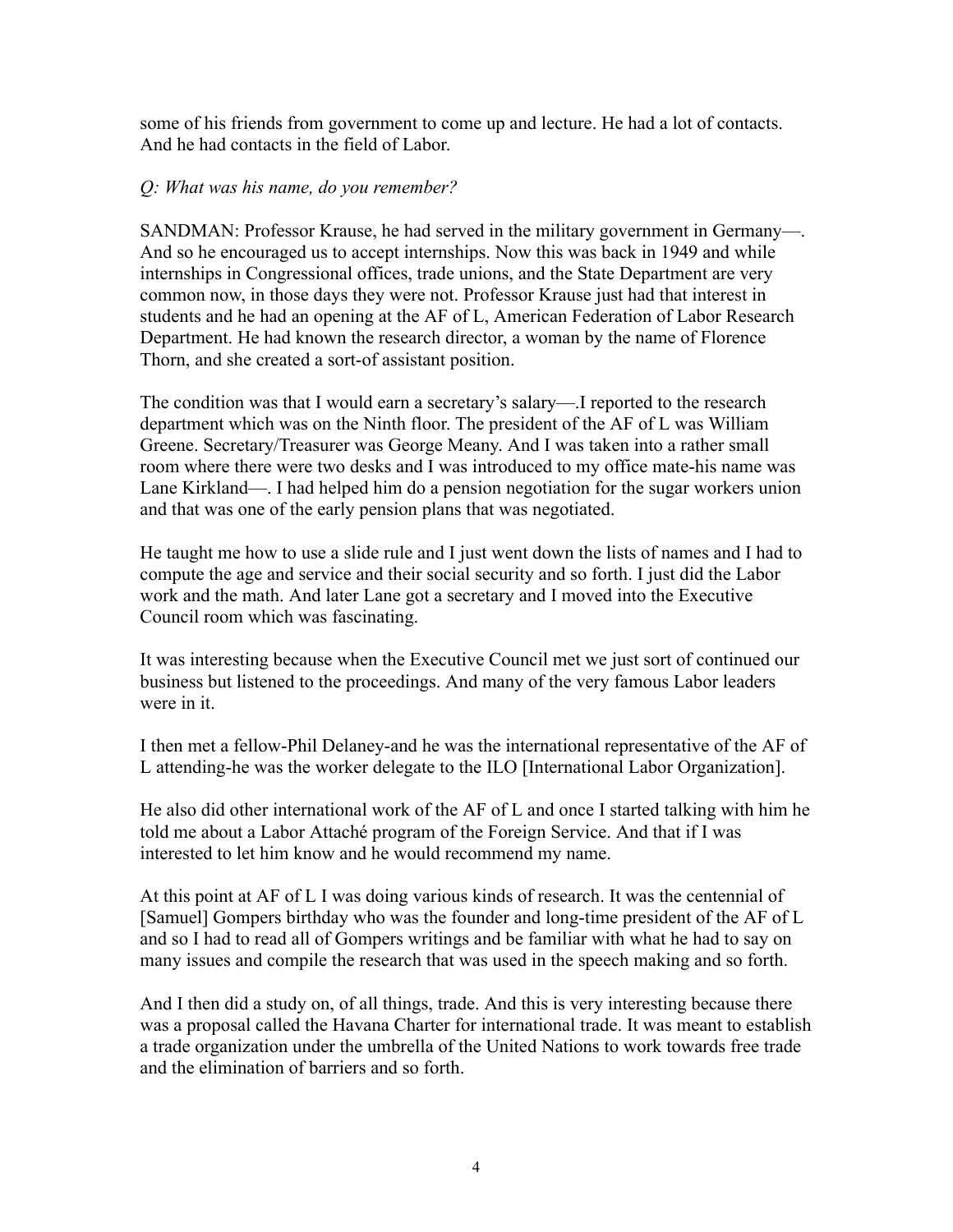And I was assigned to do the research on what the AF of L position should be. And I read the usual books and most academics are in favor of free trade. So I was strongly influenced by what I read. My recommendations were that the AF of L should endorse. However, there were many interests in the AF of L that were hurt by free trade. At that time it was the bicycle workers and the pottery workers and the glass workers, who opposed free trade because they were very severely adversely affected. So the AF of L eventually took the position of endorsing the world charter but with very, very grave reservations and protection for workers who did.

In the end the Havana Charter was voted down in the United States and other countries. Later it was proposed in a general agreement on trade and tariffs. GATT [General Agreement on Trade and Tariffs] has been the world institution for trade regulation up until today. But having recently followed the NAFTA [North Atlantic Free Trade Agreement] negotiations and the position of Labor, I said, "Hey, things haven't changed much."

At that time the CIO [Congress of Industrial Organizations] was a very strong advocate of free trade. The unions of the CIO were the auto workers, chemical workers and the steel workers which were all great exporters of their products. Later the CIO began to slowly change as steel and autos from Japan came in; they became just as anti-free trade as the old craft unions. Although the interests of both members of the AF of L-the building trades and so on-would have been served by cheaper products. But Labor has a tendency to support those people who will be adversely affected even though they may be a minority. As I said, things have not changed all that much.

My work in the AF of L brought me into touch with the history of the workers movement-the history of organized Labor in the United States, the functions of trade unions, the function of collective bargaining. I was fascinated with it and really enjoyed what I was doing.

# *Q: What were your relations with people like Margaret Scattergood in the research department? Who were the people there who impressed you?*

SANDMAN: Well, Lane [Kirkland] impressed me but he was never terribly friendly. The research director was a woman named Florence Thorn who very few people knew. Florence went to work for Samuel Gompers in 1911 and pretty much lived in the past. She later went into retirement when George Meany became president. Margaret Scattergood was Florence's housemate and was a member of the research department; she also ran an economic newsletter. There was Peak Henley who went on to the Labor Department and Burt Sideman who later became much more involved in international affairs. So the relations were one of a junior employee intern to more senior people.

# *Q: What about the relations with the international department?*

SANDMAN: The international department was Phil Delaney—. At that time there were no "staff" of the international department. The staff came later when the AF of L and the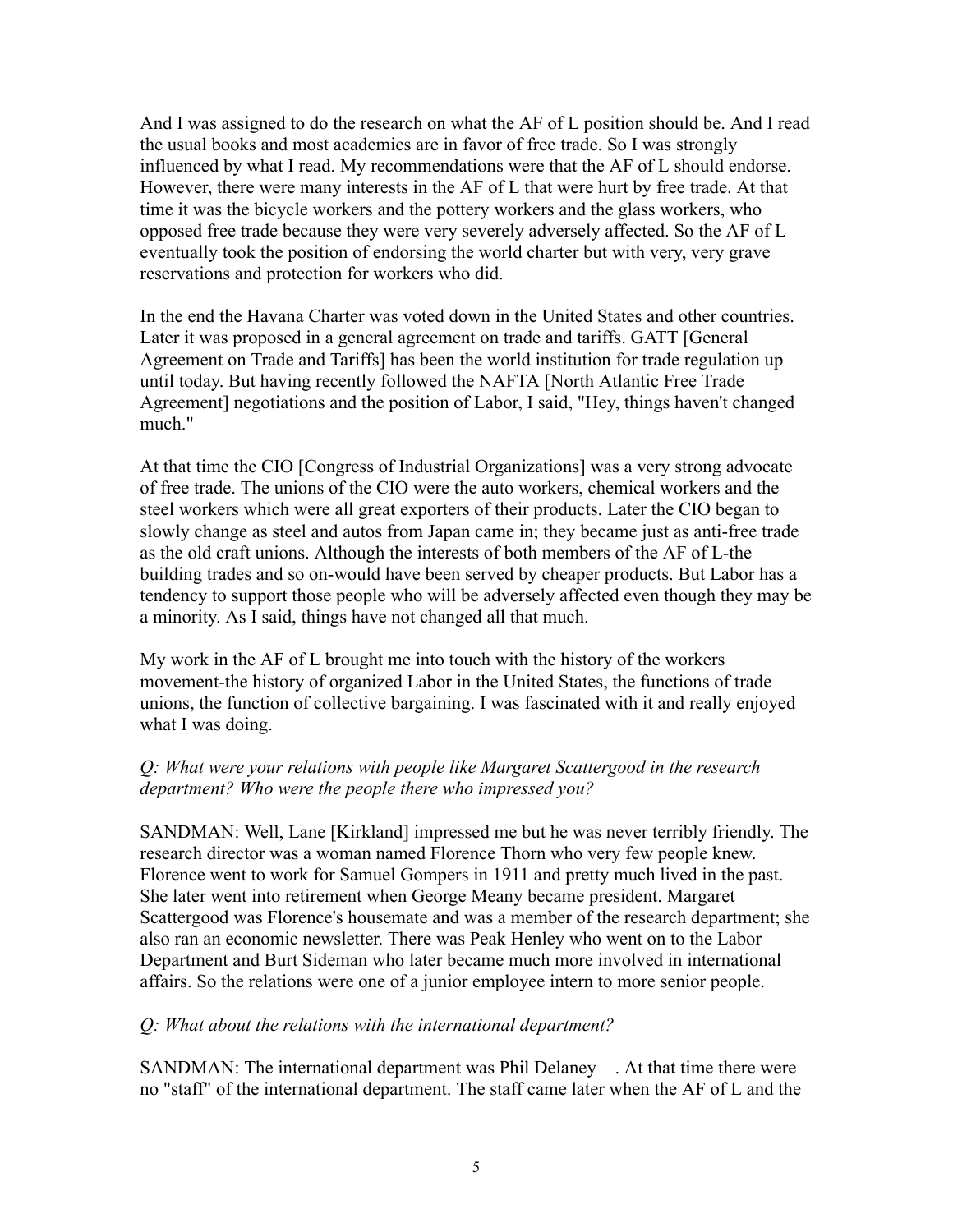CIO merged and Jay Lovestone became the Director and Mike Waas was the Deputy Director of the CIO International Relations. With the merger there became a department of International Affairs. But by this time I had left around 1953, I think.

# *Q: Is that when you took the Foreign Service exam?*

SANDMAN: No. I came in through what was then called the lateral entry program. At that time Labor Attachés were selected on the basis of recommendations from the AF of L and CIO, mainly people who worked for the trade unions. This was largely staff people, it was rarely the officers of trade unions.

# *Q: What about the Labor Attachés who came in from the Foreign Service?*

SANDMAN: —That came after 1955. After the merger, the AFL-CIO decided that they really didn't want to nominate the Labor Attachés. They decided it was basically a program of the State Department but they continued to take a very close interest in the program and were always supportive of it. So the entry in 1955-56 became more open. People from the Labor department and National Labor Relations Board were being included. I remember Rue Silverberg came from the NLRB.

And then, at a certain point, it changed to FSO's who opted at one point to go into the Labor field. But few of them looked at the Labor Attaché program as a career. It was sort of another assignment: political officer, economic officer. And they were trained up at Harvard Trade Union Program. But that came in the late 1950's, early 1960's.

I was nominated to the State Department by Phil Delaney and I was interviewed and approved. However, there were no openings at the time in the Labor Department.

# *Q: How were you interviewed?*

SANDMAN: —By a panel. And I regret that I forget who was on the panel.

# *Q: Somebody from the Labor Department maybe?*

SANDMAN: There may have been. There were two Foreign Service one was Phil Sullivan. He was the East Asian Labor Advisor who later died in an airplane crash while he was on duty trying to cross the Pacific. For me, it was a very easy exam and no problem.

*Q: I would like to interrupt now for a few minutes and tell you why it is very relevant to our project. And that is this Professor Kraus evidently met, from what you say, Joe Keenan in the American Occupation. Now we have had a very few interesting interviews of people in the Occupation period who were engaged in this internal fight between those people in the Occupation forces.*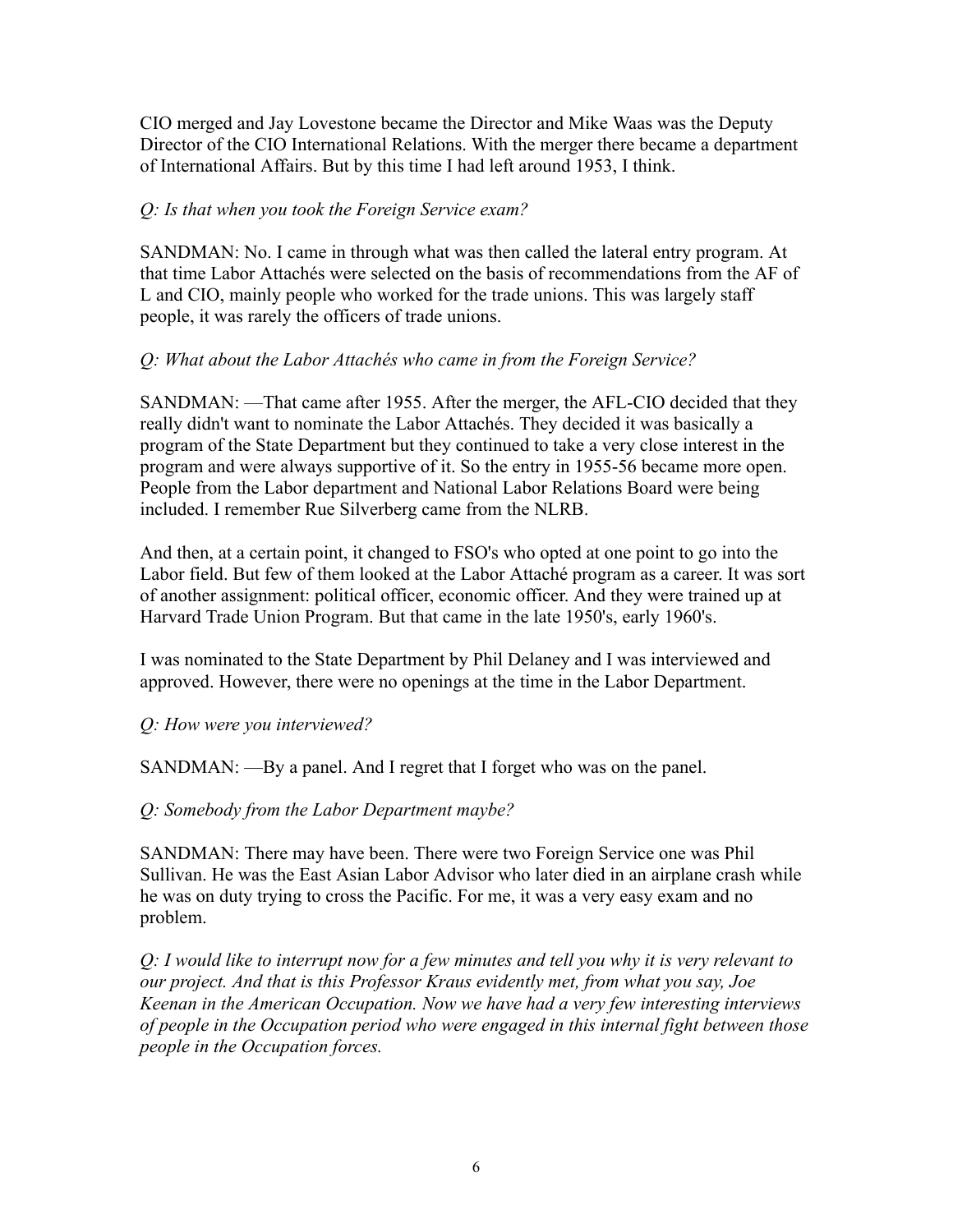SANDMAN: In the military government? And yes, he had Joe Keenan as a friend and a contact—.

*Q: In the military government, excuse me, who took sides on one of the two major groups in disagreement. One, the trade unionists like Joe Keenan from Wisconsin, who felt that the situation was such that they should support efforts to dig a hole for Germany and defeat any objectives they might have to become was a world power again.*

SANDMAN: The Communists and pro-Communists in the military government favored the Russian position of down-grading Germany. And they were allied with the Morgenthau Plan people. And then the other group in the Occupation was a group of wood, loom, trade unionists and academicians-people with Labor backgrounds who felt that we shouldn't repeat the 1920's period when Hitlerism was really created, from their point of view, out of the misery of the Versailles Treaty.

# *Q: Did Krause ever discuss that with you? He must have been involved in that.*

SANDMAN: No. I don't think Krause was involved in Labor—.

He focused a good deal on nationalism. And for his little seminar group I did a paper on Labor and Nationalism and Internationalism and how Nationalism did win out in the world Labor movement. I continued contact with Krause and I was most grateful to him as patron pushing me in the direction of a career which I thoroughly enjoyed. I later lost contact with him. As often happens in the Foreign Service, you go abroad and lose touch with a lot of the people you knew in the Washington area.

# *Q: Well, you then get your first assignment.*

SANDMAN: Well, actually, my first overseas assignment was with the, what is now called USAID—. And I went off to Bangkok as a training officer. But before I was assigned there was a freeze on the Labor Attaché Program and there were just no vacancies at that time. I sort of got frustrated so I took a leave of absence-a one year leave and went off to Europe.

My wife and I went with backpacks to Yugoslavia. I remember that very vividly. This was back in 1959-1960 and I guess we had no appreciation for the depth of hostilities between the Serbs and the Muslims and other groups within the Yugoslav Federation. But we ended up in Israel where we lived on a kibbutz [collective community in Israel, often based on agriculture]. I studied Hebrew and Sonja, my wife, had to work in the kitchen because she already knew Hebrew. She didn't like that but she enjoyed life on the kibbutz. And then we got a cable from USAID, that if I wanted to go to Bangkok, Thailand as a training officer I should advise them.

*Q: So you took the oral exam with three friendly types, one of whom may have been Solomon, probably was and then you were on "hold"?*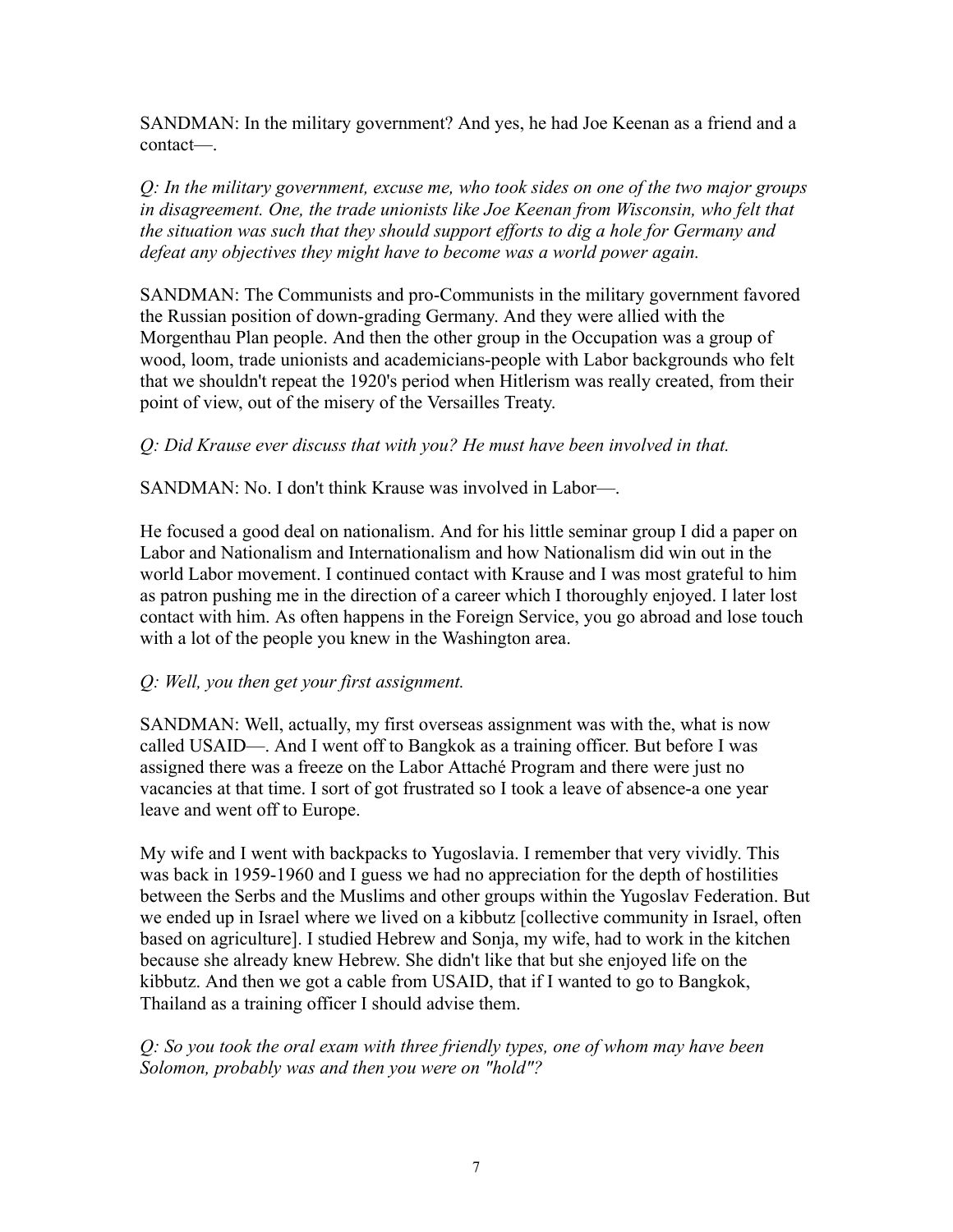SANDMAN: Yes. The Labor Department asked me to come over and they said you have very good experience in the domestic field of Labor from the Federation point of view and we have an opening that would be very useful in arranging the programs of people sent to the United States under AID or ILO or Point 4, to study trade unions, Labor relations, manpower, productivity. And I agreed to that because it was true. What I did in the AF of L, I had a counterpart in the Chamber of Commerce doing the same thing because I did research for legislative work. Some research in answering requests for information from the public, students, and some of the Labor affiliates-the directly affiliated unions.

But I didn't really have intimate knowledge of the national unions, the local unions. So, I went over to the Labor Department, you know, pending an opening in the Foreign Service and that opening just didn't come. That freeze stayed on for about four or five years.

#### Q: *Then you were then in the Bureau of Labor and Statistics?*

SANDMAN: No. I was in the Office of International Labor Affairs. It later became a Bureau of International Labor Affairs. One of its activities was arranging the training programs. This experience for the next three to four years to me was more valuable than the Ph. D. in Labor. I traveled the whole country with these groups arranging their programs, escorting them and got to know the national leaders, the local leaders, steel mills, coal mines. Every place where we wanted to go. And then getting to spend time with the trade union people from Japan, from India, from Indonesia, from the Philippines, That to me was the most wonderful education and obtained in the most pleasant way. I remember that the per diem was \$12.00 per day, it doesn't sound like much but we made money on that as hotels were four or five dollars. As I said, that was the most wonderful experience. It made me very, very knowledgeable and very self-confident of my grasp of the American Labor Movement of American society and so forth.

#### *Q: It also gave you contacts in the Labor Movement.*

SANDMAN: Oh, yes. Not that I could exploit. Phil Delaney was my "godfather". And I knew that Phil would always look after me. But my problem was really waiting for something to develop in the Labor Attaché Program. And then finally some jobs did open and I didn't get them. And I took the leave of absence and then the offer to go to Bangkok, Thailand and so I accepted that. After about a year and a half in Bangkok, the Labor Department asked if I was interested in going to India as Assistant Labor Attaché. That was the first opening that they thought I could fill. And so I agreed.

#### *Q: You said the Labor Department? They were in a position to nominate you?*

SANDMAN: At that time, I had already been nominated by the AF of L. So my name had already been approved by the State Department. …One of the very historic figures in the Labor Attaché Program was a guy named Jim Taylor. Taylor was the one who contacted the prospective Labor Attachés and brought people on and was an important figure in transfers and assignments.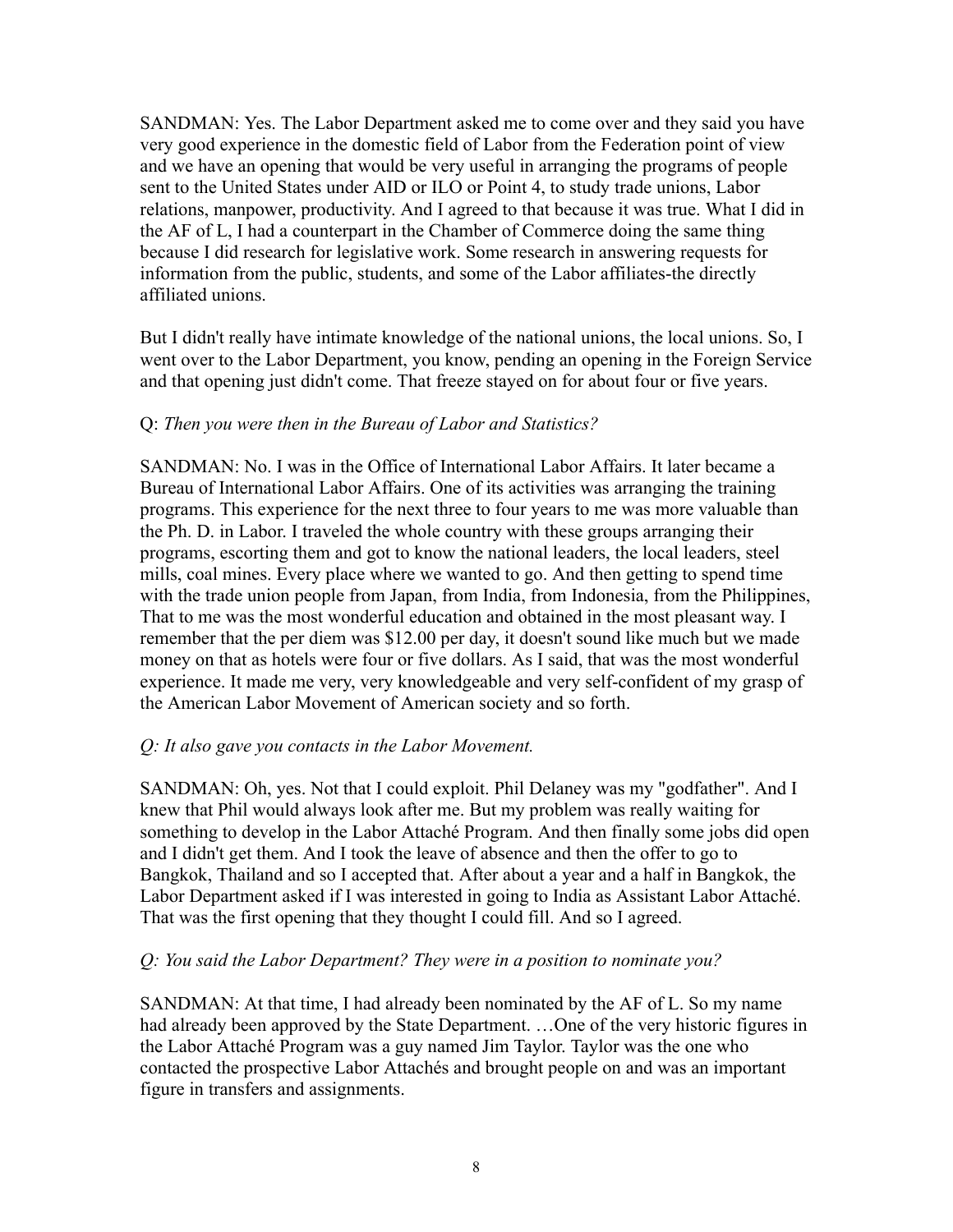The Department of Labor had a statutory role on the Foreign Service Board. The Labor Department did want to have its own Labor Attaché Program and as I understand it, the State Department's response was that unlike agriculture and science and so forth, their interest in Labor was largely political. They agreed to a Labor Attaché Program but under the direction of the State Department, though the Labor Department had a role in designing and administering the program, and the selection and recruitment of Labor Attachés. And in establishing the reporting requirements. So it was a jointly administered program.

And so it was Jim Taylor who wrote to me and asked me if I would like to go to India as Assistant Labor Attaché. And so finally I went into the Foreign Service in the Labor program.

#### *Q: You arrived there—I'm trying to get dates here.*

SANDMAN: 1961. We went to Bangkok in 1959, our daughter, Julie, was born there. Trade unions were outlawed. And several trade union leaders were jailed and "Labor" was kind of a dirty word; even the word "manpower". My wife went to work for the University of Hawaii administering a contract on vocational training and they wanted to call it the SEATO. At that time SEATO was the South East Asia Treaty Organization composed of the five Asian states and the United States. And the Thai's objected to the word "manpower" because it was too close to Labor. But anyhow, it went as the Manpower Program.

Trade unions were associated largely with the Chinese and Communism. And as I said, they banned it. But we were there during a very high period of dictatorial military rule.

Then we went to India. I entered the Foreign Service and left AID.

# *Q: Do you remember what your entering grade was in the old system?*

# SANDMAN: FSO-5, I think.

—It was, you know, mid-level. And that was a lateral entry. So, I didn't come in the traditional way and I didn't have to serve in Consular work and work my way up through the ranks. Lateral entry was a nice program. And it was intended to bring into the Foreign Service specialties and skills that the Foreign Service were in short supply. That included Labor, Science, and Geography. We had a geographical attaché. And of course, the Defense Department had its own attaché program. The Agriculture Department had its own agricultural attaché program.

So, I went to work for Dan Horowitz, who had recently arrived as Labor Attaché. And Dan was considered the first Labor Attaché ever to go into the Foreign Service and was hired, I think, in 1943 to go to Chile. So Dan was one of the much respected people in the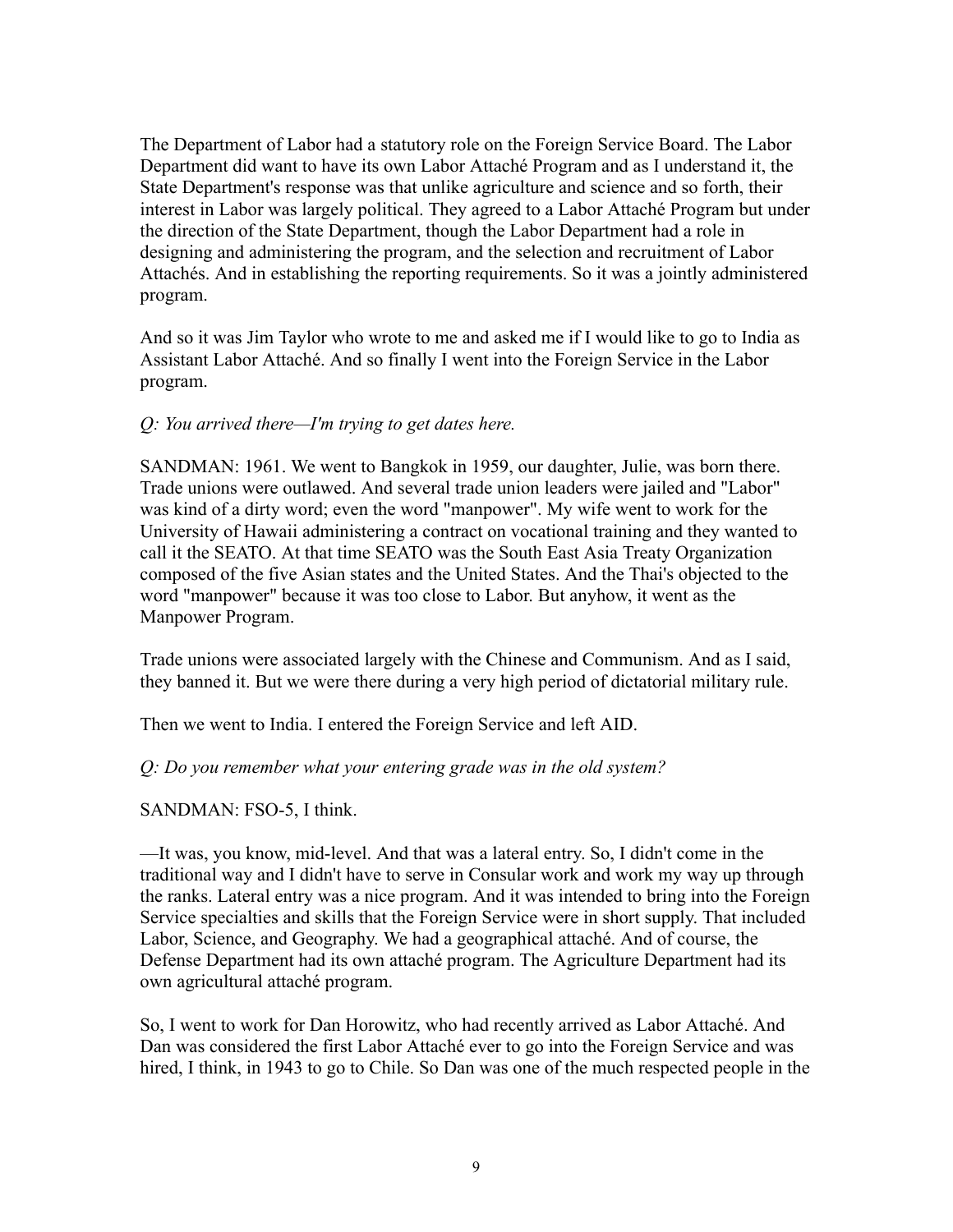Labor Attaché Program. He had served mainly in Europe. He was sent out to India because the State Department had a high interest in India.

The State Department was looking for very competent people. And there had been some very competent predecessors in the Labor Field, like Dave Burgess who came out of the CIO. But basically a missionary background-had worked for organizing agricultural workers and Dave was Labor Attaché. And there was Henri Sokolove who succeeded Dave. So there was a good record of good Labor Attachés. And Dan was Labor Attaché, I sort of apprenticed under him. He was very intelligent, very politically sophisticated, very forceful and sometimes a very difficult guy to get along with. But we survived and have become very, very, close friends up until our respective retirements and until today.

Now in India, the Labor Attaché function was a fairly, let me say, traditional one in that its focus was largely on the trade union movement, the collective bargaining scene, and industrial relations. Some concern over what is happening in the field of employment, unemployment, manpower training, etc. In part, it was being responsive to the Labor Department's interest in data and responding to the State Department's interest in the political aspects of Labor.

India is a very big country. And India is like Europe- It has 16 different languages, different cultures, different foods. It is many, many countries that have been lumped into one. And the fact that it is even held together, largely by the English language and the British railroads... and that it has not split apart, is really a wonder. It is also a country with very, very marked ethnic divisions between Hindu and Muslim and so forth.

But being such a large country it did take a major effort to be familiar with the leadership, the organizational structure, the politics, etc. And unlike the Political Officer or the Economic Officer at the Embassy whose jurisdiction was the New Delhi consulate area, we also covered Labor for the Bombay consulate area, the Calcutta consulate area and the Madras consulate area, which had populations of 40-50 million-much larger than most countries in the world.

And so it was a full time job. The Labor Movement was highly political with its alignments to the Congress Party, really the Socialist Party and the Communist Party had their respected trade union wings. And later as other political parties came in they also looked at the trade union field for adherence. And the trade union leaders all came out of political parties. And so the Embassy was interested in what is happening, particularly what is happening in the Communist Labor field. Perhaps one of the most capable Labor leaders was a man by the name of Gange who was head of the Communist Labor Movement.

We did not have much contact. Our contacts were mainly with the Congress Party Labor leaders and with the Socialist Party Labor leaders.

*Q: I'd like to know a couple of things about the functioning of the Labor Office in terms of how Dan divided the function between yourself and him. Did you just cut it in half and*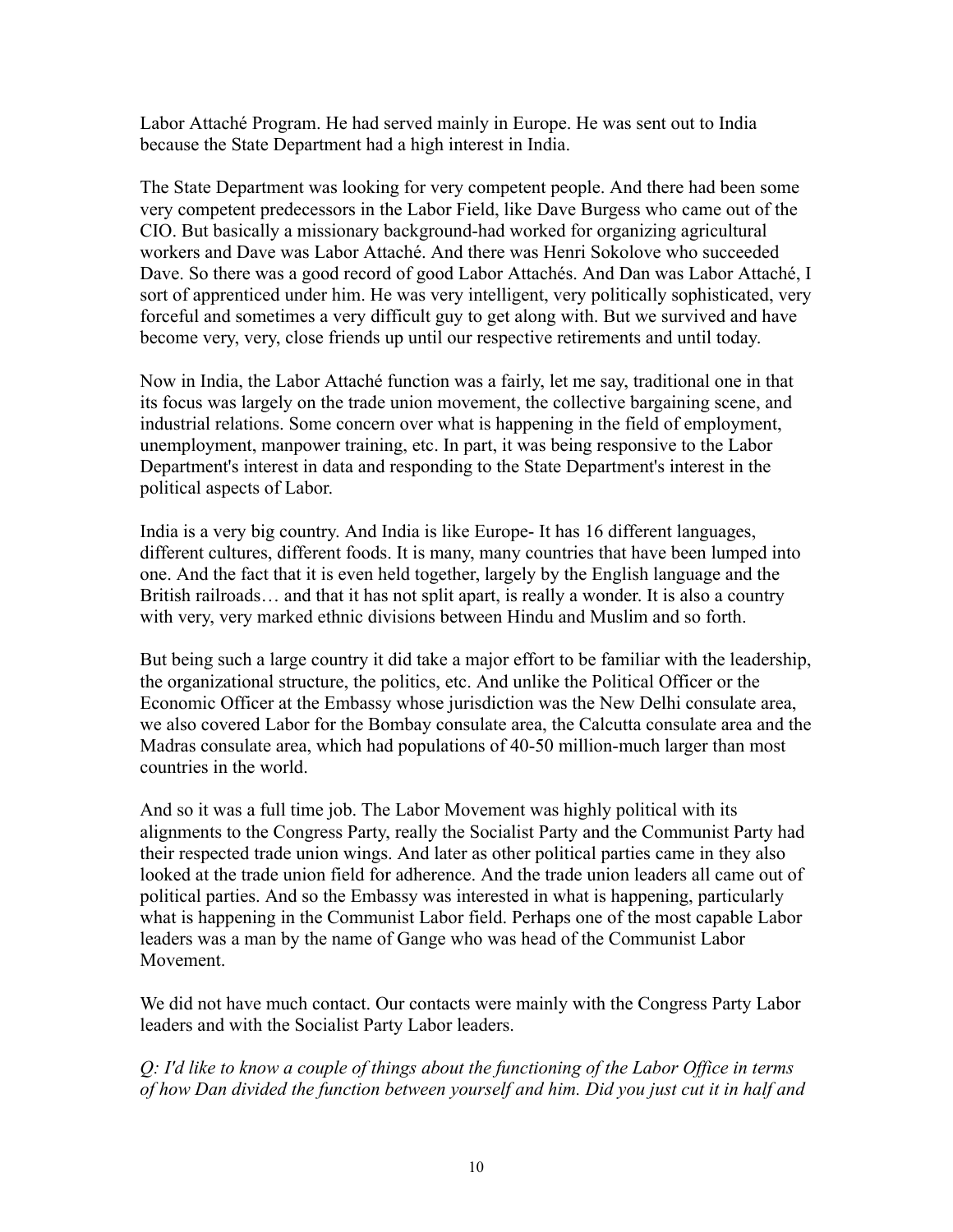*or did you have some functional breakdown? One covering the parties and one the trade unions. Or one, one trade union and one, another*

SANDMAN: Well, the boss goes to the party and the Assistant does the work. Or Dan took the more important aspects or the ones that interested him the most. But it was a nice relationship. But actually, it is funny. This question never came up about how we divided work. There was just sort of a flow of work and Dan said, "Here, you take this." And I would perhaps draft the annual Labor Report and Dan would polish it up. And all of my reporting of course, had to be approved by Dan.

We both worked on the AID Labor Program and the USIS [United States Information Service].

*Q: What was the relationship to the other functions of the Embassy? Within the Embassy, you know, who attends a certain congress. Did you get to do some of that? Or because it involved travel and high-level consultation, did you not get that?*

SANDMAN: What, attending conferences?

*Q: Congresses, of trade unions or political parties.*

SANDMAN: I don't know. I went to all of the conferences and some Dan went to and some he delegated to me.

*Q: That is what I wanted to know because in some other posting there is a much stricter line of demarcation.*

SANDMAN: At that time there were none…

*Q: What was the influence of the Embassy Labor office on what the AID people did if at all? Approval of projects, individuals.*

SANDMAN: Well, the Labor projects were very limited in scope. Trade union training. We had some assistance with vocational training, Labor statistics and so forth.

*Q: ILO programs?*

SANDMAN: At that time there were no big ILO projects in India. And the Labor projects were, I would say, innocuous.

They were not controversial. They were sort of the traditional things that we had always done. And my own interest at that point hadn't really developed. It came somewhat later on. The feeling that AID should spend much more money on human resource development and that was the best investment that you could make in a country. The AID philosophy in the early days was largely to build factories and to build infrastructure.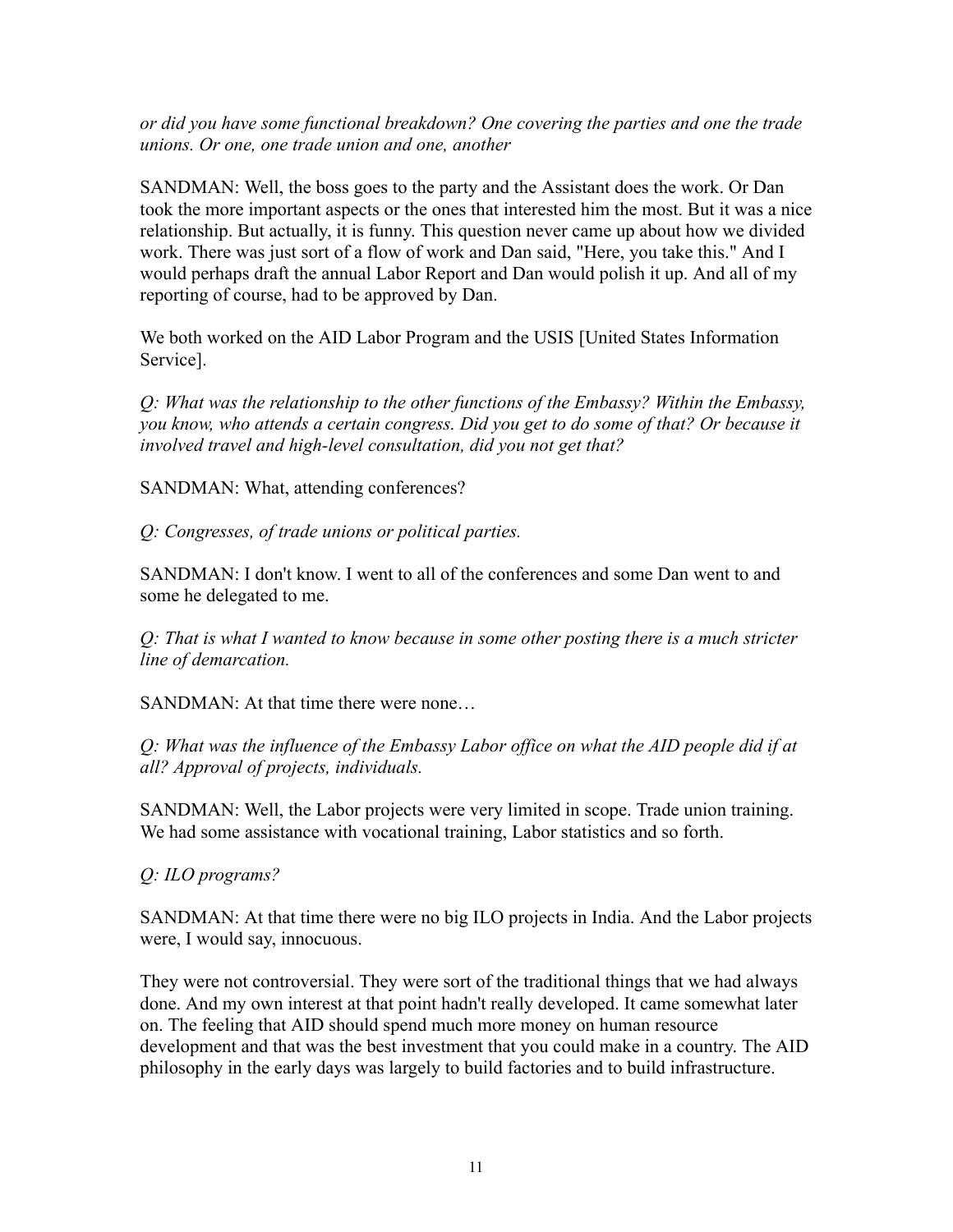And we discovered that human resource development is the best development. Japan has no resources. But it had a highly skilled and motivated workforce.

# *Q: Were you successful in influencing the AID people either directly or through the AID Labor people towards this emphasis toward human resource development?*

SANDMAN: I wouldn't say that we were successful. We were voices. And there were some people in the Labor office in Washington, Bud Nelson and others, who argued for the human resource aspect of development. But you know, you have different directors of AID and various economists from different schools of thought. And the prevailing one in those days was focus on infrastructure and build factories. And I guess it was based on the "Trickle-Down" Theory and as I said, their failure.

Now today, in the United States, we recognize that the best investment is in people and that without a skilled Labor force we cannot compete or grow. And job creation; President Clinton keeps talking about job creation. The handful of us who are interested in that aspect always talked about job creation. That this should be a goal of development, particularly when there were vast numbers of unemployed people. The word job creation, I think, was a word used by Labor Attachés and some of the AID manpower specialists but it was rarely used by AID itself.

But later on, in Indonesia this became a subject. Perhaps let me touch upon it when we get to Indonesia.

*Q: Within the Embassy there was also the USIA program where there was no separate Labor office. But they conducted a number of other types of projects. What was the Labor office of the Embassy's attitude toward the information program?*

SANDMAN: Well, the USIS office in New Delhi pretty much delegated to the Labor Attaché office. The Labor Attaché was the editor of the monthly Labor review. We selected the trade union candidates for the specialist program. We arranged the program for American Labor specialists. It was a very good relationship. Later on, after I left, I think USIS had experimented with a Labor officer in the form of a fellow, Joe Glasier, later appointed a Labor Officer. I don't know how that worked out.

But those were days when there was lots of money. Money was never a real obstacle. If you had a good idea and you sold it to the proper people, you marketed it, you know, you could do it. But when I look at the Labor Attaché Program or the whole program of Foreign Relations today, I am glad that I served in a time of affluence in our resources. Whether we used them wisely is another question.

*Q: How did you go about selecting individuals for the IVP program (International Visitor Program)? Pretty much it was turned over to you as to recommending people who would go?*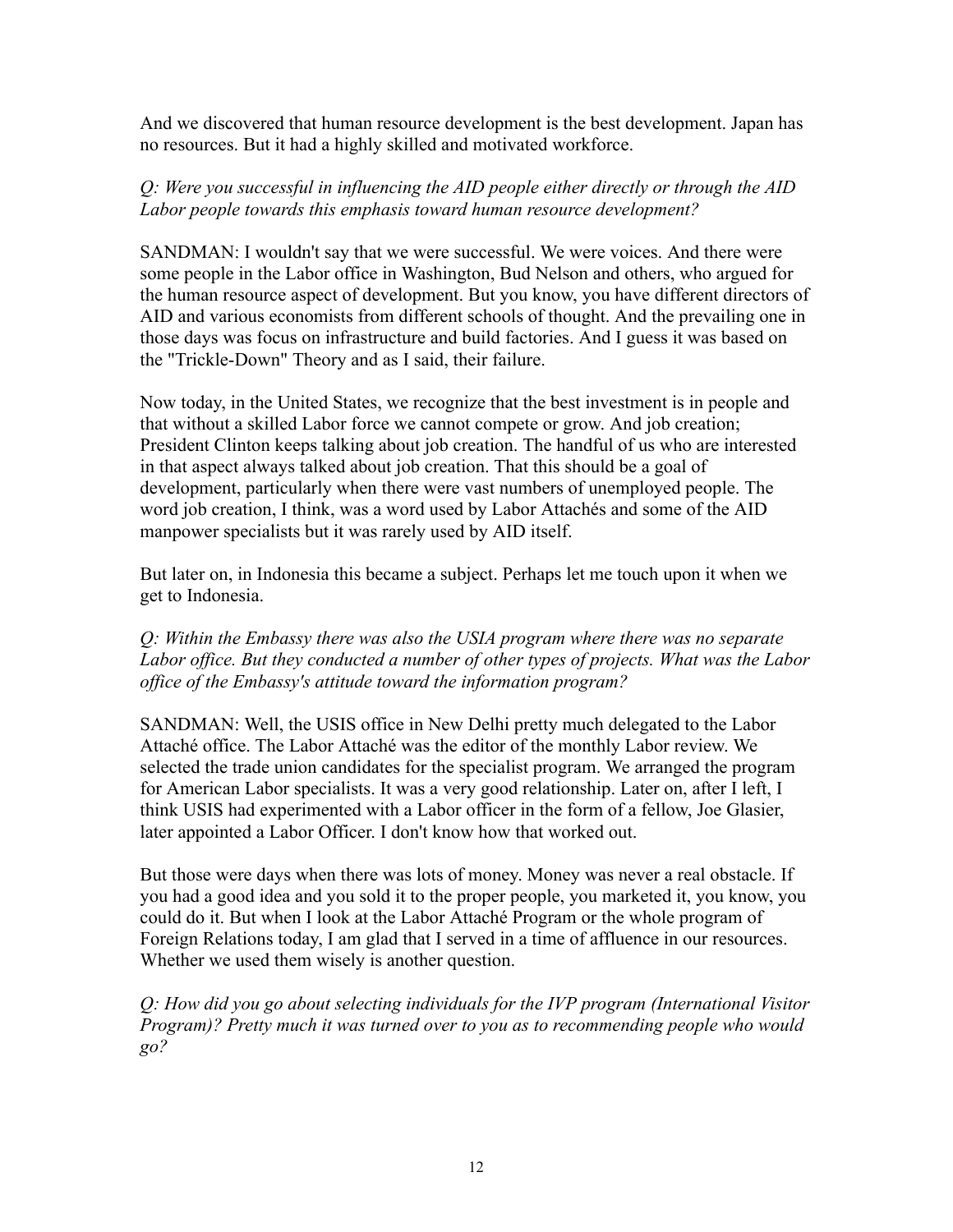SANDMAN: Oh, yeah. They never questioned that role and never rejected a candidate that we proposed. We drafted the cables and as I said, it was a period of good cooperation, no problems. We saw that whatever Labor books we wanted in the USIS library were there.

*Q: Good. Any comments about the position of the Labor Office within the Embassy? Dan was a member of the country team, was he?*

SANDMAN: He was a member of the country team. He attended the country team meetings. Weekly meetings with the Ambassador.

He was in the political section.

*Q: Relations with the economic?*

SANDMAN: They were good. There were no problems. They would clear whatever reporting that we did, which was in the economic field.

*Q: More importantly, within the economic field, did they clear their cables with you about general economic analysis for India to see if there was another facet to it?*

SANDMAN: No. They didn't. We were, at that time, very well occupied with the trade union Labor relations field. We never sought perhaps to look at their reporting. And so these issues did not come up.

Also as I said, this was my first tour. I was the Assistant Labor Attaché. I was learning. This changed perhaps later on as I went into other posts as Labor Attaché with a lot more experience.

*Q: Well, experience or not, the tentative conclusion that I have come to as a person who has observed so many and heard so many stories is that there was always a willingness on the part of the economic section if the Labor office was in the political section, to look over what was prepared to see what the economic analysis from the Labor point of view showed. But much less of an interest in telling the Labor people this is the way we read the economic news and if you people have anything to say about whether there are negative aspects to our analysis, we are not too keen on it.*

SANDMAN: Well, as I said, later on, as I had much more experience, I did argue certain positions in the Embassy, particularly on the national budget. It was always a major document. I used to kid people in the political section that this is the major political document of the government. It tells how our assets are to be allocated, who will get rich and who will get poor.

It also shows how power follows political lines. Who has the influence to determine resource allocation. And I said the political section ought to report that in political terms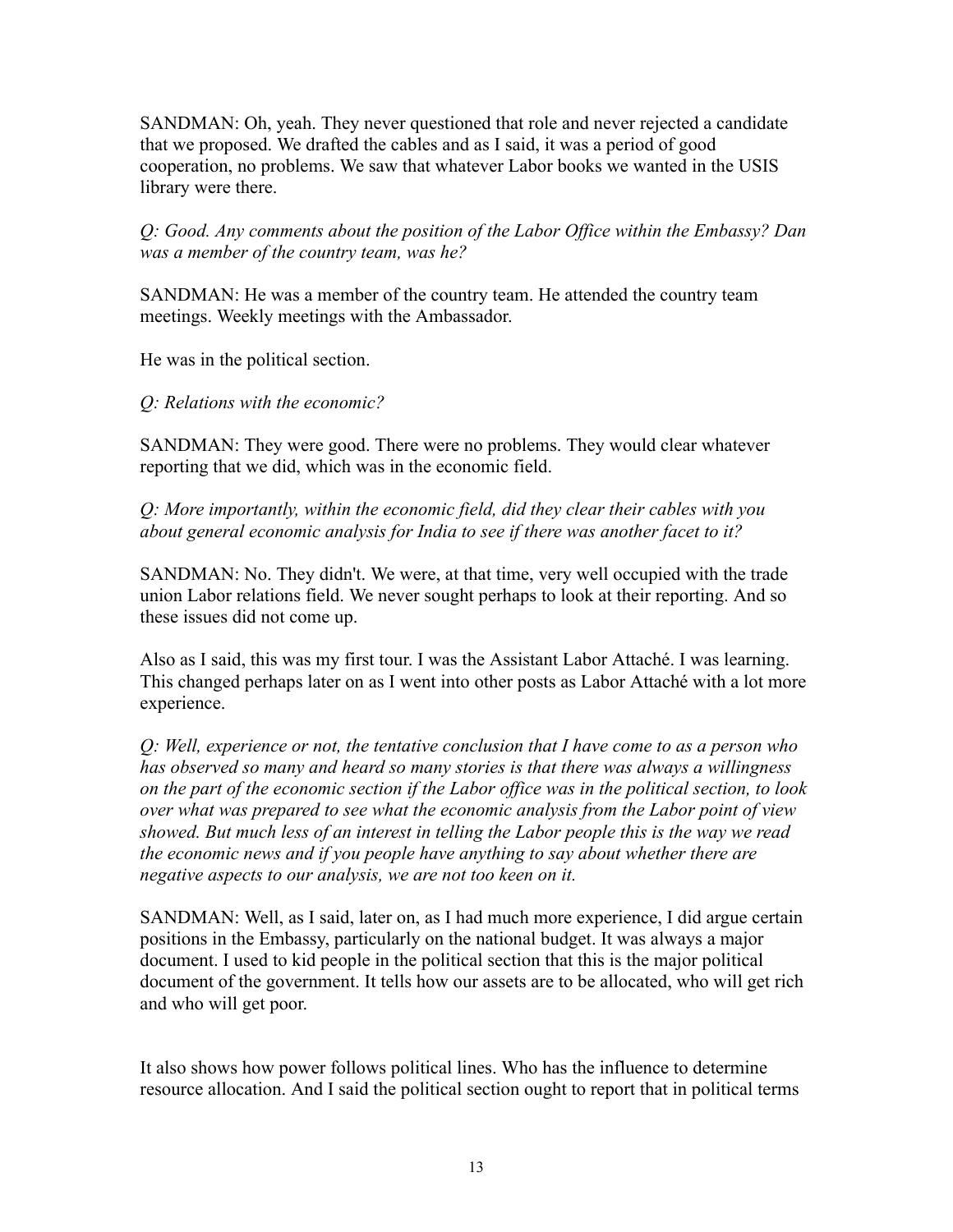because that is what Washington should be interested in. But even in this country the budget was always looked at as an economic document, not a political document. And yet it is the most political document.

So, I always thought that the Embassy sometimes was not structured right. In the days of Adam Smith there was a field called political economy. And then we divided that into political and economic. And really, it is a very false division. Because somebody once defined politics as "Who gets What" which is also key in the study of economics, and so the fact that maybe oil people have a lot of political power. We have big oil depletion allowances in our taxes which permit oil people to get wealthier.

And children have no political power in the United States or in most countries and therefore we do not devote as much resources to children as we do to senior citizens, who are well organized. And so you have to look at who gets what in accordance to power with who has the power.

And money flows, assets flow to that. And that is true in Third World countries. Very often what AID or the U.S. wanted to expand or improve was the economics of the country. They were developing new classes and they were shifting economic or political power. And sometimes when we wanted stability we had the dilemma between maintaining the status quo and altering economic distribution which would shift political power, whether it be to workers or peasants or what. And so we have conflict between our goal of political stability, particularly with friendly governments, and economic development.

# *Q: Well, you spent two years in India as an Assistant Labor Attaché. Was that your only assistant post?*

SANDMAN: Yes. It was my only title as assistant. The next post, again, the reason for sending me there was a little bit unusual. I was sent to Malaysia. And we had two Labor positions. Labor Attaché in Singapore and the Labor Attaché in Kuala Lumpur.

# *Q: The countries had just separated?*

SANDMAN: No. The countries had just come together. Malaysia came into existence with Singapore. But there was that period that we maintained the Embassy in Singapore and we had the Embassy in Kuala Lumpur. Abe Kramer was assigned to Singapore. And Abe was one of the most remarkable Labor Attachés. He had a great gift of influencing people and establishing very trusting relationships with the Labor union, trade union leadership.

Abe came down with Leukemia in Singapore and the State Department did not want to move him right out of Singapore. And so I was asked by State and Labor if I would go to Kuala Lumpur as Labor Attaché and also go down to Singapore and work with Abe and just make sure that in Abe's sort of declining health, that everything was being done. So I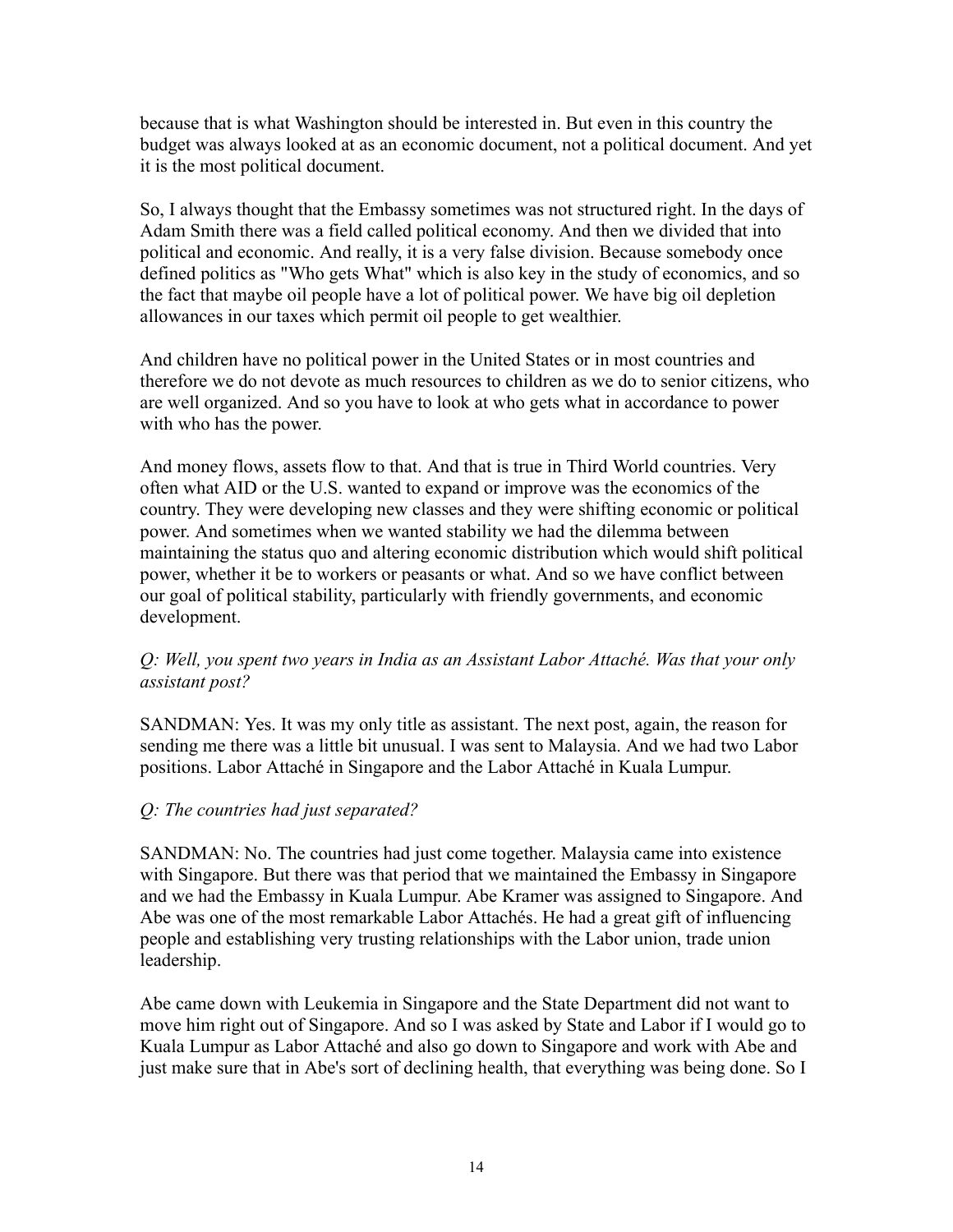had my independence as Labor Attaché in KL and traveled to Singapore. And then Abe was transferred to Guadalajara. It was known it would be his last post.

I then took over, I was Labor Attaché in both Singapore and in Kuala Lumpur. And so I started out in that role of really helping Abe and then taking over both posts. It was an entirely different country than India. A little bit more prosperous. Much prettier than India in many places, a country with lush jungles and greenery. I always remember how green it was whereas India was kind of dusty and brown.

#### *Q: Except for a couple of weeks after the monsoons.*

SANDMAN: Yeah. So there was the question of how I operate, what I do. The trade union movement under the old federation of Malaya, on the mainland, was dominated by Indians. Malaysia had three ethnic groups: Malays, Chinese, and Indians. The Indians came to Malaysia from South India to be plantation workers, and to be the clerks on the plantations. And then many came to be government officials. They had a command of English and British training. They fit in nicely. There were a few professionals-Indian doctors and lawyers but they were very much a minority community.

But the trade union movement was dominated by Indians. The best known leader of the Malaysian trade union movement was P.P. Narayanan who had organized a very, very successful plantation workers union. He also became active in the international Labor movement and eventually ended up as the president of the Malaysian branch of ICFTU [International Confederation of Free Trade Unions]. So there was a lot of interest in who P.P. is and what was happening with the plantation workers and the general Labor movement, which was mainly railway workers. The miners in the British tin mines, although not the Chinese, and the public sector were highly organized.

I made the usual trade union contacts and the usual reporting about Labor relations and the public sector on the plantations which was the main source of foreign exchange.

Singapore had its own very unique Labor history. It was a history of political Labor leadership. Singapore is mainly Chinese, a minority Malay population, and some Indian. Again, the Indians were as active in the Labor movement there as they were on the mainland. Singapore had a very, very, strong history of militancy in their Labor movement. When the British were there, the militancy was aimed at getting the British out and by creating industrial chaos and industrial unrest and strikes that helped the British decide to leave Singapore and turn over self rule to Singaporeans.

Lee Kuan Yew, a very brilliant Chinese lawyer from Singapore who graduated with double honors from Oxford-I think one of the very few people who did that- came back to Singapore and used the Labor movement as his springboard into political life and the position of Prime Minister. Lee, who was a professed Socialist, became a very tough socialist, and told the unions it is our country now and we are going to have to tighten our belts and go to work. He also gave a beautiful headquarters to the trade union congress.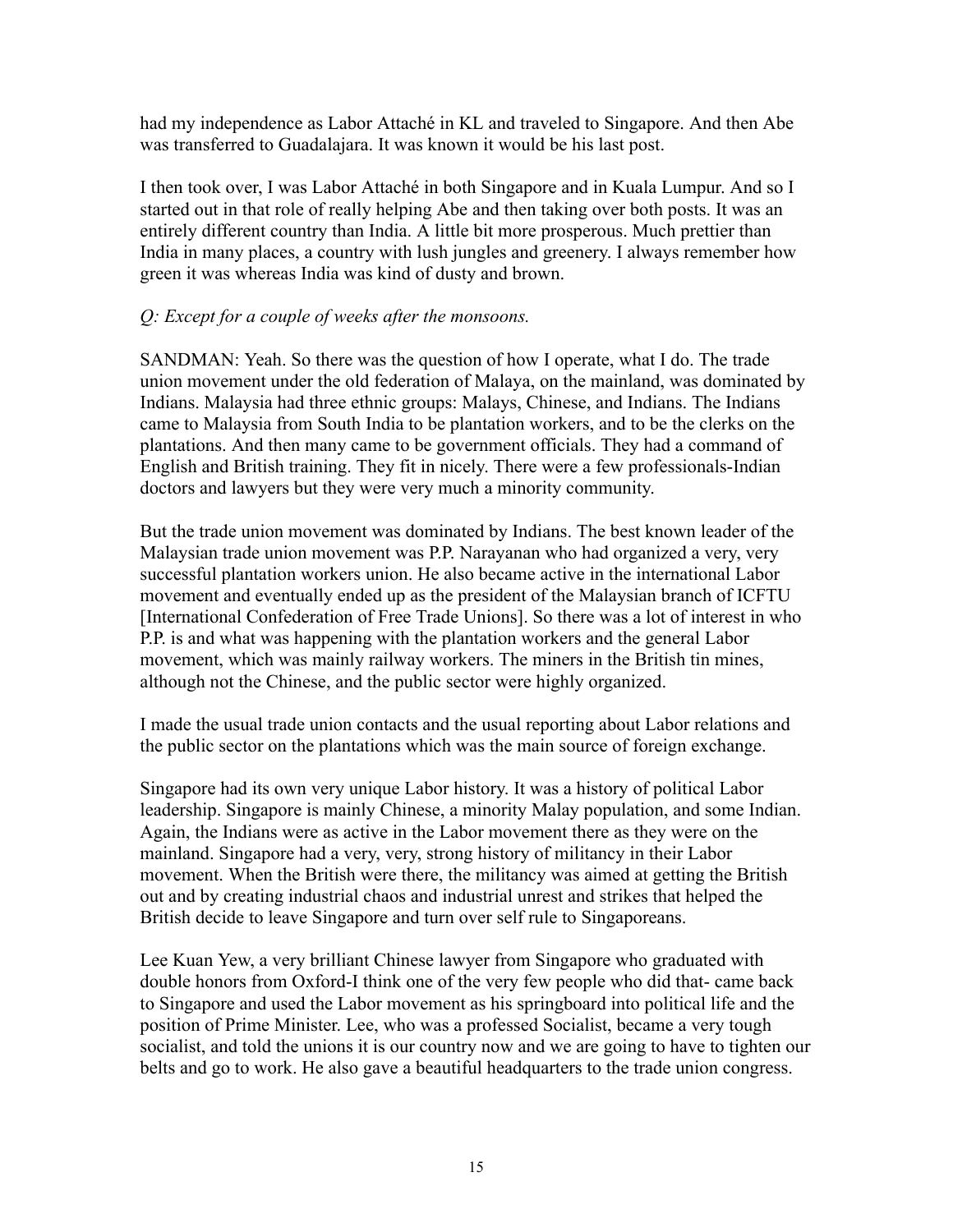But he appointed a director of research to help them understand the realities of economic life and how much money they can ask for and can settle for. And the fellow who did that later went on to head the Ministry Intelligence department of the Singapore government and then ended up as Ambassador. And the famous Labor leader was an Indian, Devon Nier who had been in the Communist movement later broke and supported Lee.

Towards the end, the government really took over the Labor movement. …Singapore was expelled by Malaysia because of the fear of the Malays that Lee Kuan Yew's party, called the People's Action Party, would invade the mainland political stream.

Lee was trying to develop a politics of class- that the Chinese bus driver and the Malay bus driver had more in common than the Malay bus driver and the Malay owner of the bus company. And that struck fear into the Malays. So Singapore was expelled. Singapore, needing industrialization, felt it had to curb its militancy in the Labor movement so that the fear of strikes and militancy would not deter American investment.

As I began to look around as to what were the real dangers here in achieving our goals of political and social stability in Malaysia, it became apparent that it was ethnic relationships. The Chinese were about 40% of the population but controlled the economy. The Malays were 50% of the population-largely poor-but controlled the politics of the country. The Indians were about 10% and were really a minority.

The competition and the conflict between the Malays and the Chinese was just growing. I began to focus much of my time on what is happening in the workplace in terms of ethnic conflict. What was happening to the intelligent utilization of manpower where more and more jobs for Malays had to be reserved. Malays tended not to study science and math. They studied the Koran and found it difficult to move into better paying jobs.

There was also the beginning of violence. We just kept our ears to the ground for any kind of violence. I did a lot of reporting on that and I thought it was important.

# *Q: Who were the U.S. Ambassadors to Singapore?*

SANDMAN: When I was there it was Ambassador Bell. He was very, very pro-Labor… his wife's brother was a steel worker shop steward in Buffalo. If I had problems I would go see Ambassador Bell.

#### *Q: Were you a member of the country team?*

SANDMAN: No, I was not a member. I don't think the country team approach was very strong in the Embassy in Kuala Lumpur

*Q: Did you have some general overall impact at the Embassy? Or only when Labor things came to the floor?*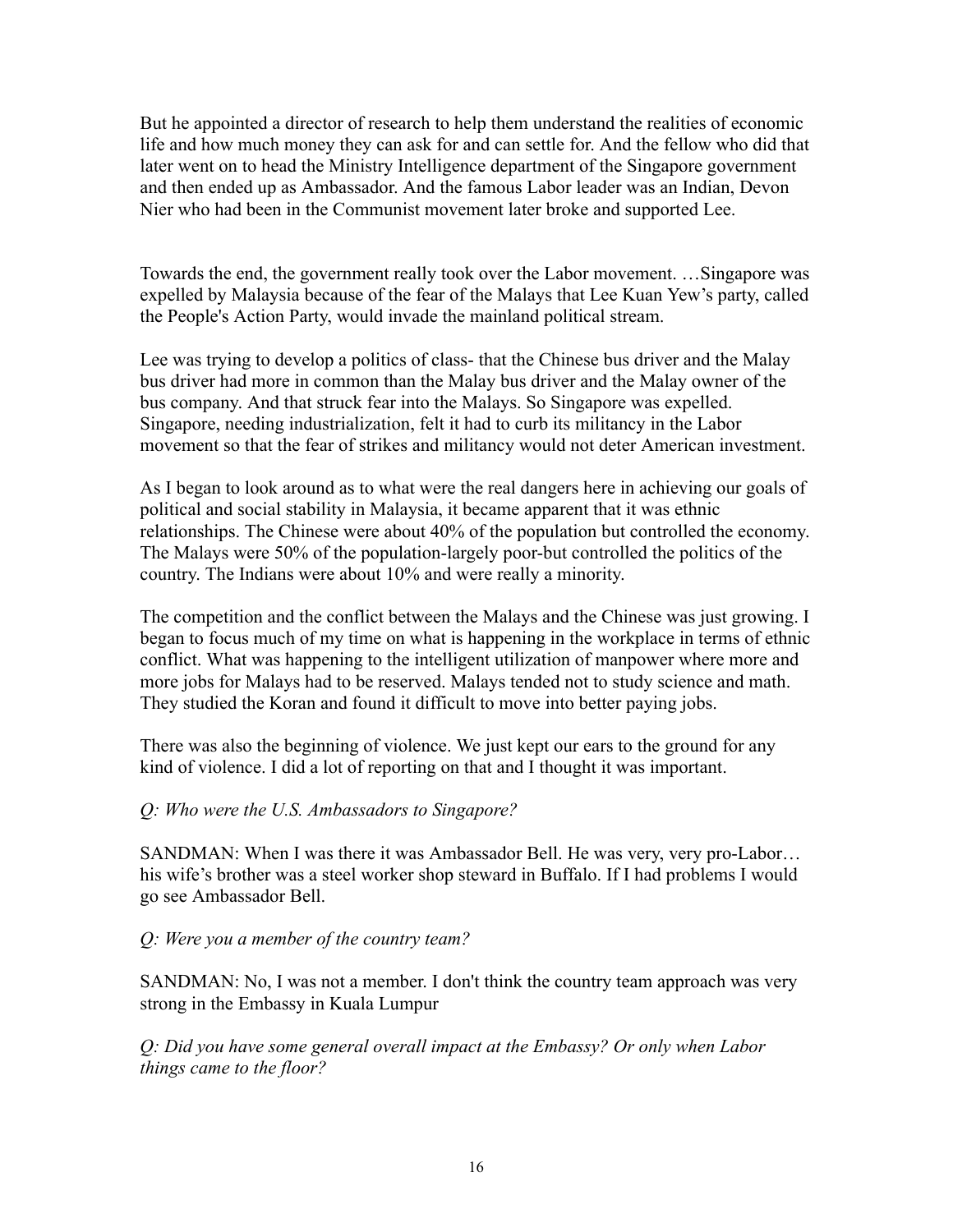SANDMAN: Well, I define Labor in as broad a way as I could. Everything impacts Labor.

#### *Q: I am not talking about your definition. I am talking about the Embassy's definition.*

SANDMAN: The Embassy did not have a dictionary that defined Labor. If somebody was there to make a contribution they respected their integrity, you were accepted if you made a contribution to what they were interested in.

# *Q: Did you have an opportunity to contribute though? Did you know what was going on?*

SANDMAN: Yes. I read everything. It was a small Embassy. There were also informal communications and you learn more at lunch and parties and so forth.

#### *Q: I think you realize there are some cases where that sort of openness does not exist.*

SANDMAN: Well, look. Every embassy has traffic that is for the Ambassador only. And there is some traffic that the Ambassador complained that he did not see. And so everybody has a complaint that they are not being told everything. And this became most apparent in Korea when during the capture by the North Koreans of a Naval Electronics Intelligence Ship. The North Koreans took the crew in and held them in the North Korean prison. And we know that the North Koreans are generally pretty tough and these people would be subjected to torture and very inhumane conditions.

The Embassy, when we began to negotiate with the North Koreans, decided that the political section officers would be the duty officers. And so every third night we were on duty. And that meant you went into the Embassy and read everything. And then when you were off duty you read the regular traffic….

#### *Q: Well, we have gone onto Korea, which was your next post. Anything else on Singapore and KL?*

SANDMAN: No. They were very, very pleasant posts. This was where I began to sense my own way and how I would like to see the Labor Attaché position used. And that it was certainly broader than the trade union movement, particularly in Third World countries where the problems are poverty and jobs. And that is Labor to me- distribution.

#### *Q: Did your connections with P.P. Narayanan help you later on in your career?*

SANDMAN: P.P. and I were very friendly. We used to walk together every morning at six. He once told me that he used to walk. And I said, "Gee that must be nice". And he said, "Why don't you join me?" So I joined his little walking group. But you know, you don't use it to get information. But it had its payoffs and you'd simply become closer. But P.P. didn't need any advice. He was a very savvy guy.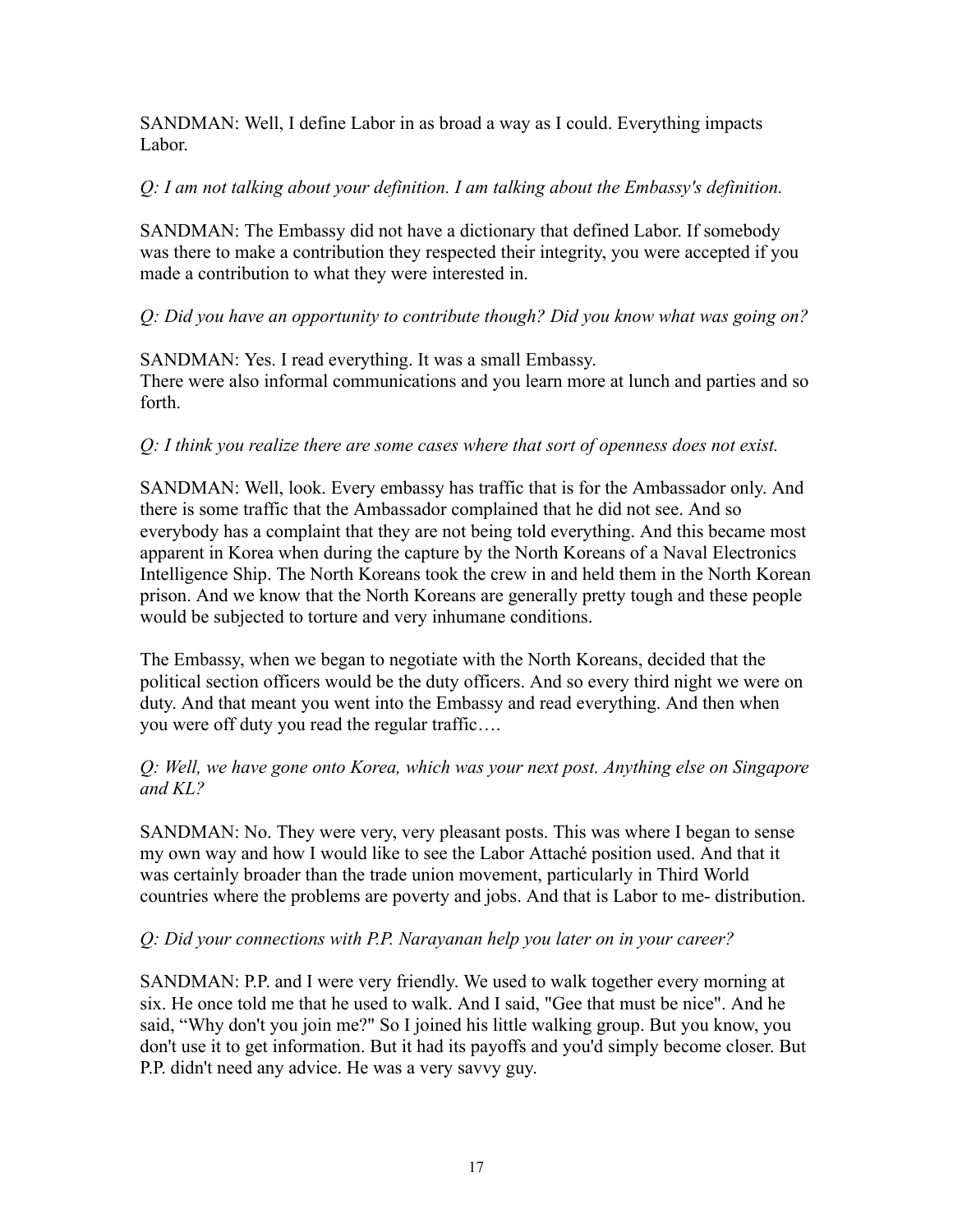*Q: Did knowing him help you in your relations? For instance, if you go to a new post and the head of union is Mr. X and you say "I know P.P. or I have had things to do with him," would it help?*

SANDMAN: The Koreans had very little knowledge of other places.

*Q: I see.*

SANDMAN: And P.P. was probably better known in Europe or the United States. Devon Nier was not known outside of his country—

I discovered also that when I went from India to Malaysia and in India, I thought the sun set around India and the whole world revolved around Nehru. Then I went to Malaysia and discovered that they had very little interest in the Indians—

# *Q: Anything else in Korea? Anything special?*

SANDMAN: Well, Korea was an extremely fascinating post. We hadn't had a regular Labor attaché there for many years. I think I was, perhaps, the first. The Labor position had for many years been used as a cover for CIA. And the guy who did the Labor reporting was very good. I thought he did a good job- he was very intelligent and he spoke Korean. He spent half his time on Labor and half on doing other things. …But very often their reporting tends to be based on intelligence reporting from their counterparts. And their counterparts report on the corruption in this and that in the trade union movement, so the picture that the U.S. government is getting is that the Korean trade union movement is government controlled and infiltrated and so forth. Some of that was true.

When I got to Korea I decided that I should get out of Seoul and see what was happening in the coal mines and on the ports and so on. Language was a problem. I had to use an interpreter quite a bit. I knew some elementary Korean, but not enough to get along with. Whereas in India and Malaysia, English was the wider spoken language so there was not a real serious problem.

But I discovered that as you get further away from Seoul there is a thrust for democracy -- to not be controlled by the government and so forth. There is a very authoritarian government, very repressive to trade unions and as I said, infiltrated through what is called "the rock", the Republic of Korea CIA. And very closely monitored. I felt that there was potential in the Labor movement that was in favor of democratic institutions.

Later the students in Korea were the most assertive. They caused the downfall of Syngman Rhee , the first leader…. Korea was a very sad country in that they had been controlled by the Japanese. And then the glimmer of independence and democracy was quickly squelched by Rhee and invasion by North Korea.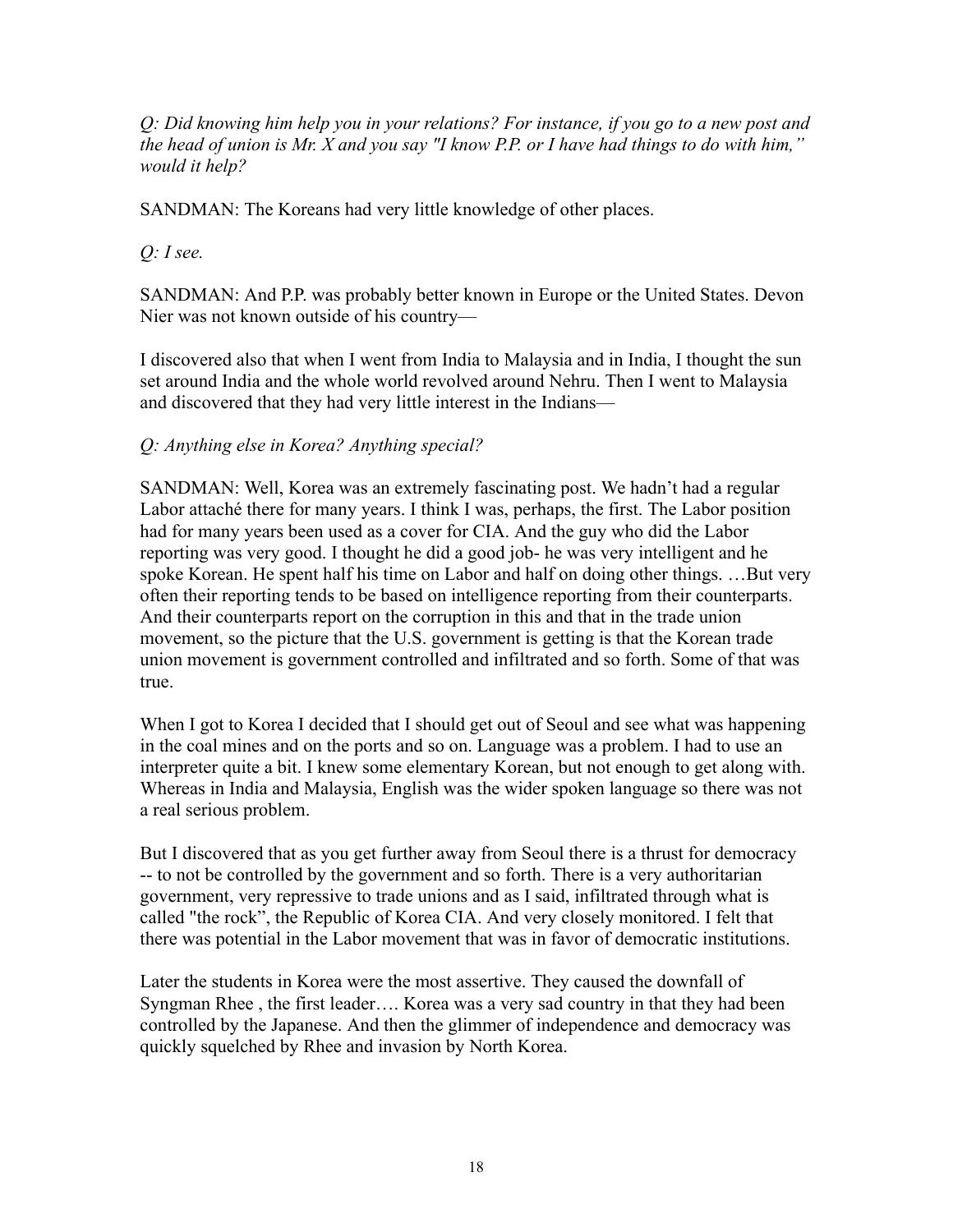I did appeal to the AF of L-CIO that they should be more supportive of the Korean trade union movement. That yes, it was very much government controlled but as you get into the local level and out into the workplace there is potential there that is worth supporting.

*Q: Is there any explanation or indication of why as far as the U.S. government is concerned we went in and out of having a Labor Attaché there? Was it because the Ambassador or American foreign policy or a particular thrust of an American trade union?.*

SANDMAN: One, I think that the AF of L-CIO had probably never pushed for one because they had sort of "written off" the Labor movement there as being insignificant. I think that was the same view of the Labor Department. There was an Ambassador, Wynn Brown, who wanted a Labor Attaché. However, the history that I got was somewhat - just what I was told. That he had turned down a couple of candidates who were offered because of things that they had done in the past. They were sort of active in ways that were not seen by the Embassy as being helpful.

#### *Q: On the theory that they would be just as active in Korea as against the theory that they would.*

SANDMAN: The CIA would quickly throw them out. And Sandman was sold to him as a nice, quite sort of guy, more reflective person. And would behave himself in a sober way and so forth. And so he accepted my name and I transferred from Malaysia to Korea. And I say, here again, a totally different kind of a country than Malaysia and India.

Another difference that struck me at the very early stages was that a Third World country was supposed to be short of skilled Labor. And I discovered that some 40,000 Korean workers were in Vietnam. And I questioned whether that was impeding Korean development. I talked to people at AID as to what projects are being held up by lack of skilled workers. And they said, "None". I said, "Where does Korea get all of these workers?" They never looked into that. And I began talking to many Koreans. And it turns out that all males go into the Korean Army. And in the Army they learn to type, they learn to drive trucks. And so you come out -- people who are truck drivers are quickly trained to drive bulldozers and backhoes and so forth. People who can work a keyboard can be quickly trained and so forth.

And also in Malaysia there was one university. In Korea, there were probably 30 or 40 universities. Education was very important in Korean culture. And so you had many more people coming out of universities. And so we could send off 40,000 Koreans to Vietnam. There were some 10,000 Korean coal miners in Germany and there were nurses in England. Later the export of Labor became a major foreign exchange source for Korea. And so there was an interesting answer to: can military conscription be a very useful thing in terms of training? Developing ethics, work habits and discipline-everything that one needs to have a job. Which in growing sectors, perhaps in our own country, are somewhat alien -- the getting up on time and catching a bus and knowing where to get off.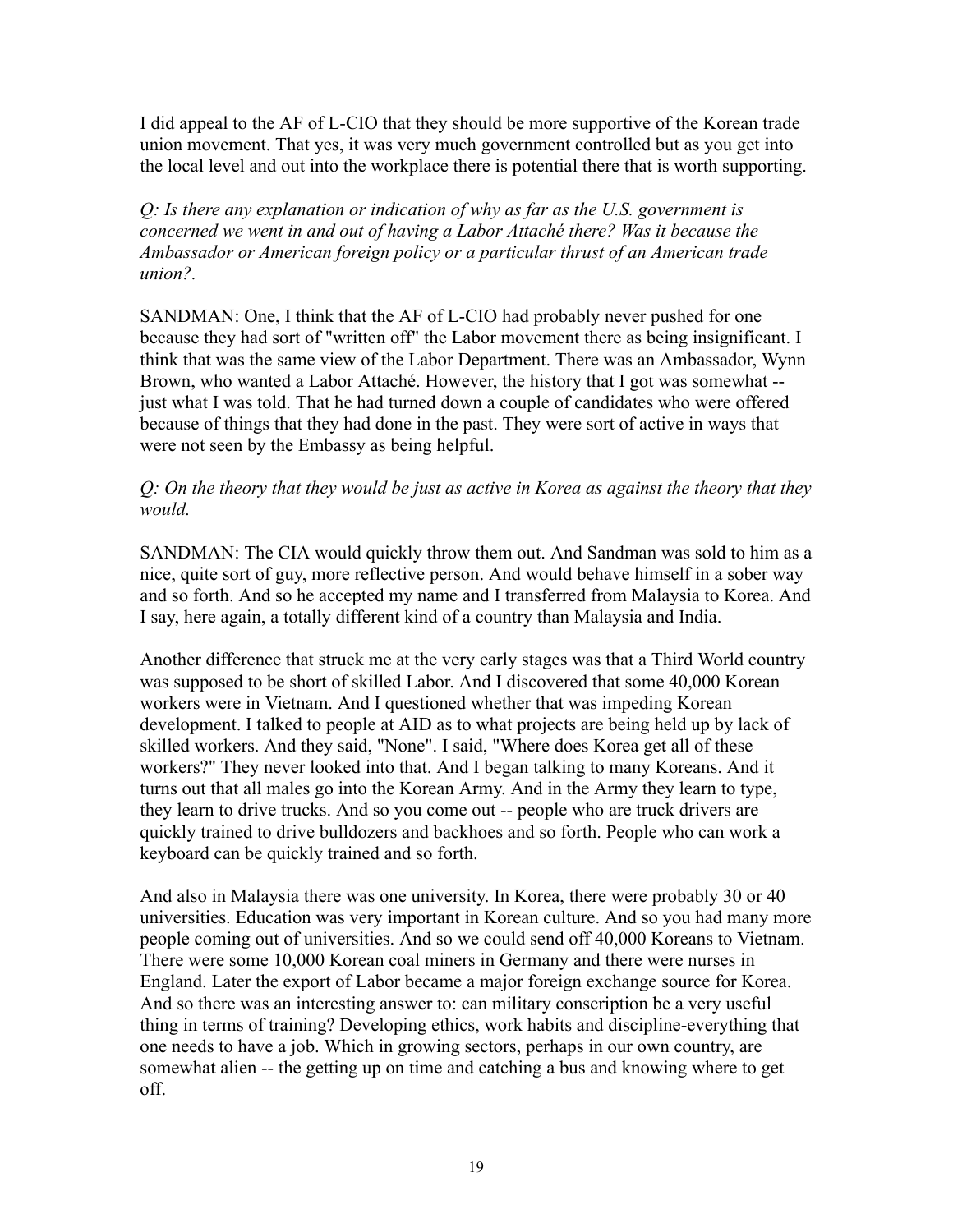#### *Q: Did any of those things sort of apply to a civilian conservation corps type of concept?*

SANDMAN: Look, we had our own CC program. It was very successful. The program that is being introduced by the current administration I think is not adequate to meet the needs where politically a larger program would be acceptable. I don't know. But then again it is expensive and we are working in a period where resources are very limited. And so we have a lot to learn.

*Q: In conclusion, what you say is that we need constituency of a war situation to make it necessary to carry on good work which has a broader significance.*

#### SANDMAN: It may be. But...

#### *Q: I said it, not you.*

SANDMAN: In getting back to Korea. I worked closely here with AID and began to look at how they were spending their money, what assets they were putting into the education system in Korea.

#### *Q: Did they have a special program?*

SANDMAN: They did not have a Labor program as such. There was a university, Jesuit University in Korea called Sogan, and it had a Labor institute which was run by a Jesuit priest. We became quite friendly. He had a Korean Labor leader who went to work for him; they began to run trade union training programs. These were independent of the government.

#### *Q: These were American Jesuits?*

SANDMAN: Yes, he was an American Jesuit. But the Germans largely supported that and they supported the trade union training program. And I thought, "Gee, Americans have such a bigger stake in Korea, we ought to be doing something." And I talked to people in AID. But it was just not in the books that they go into a major way subsidizing work education.

But in other areas they had agreed in terms of -- but you didn't have to push them because they saw so quickly that the Koreans were a very capable people. And what you spent in Korea was well used. Korea also at that time, and this was 1966, was judged a "basket case" by the U.S. government. That it was so poor in resources, etc., that it would perhaps always have to be on some sort of "dole" of the United States. And Park Chung-hee who had replaced Syngman Rhee in a military coup was a very dictatorial, military, authoritarian leader. Park Chung-hee had very, very ambitious plans. And he asked the American government for money to build a highway from Seoul to Busan in the South.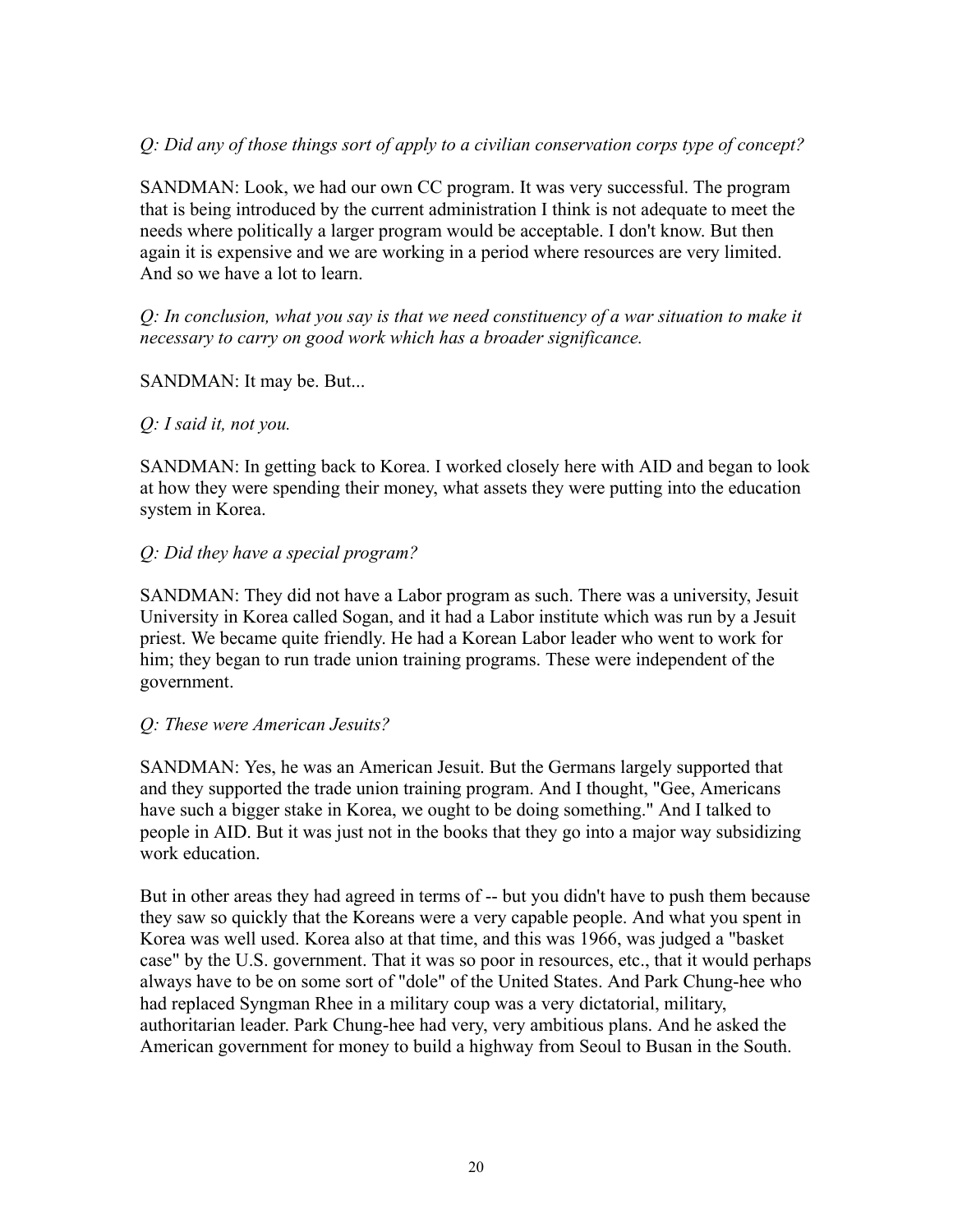And this is what sometimes happens to American aid. We spent several million dollars to bring out consultants and teams etc. and so it was full employment for those people and they concluded that first there should be the system of feeder roads into a proposed highway so that the Korean farmers would have a way of getting to the highway, otherwise it would not be used. And Park Chung-hee said sort of, the heck with you. They financed the road and it revolutionized the countryside, because Korean farmers found their way.

As I say, the Koreans are very, very energetic and industrious people. I was called in by what was called the Korean Overseas Corporation which was the governmental organization that handled the export of Labor. Evidently he had been reading some old books about Alaska and he said that his government is ready to help the United States develop Alaska. He says, "As you know our workers are accustomed to the cold and have good skills," and I said, "Mr. Minister, I appreciate it very much and will report this to my government. But at the moment in Alaska one of the problems is unemployment." Because we had offered very, very attractive wages to people who would go up and build the pipeline and we had thousands of skilled workers who had finished the job.

#### *Q: And are unemployed.*

SANDMAN: Yeah. Koreans were, you know -- and it is in our own assessments which were made I think, by more traditional economists when looking ahead at prospects in Korea -- looked at it in very conventional economic terms and they didn't calculate the human resource factor: the skills, the determination, the character of the Korean people. They are very hard working people.

And when I sit today and see that our Secretary of State must go to Korea and plead that they buy more from the United States because we have a trade imbalance. In a very short space of time from this country that was a "basket case" that has now built its own automobiles. It is the leading ship-building country in the world. It is now running into some problems but so are the rest of the economies of Europe and some of Asia.

When I was there, the U.S. investors were just beginning to come in. We had three electronics factories; we had two banks and a couple of garment factories. And I kept in very close touch with them. When they called on the Embassy they usually saw the Commercial Attaché in the economic section. I told the Commercial Attaché that I think I should see any prospective American investor because they will want to know about wages and trade unions and so forth. And so he made sure that those who had the time got up and saw me. When they came into the section and they saw that it was the political section they were impressed and they quickly got onto the subject of politics. This was the first opportunity to talk. Now this is 1966 and I am sure that much has changed in the way that Embassies handle briefings for American businessmen.

But business investment is largely dictated by the perception of political stability. They wanted to know that if the North Koreans were to attack, would we -- the US -- support the South Koreans. They were interested in the question of corruption. Businessmen are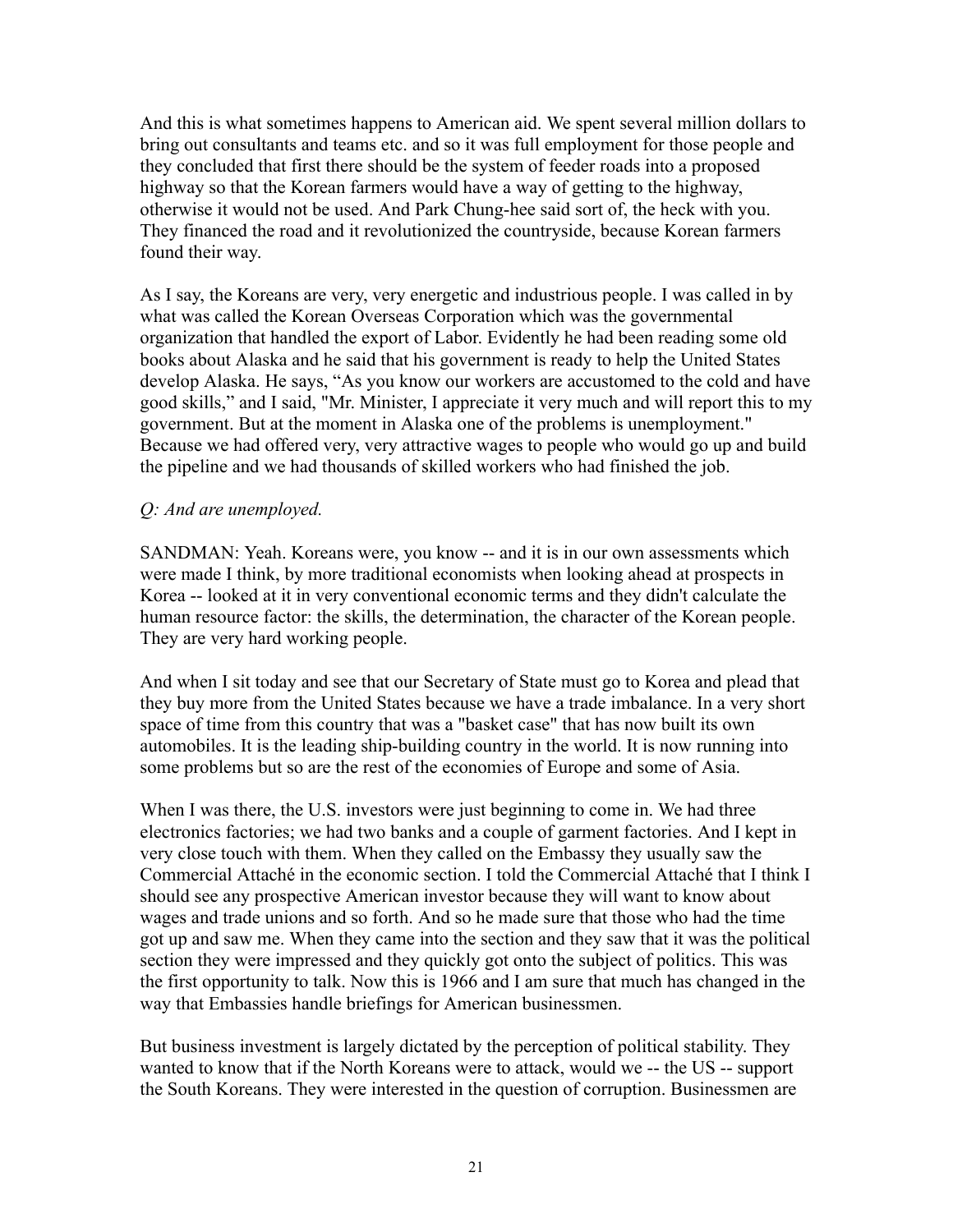not against corruption but corruption is very difficult to plan for. It is difficult to make cost estimates unless you know the components of all of the costs. And if you don't know how much you are going to pay off Minister X or Y, that is an uncertainty and business doesn't like uncertainties.

It was interesting that later, as I met people and became more intimate, that the cost of the Labor component of a chip is 10%. I asked why do you bargain so hard and why do you set your wages low, you could double your wages. And they said, "Well, we didn't come here on any social mission. We really don't worry about Labor costs." Because where Labor is a small part of the cost and important that they can adjust the technology. They use very primitive technology in Korea but when Labor prices went up they introduced better, more advanced technology.

# *Q: Like the United States did.*

SANDMAN: Yeah. But now I was beginning to discover more about what we call "Industrial Location". Why U.S. investors go to certain places. It is true -- cheap wages, low wages are a factor. There are other factors which are more important. I asked why the first industries went to Hong Kong. And Hong Kong has superb communications.

So Hong Kong had many attractive features to induce American investment, as did Taiwan. In Korea, another facet of my job and in some ways perhaps, one of the more important ones, is the Labor relations of the U.S. forces in Korea. And here again, the Embassy had not had Labor officers who had a background in Labor relations and trade unions and so forth so I immediately established contacts with the 8th Army. I had the encouragement of the Ambassador and the DCM.

# *Q: Now we have which Ambassador, has it changed?*

SANDMAN: It is still Win Brown and then later Porter. And they were very concerned because we have very crucial military interests, strategic interests in Korea. And Labor relations can be an irritant in our relationships. Particularly as in the press the military is accused of abusing their workers, exploiting their workers and mistreating their workers.

And as I developed insights into the whole history of employment of Koreans by the U.S. military there are many examples of that in which there was indeed a lot of exploitation and abuse. It is a period of our history that I don't think we can be proud of. Perhaps there were reasons. We had just come out of a very brutal war. In North Korea we had military objectives and we had certain attitudinal problems perhaps in the military.

However there was at the head of the U.N. Forces a General Bonesteel [Charles H. Bonesteel III], who was a Rhodes Scholar and I brought up some of the issues to Ambassador Brown about what was going on in Labor Relations and the lack of current wage surveys and the objections of the Ministry of Labor including a lot of poor employers in the sample for the wage survey. And he quickly...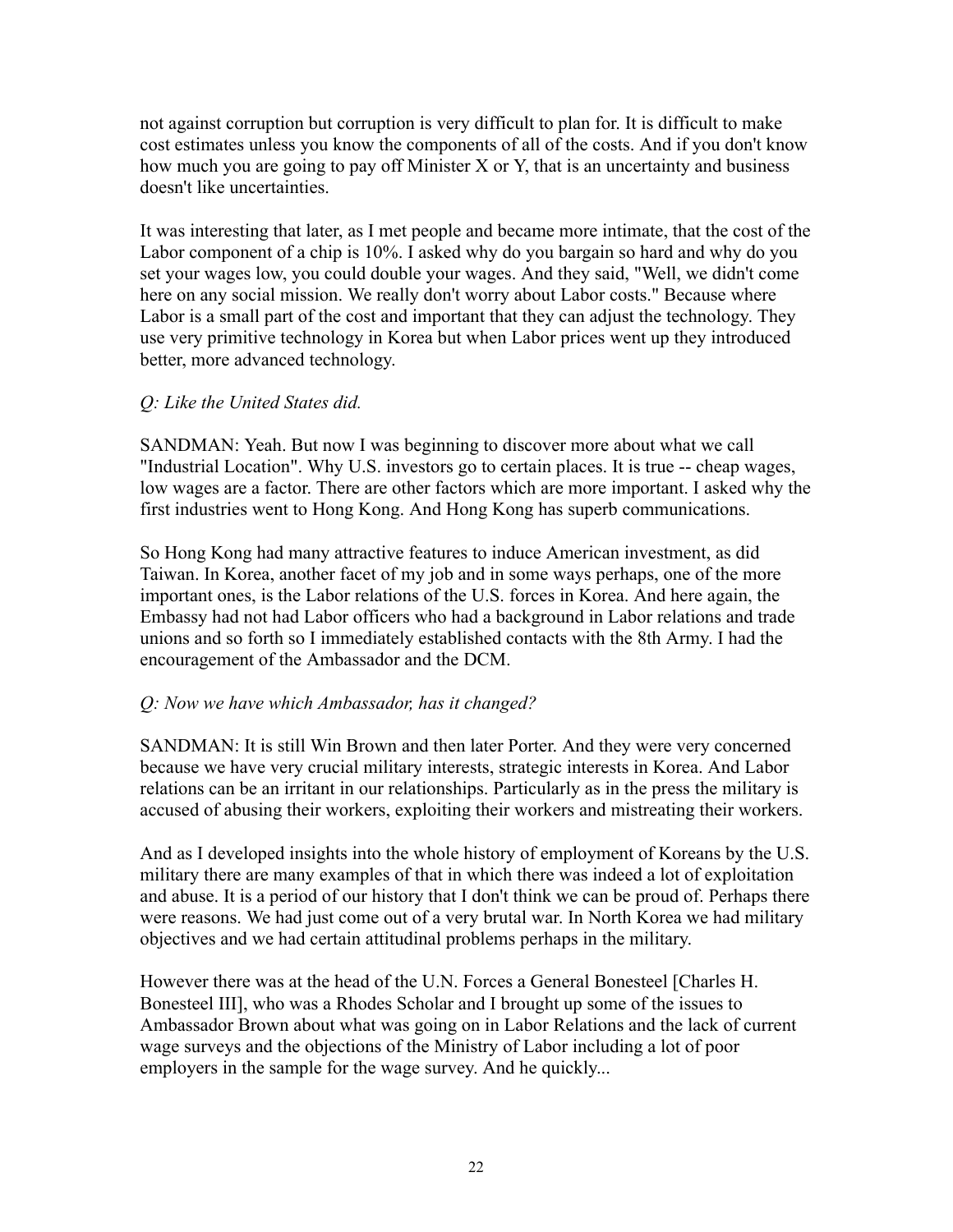#### *Q: Poor employers, what do you mean?*

SANDMAN: Workers. We were supposed to include in the sample of Korean companies that we surveyed to set the wages for the Korean civilians in the military and in the Embassy.

# *Q: A biased sample?*

SANDMAN: Not biased. But out of some ignorance. They would include firms that we would sometimes call "back alley firms". They were not really progressive employers. Sometimes they were financially in poor condition and we should not have included them. But the Labor Ministry had no contact with the military or the people who were involved and they would come to me.

So I raised a number of questions and pretty soon General Bonesteel was over at the Ambassador's office and he recognized the importance of good Labor relations. He had an experience when he was a commander in Iceland that some of our failures to recognize the importance of good Labor relations led to the formation of the Communist union in Iceland. And pretty soon they were on the telephone to DOD and they ordered a wage survey to be done as soon as possible and one which would provide a substantial increase. So there was a lot of satisfaction. Of course you have to have an Ambassador who appreciates Labor and the role and the importance of Labor in our political relationships.

# *Q: You just mentioned a wage survey -- I assume in other posts you had something to do with a wage survey for national [employees]?*

SANDMAN: Oh, every post I served at. I was brought in, very often at the urgency of employers. Because very often the personnel officer was a person who had risen up from a secretarial rank. Someone who was highly motivated. That was often a springboard to become personnel assistant and so forth.

# *Q: I just want this established for the record who are involved in the surveys. This is a survey though, to affect military employment which was very important.*

SANDMAN: Well, those affect 40,000 people. But the survey team had come from Vietnam where the Embassy said, "Hey, keep the wage increase down because it will be inflationary." And Vietnam was in a period of inflation. So they come to Korea and we said, "Hey, we have problems here and you have to produce an "X" percent wage increase." And it is interesting, we often thought that these wage surveys were objective and Ambassadors always favored them over collective bargaining and so forth. But wage surveys are highly subject to manipulation. What companies go into the survey, which jobs do you survey, how vigorously you include non-wage benefits, and how you monetize them. So I discovered that the military was able to manipulate. And they even taught me the different ways of taking an average depending upon how you want the average to come out.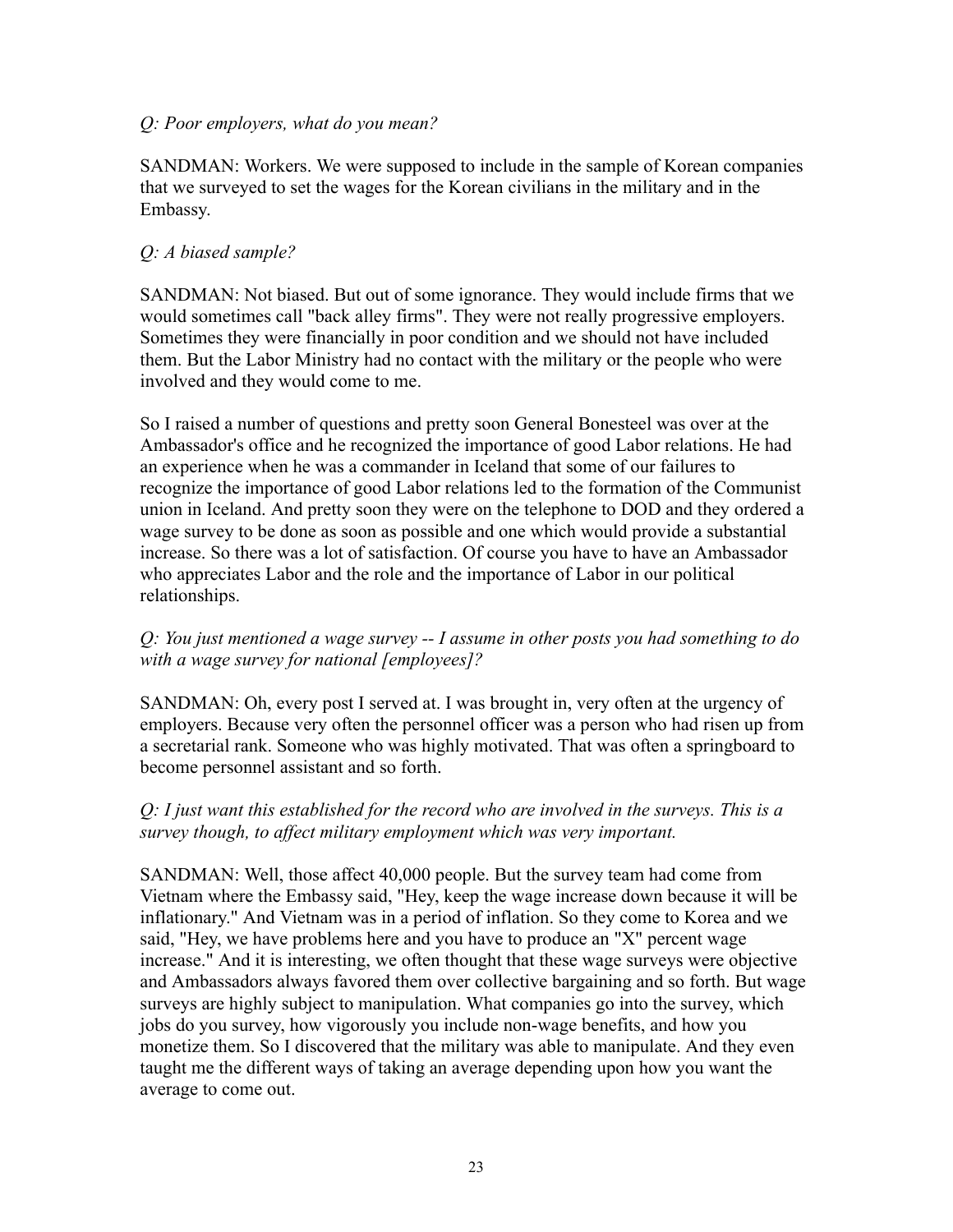And that was very interesting. As I say, Korea was a very fascinating post. From Korea, I went back to Washington and ended up as Labor Advisor in the Bureau of Near East and South Asian Affairs-which today has been restructured because India and Pakistan are in a separate bureau.

#### *Q: Now this would have been about 1969-1970?*

SANDMAN: Yes, about 1969. I succeeded Paul Berman.

But anyhow the NEA assignment, for the first time, brought me into the operations of the State Department, and also the Labor positions are not very well defined. They are what you want to make out of them. And as long as you are not getting into trouble, nobody objects. If you are helping, even better.

I quickly got involved in reading up on country papers, policy statements, how policies are formulated, how decisions are made in the department and other agencies, like the White House. And I began to have better insights into foreign policy: how we define U.S. interests, how we formulate our foreign policy, and the strategies through which we will achieve those policies. I realized that the Labor Attaché has to fit his or her activities into that framework. If it is outside of that framework they won't object or won't tell you not to report it because sometimes they look at you as a Labor Department representative. I discovered that I had to prove that I am a State Department -- I am a Foreign Service Officer first. My specialty is political Labor affairs.

And so I began to study every country's papers. And as these papers circulated in the Regional Affairs Bureau, I was able to make inputs in terms of how certain Labor programs could promote U.S. policy interests and so forth.

# *Q: Or how other objectives followed by other parts of the mission might inhibit the attainment of a broad objective?*

SANDMAN: Yeah that could be there. But I had to look first at what are U.S. goals. And so often political stability is a goal. Social stability and economic growth and so forth. But our major concern was the Middle East and the Arab countries that had a lot of money from oil. But they needed ways to diversify their economies. Their biggest problems were lack of skills of their indigenous population. I did a memo on, well let me backup.

The then Assistant Secretary began to press for more innovative ideas and so forth. And I talked to my boss and wrote a memo about developing a Middle East Manpower Institute which would provide vocational training in the Arab world and the Middle East. And that was sort of worked in.

#### *Q: Who was the Assistant Secretary?*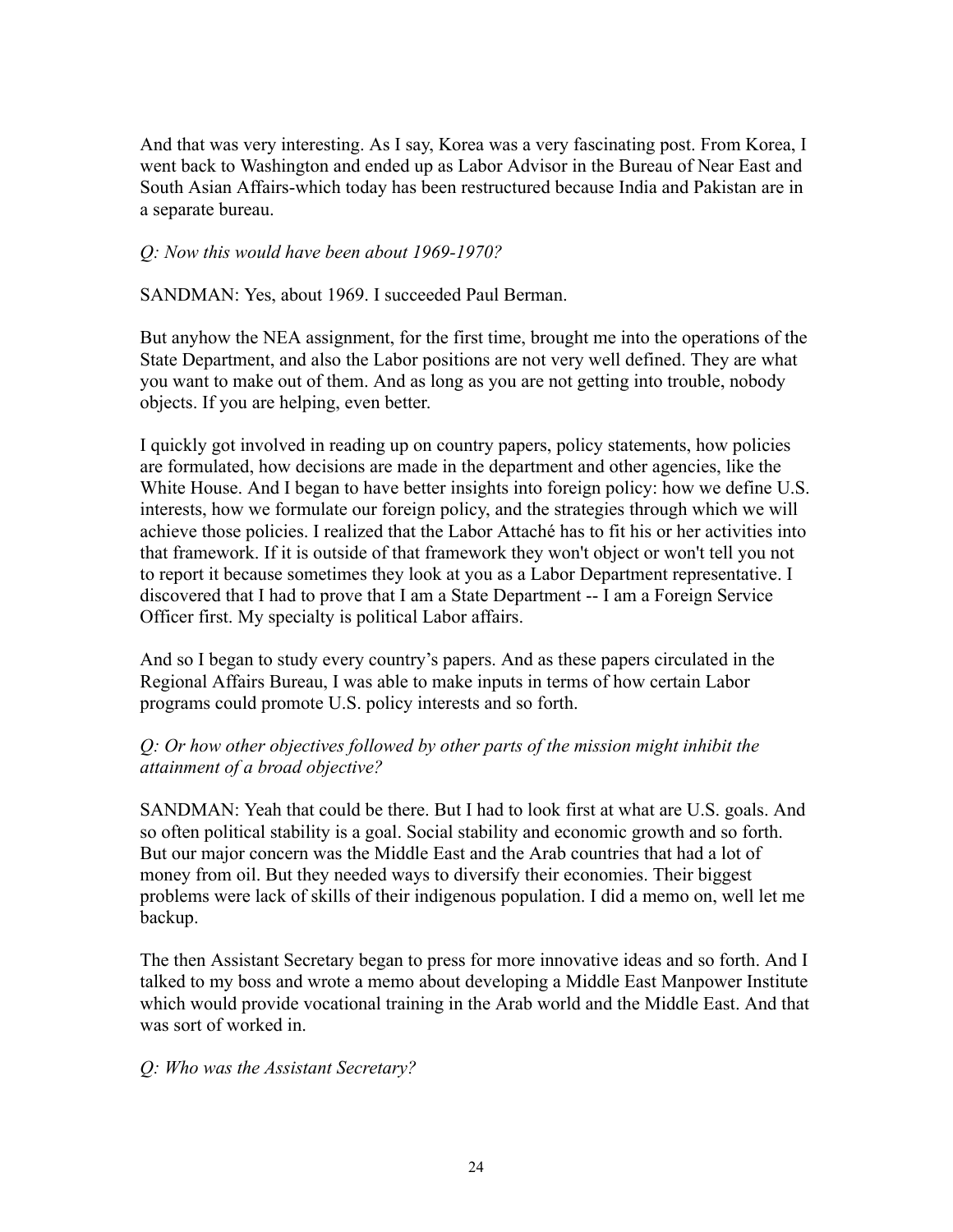SANDMAN: Joe Sisco.

However, I was a few years ahead of my time. Because after the Arab-Israeli conflict, after the Yom Kippur War and the oil crisis, the U.S. government launched major manpower training programs in Saudi Arabia and in Iran. And so there is always the question of timing. You may have a good idea but it is just not the time for it. And something later happens and they say, "Hey, let's do this".

So, I began to see the Labor Attaché Program, its function, as being supportive of our Foreign Policy, of relating our reporting. I often saw reports on strikes. And long cables on a strike. And it was an interesting strike but how did it affect U.S. interests -- why are you reporting that? Every cable you write you have to say will the Deputy Assistant Secretary, will the Country Director read this? You are competing with other officers and you have to in your first sentence get to how a U.S. interest is affected by a strike. If it isn't, not too many people are interested -- put it in an Airgram and send it to the Labor Department or the Labor Advisor.

But you are really writing for the Country Director. You have to get to know the Country Directors and get to know their staffs; we still do a lot of things by personal contact. It is getting to meet people. Getting, earning their respect. And you will then find that you are accepted. And that the Labor function will be accepted.

I do feel that in many respects that the Labor function was not accepted and was regarded as serving the interest of the Labor Department.

The AF of L had an interest in what you reported and who you supported. And in the earlier days, when the Labor Attaché Program was divided between the AF of L and the CIO, certain countries were CIO posts and certain countries were AF of L posts. This is very hard perhaps for people today to appreciate because it no longer exists.

But they were very interested that you supported their perceptions of democratic Labor unions. Some of our efforts were to send to the United States people who had had contact with the Soviet Union but were not necessarily committed Communists and liked to travel, so they would go to the Soviet Union. In the Soviet Union, Communism was a very attractive concept to people who had lived under Imperialism or under very harsh forms of government. And in many countries, I would ask people in the Embassies, "If you were born in this country, from a poor family, would you possibly be supportive of the Communists?" Well, we didn't have that choice. We didn't have to make that decision.

But in the Bureau was, as I said, my wonderful learning opportunity. And an opportunity to contribute. How much I contributed is very hard to say. But every Foreign Service Officer asks continuously how much have I contributed? Ambassadors have the same problem.

From the Bureau, I went on to Israel. And Israel is perhaps the...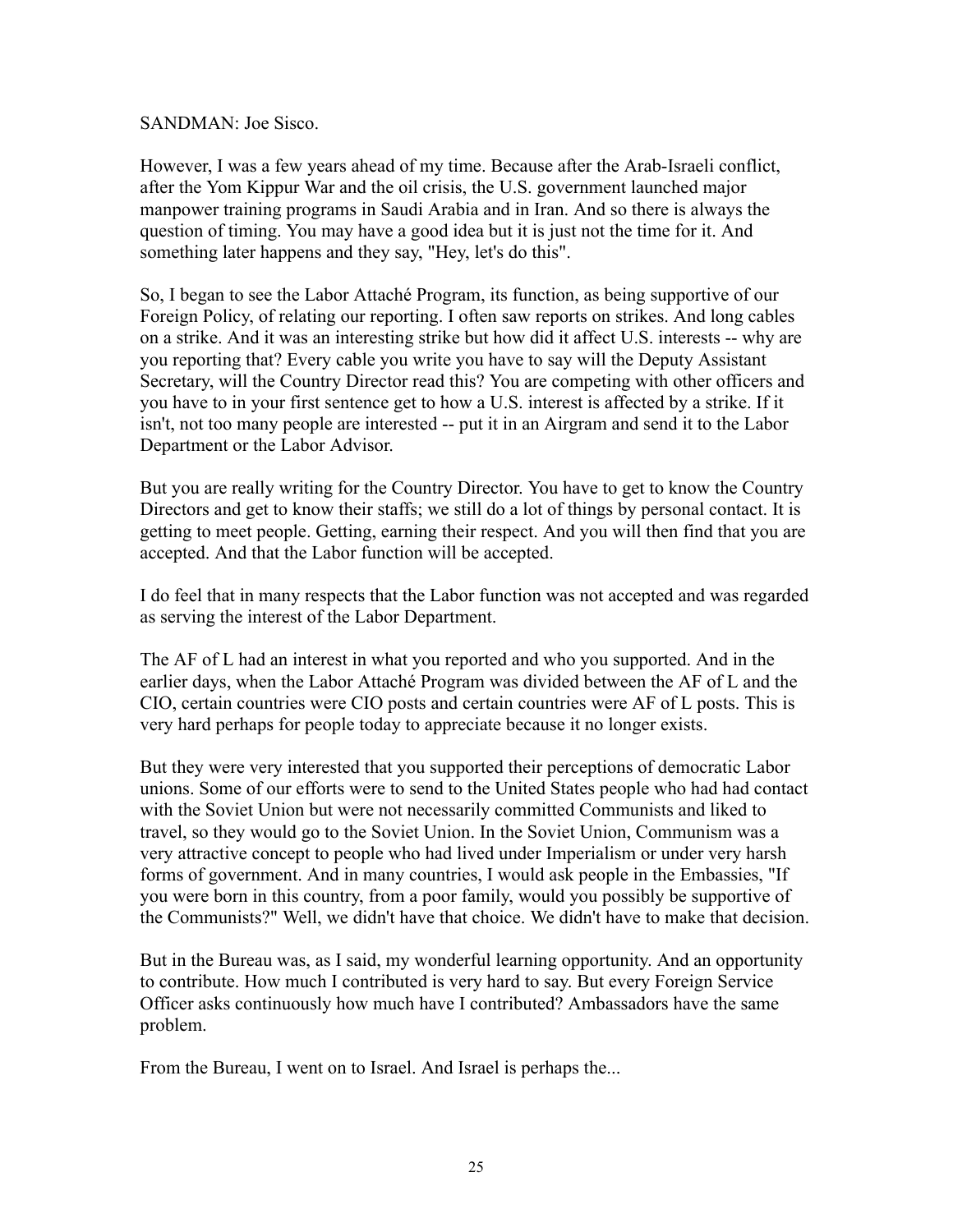#### *Q: Excuse me, before you get to Israel, who was the SIO at that point?*

#### SANDMAN: Phil Delaney was SIO.

I did clash with Phil and even Harry Pollock. I had gone to Iran as part of my tour of my territory as NEA Labor Advisor. And the Labor was covered by the petroleum officer who did an annual Labor report and got information from the liaison of the Ministry of Labor to the Embassies. And he told them everything about what the government's policies in the Labor field were and what their positions would be in the ILO. But his main concern was oil.

I traveled around and I discovered by talking to people and seeing little blurbs in local papers, that there were strikes going on. There was certain unrest and that even within the Embassy that the Shah's revolution was not reaching down to the agriculture workers, to the rural communities. And that much of the affluence in Tehran was not being shared.

It was early in the 1980's and from the front Muslim religious people who opposed what they saw going on. And I then met Ambassador McArthur the third and in my exit interview I suggested that the Embassy should probably know more about what is going on in Iran amongst workers, amongst the lower income groups. And this trend, in every country, tends not to be an area that is covered well, because we have the political section which covers the ruling party and the opposition party. We cover political institutions and the economic section focuses on trade and foreign exchange and so forth. Nobody looks at political trends, not in terms of institutions, but beyond the institutions. What is happening in the countryside.

I am not quite sure what the agency had ever done in that area. I saw the Labor reporting but I never saw anything outside of Labor reporting of those kinds of assessments. And I thought in Iran that we ought to have a very skillful, perceptive Labor Officer who was trained in political analysis and interpreting economic developments in political terms.

Well, the Ambassador said that the SAVAK, which is the secret police, would not allow a Labor Attaché. I said, "Call them something else." I said, "The Yugoslavs I know in India call them the Social Attaché," and I said, "Does SAVAK run our Embassy?" And I guess that is when we supported the Shah. The history of that is now well known.

I went back to Washington and I saw Phil Delaney and I said, "Phil, if you had two countries in the world and you had two Embassies, an Embassy in each country, and you had only one Labor position and these two countries were England and Iran, where would you put the Labor Attaché?" And he said, "England, of course!" And I said, "But Phil, you can read newspapers in England and read all about the trade union movement and it is a democratic country and there are unions in cities. You don't have to worry about England. But Iran is a major country of U.S. interest and we don't know anything about it." Well, he didn't see it.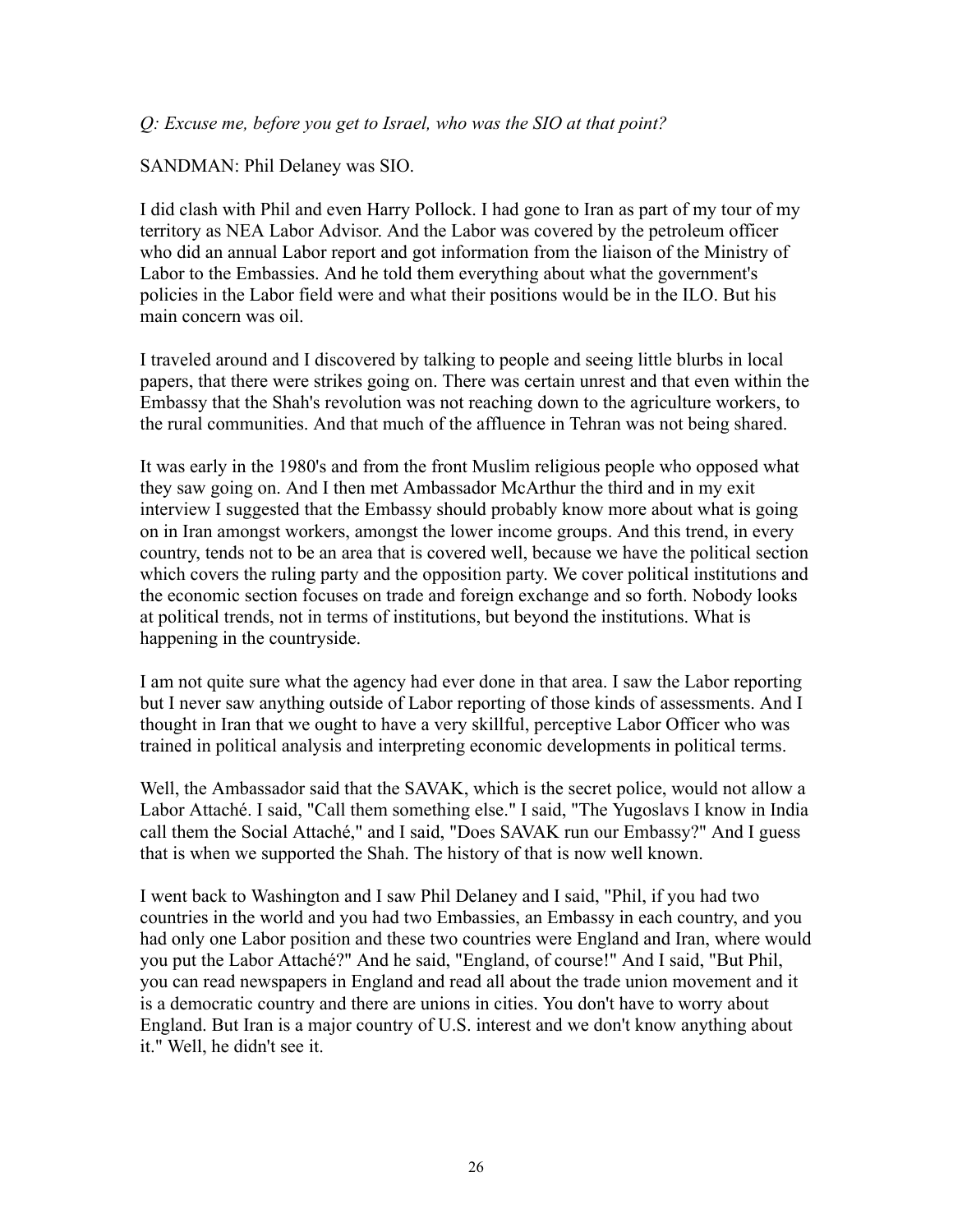I also used to kid that we ought to have a Labor Attaché in the Soviet Union. I said not looking at what are trade unions, they are instruments of the government, but what is happening in the country in terms of the welfare of the people and so forth. And along the criteria of a Labor Attaché at that time was whether the country has a so-called free, democratic trade union. And those countries which don't, don't get Labor Attachés.

But there are developments in every country amongst workers, involving workers. And workers are 80-90% of the population-consumers, people. The Labor Attaché is the people oriented person in the Embassy. And it is people, whether they are students or workers that will shape political relationships. And I think that is where the Labor Attaché program may have not taken that opportunity to focus on a broader framework.

I think for Europe it was okay because Europe had strong trade unions. They were very politically important. There was the fight between Communists and the free forces. But as you get into the Third World, whether Africa or Latin America, I think that every Embassy should have a person who focuses on workers, on people. And whether they are organized into trade unions or not. In Iran when the revolution took place, the whole country was on strike-those strikes were organized. There must have been organized elements throughout Iran in the American oil companies and in other institutions that we simply did not know about.

*Q: You didn't go beyond Phil Delaney in this quest for a better representation of U.S. interests?*

# SANDMAN: No.

*Q: What about the American trade union movement? But I must say that I think that Lovestone took a broader view later on and was willing to countenance coverage provided it was not called "Labor Attaché" of political events in the Soviet Union which he had not been before.*

SANDMAN: Lovestone, I got to know him fairly well. And I kidded him when I would call on him. "Jay, when I was a kid you were the head of the Communist Party in the United States and I am sitting at the feet of a historical figure." And Jay liked that. But, I would watch Jay operate and he was like a Foreign Minister. His interests ran across the whole board. And it was like he was the Secretary of State of the AF of L-CIO.

Certainly Irving Brown was of the same character. But they got involved in the Marshall Plan period in the post-World War II reconstruction of Europe. Where the democratic trade unions were outlawed by Hitler, by Mussolini and where Communists got terrific hold in France. And that was a crisis. We had the Labor program within the Marshall Plan and that was good for that period of time.

But also, just as in the Marshall Plan, we were giving economic aid to countries that had skilled Labor forces and an industrial structure. They simply had been destroyed and we wanted to rebuild them. As we transferred to the Third World, we kept the same kind of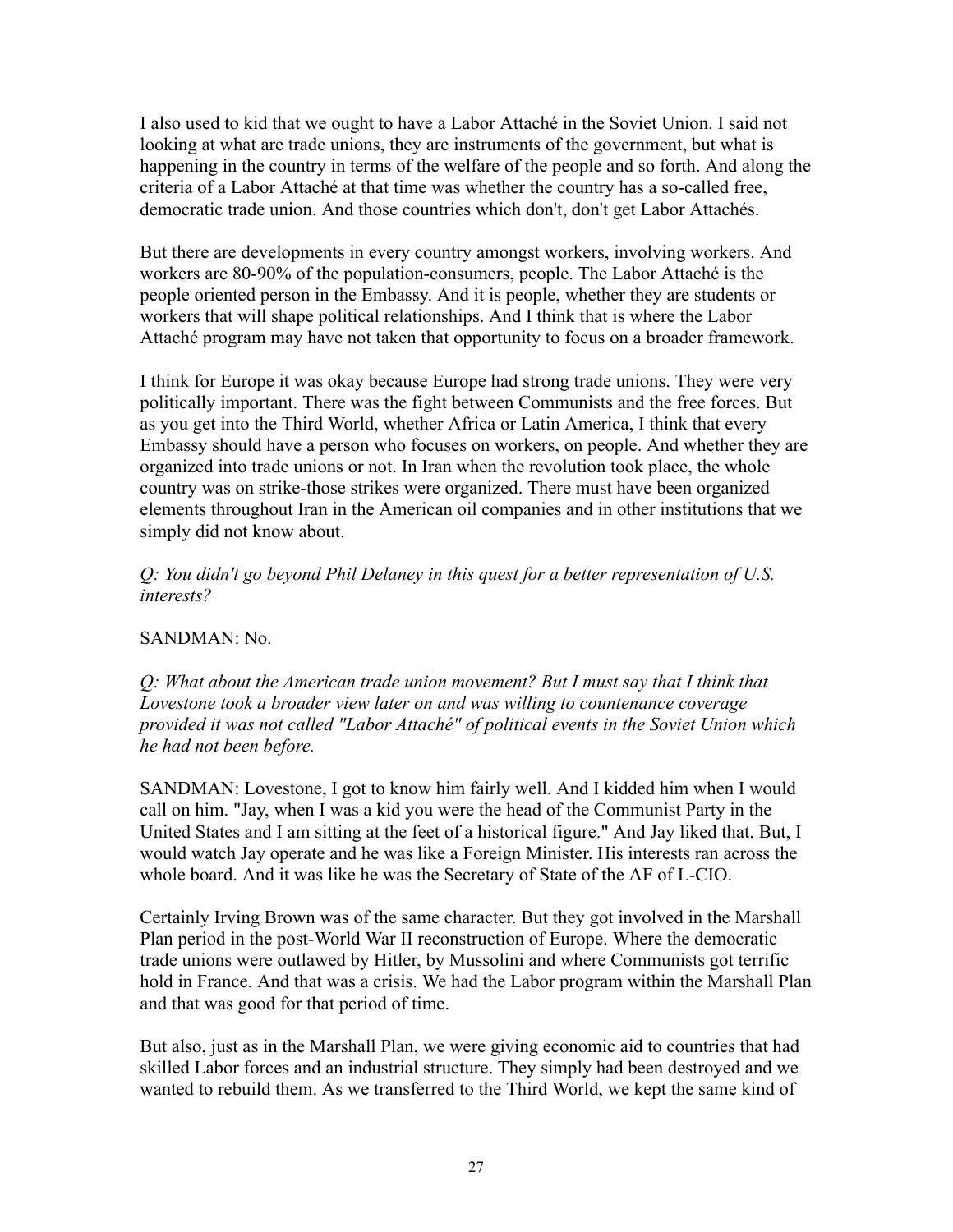Labor policies. In Indonesia, for example, well, I will get to that later. I am getting a little bit ahead of myself.

Let's get back to Israel because Israel is a Labor Attaché's paradise. For the first time I am in a country where Labor is important. And I had a lot of distinguished predecessors there. I think one of them who was very popular did a lot of reporting on the Ministry of Labor in great depth.

# *Q: Did you want to mention his name or you would prefer not to?*

SANDMAN: No. And I quickly met the DCM and we had a very long talk.

# *Q: Zurhellen?*

SANDMAN: Amongst other things I was the first Jewish officer to be assigned to Israel in many, many years.

And so I talked at length with Zurhellen and I asked him what do you expect from the Labor Attaché? And he said, well, all the reporting on the Ministry of Labor you want to do, you go ahead and do it. If your friends in the Labor Department want that. But I will tell you what the U.S. government wants and what the Ambassador wants- our most pressing need is to have a better perspective on who will follow Golda Meir as Prime Minister of Israel. And he said what we want to know amongst your friends in Histadrut, which is the General Federation of Labor, we would like to know what those people who have tremendous influence think and who they want to support. We are interested in how Histadrut people feel about the Arab-Israeli dispute. What their feelings are about how we might play a useful role.

And I realized yeah, very often we treat organized Labor in a sector but not part of society. And sort of getting back -- some of the countries where USIS had set target groups. And for Labor they gave Labor books. And I said, "Hey, these people know more than Labor. They have positions of influence and we want them to support U.S. Foreign Policy. Don't send them Labor books, let's send, you have to broaden, you don't give a Labor leader a Labor book and a scientist a science book. You want them to support U.S. Foreign Policy so treat them as part of a broader."

And as I said, Zurhellen sent me in that direction of what does the Embassy want, what is the department looking at.

*Q: Did you ever discuss this with your predecessor, Margaret Hawkin? Because to come into a situation and to get an instruction of that sort...the first question is: Well, why didn't you tell that to the previous Labor Attaché because their reports didn't reflect that?*

SANDMAN: Well, she wasn't there. No, she had left already. But Margaret was a beloved person in Israel. And she knew Golda Meir. Golda Meir was Labor Minister and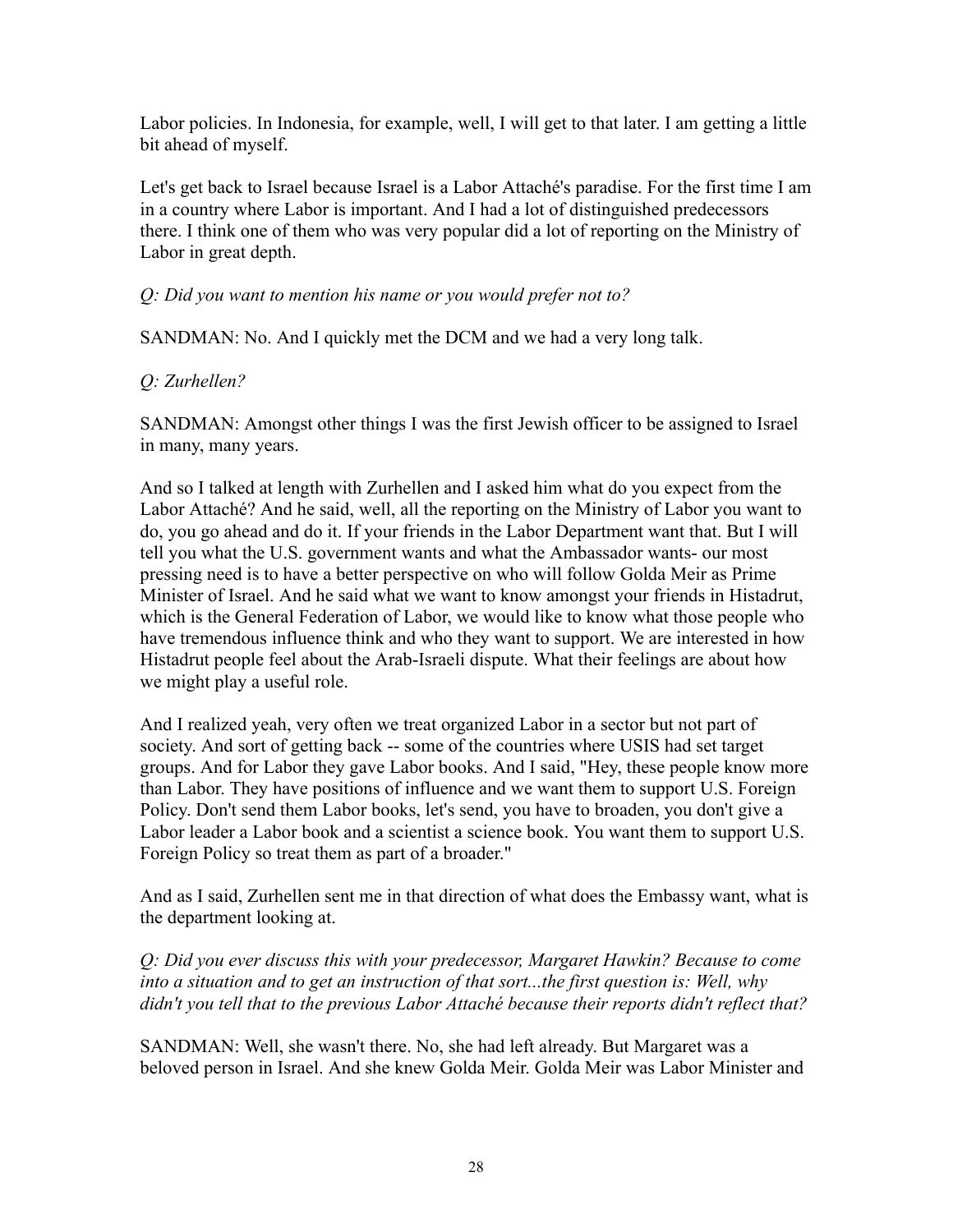I think welcomed Margaret as a Labor Attaché. And she had a wide circle of Israeli friends and was perhaps more "pro-Israel" than many of the Israelis.

But Zurhellen, why he was telling me -- whether it was reactive to a predecessor or in response to a question. He said, "Well, here's a guy who is asking me the right questions." And so it was again, understanding that I needed to fit my Labor work into the mainstream of departmental interests, of the Embassy's interests.

The Histadrut was a very unique organization. We think of trade unions as having workers organized from industrial employment and so forth whereas in the Zionist development of Palestine there were very few services provided, first by the Turkish government and later the British government. And when Jews from mainly East Russia began to settle with their Socialist-Zionist background there were no services. There were no jobs. And the first thing that Histadrut did was establish a bank to raise capital for investment.

Second thing was to provide health services, education. Very urgent-they mobilized the defense forces, security. They also began to build factories to establish employment. And the last department established by Histadrut was the trade union department. You can't have a trade union department until you have a substantial number of paid employees. And so Histadrut, prior to these, was sort of a government within a government.

When Israel became independent and asserted its governmental authority, the defense forces were turned over to the Israel Defense Force and schools were turned over to the government. But Histadrut kept the medical services and that was one of its most attractive features for recruiting members, their health service. And they kept the factories and the bank. So, they had considerable influence. So, in the Embassy, my clients were one of the more important people rather than some of the marginal elements in the political stream.

Also, I took an interest in Israeli Arabs in Israel. Israel did discriminate against them. I became very close with the Arab leadership within the Histadrut in the Arab Affairs Department. And it is easy, Arabs are very, very gracious hosts. When I established relationships with certain individuals it led to an exchange of visits to his village and delegations to my house. It was really a wonderful relationship.

I arranged for him to go to the United States. Today he is Deputy Minister of Health. And I am very concerned about him because of what is happening today. And he was always very pro-Israel. He recognized that Arabs in Arab countries did not live as well. That the Israelis had a lot of freedom; that it was a democratic state and so forth. But it did fail the Israeli-Arabs in many ways. That was sort of painful for me.

I began to look also at the questions of poverty and the growing rift between the two major communities which were called Ashkenazi, the East European and the Jews who came from the Arab world, the Sephardic. They came to Israel from very poor Arab countries with a much different culture than the Europeans. And there was a growing rift.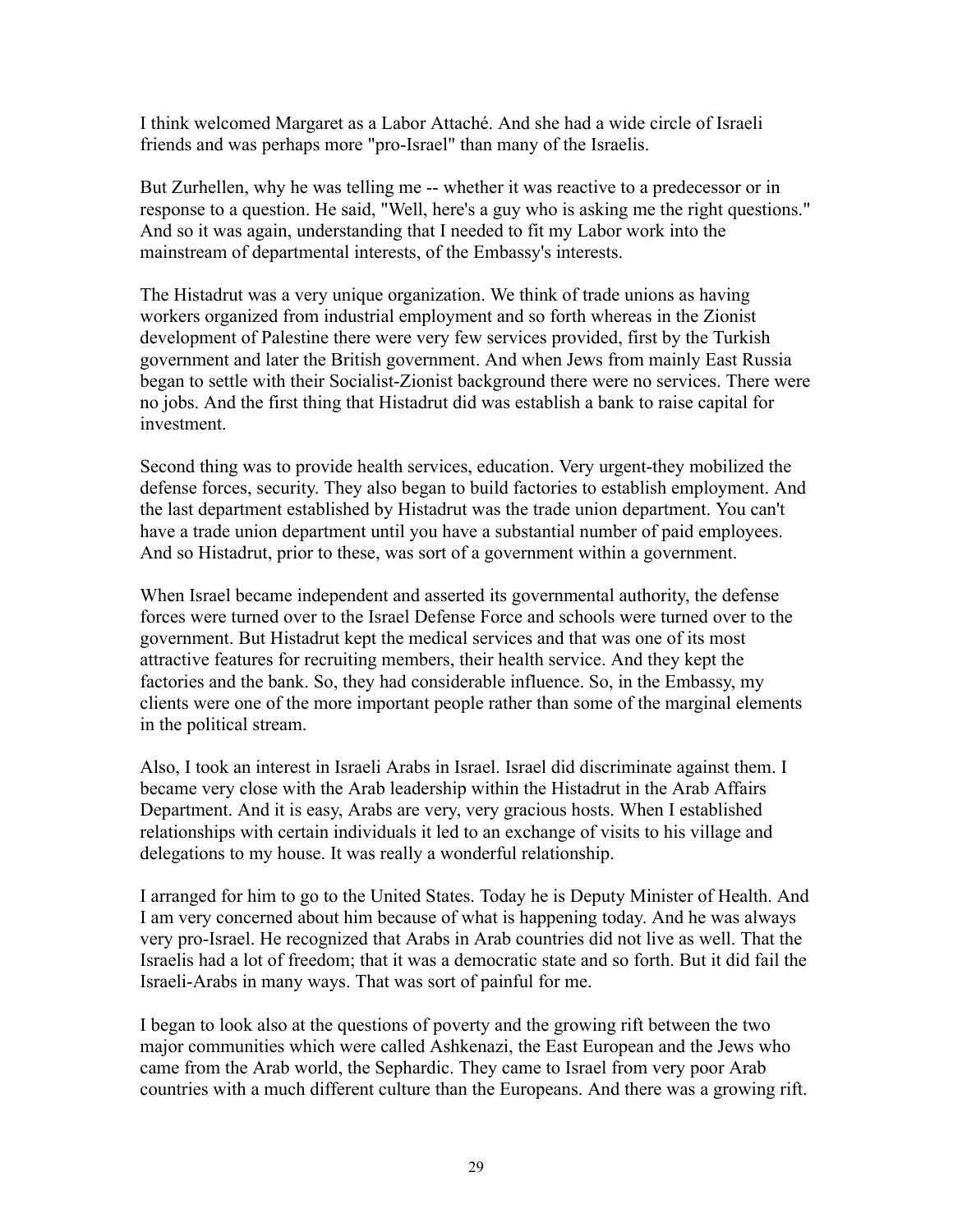Poverty was most dominant in the Sephardic community. Very few Sephardic Jews had risen into positions of power in the Histadrut or in the Labor Party.

Within Histadrut, there was a growing alienation between the European leadership and the leadership and the workers who were mainly Sephardic Jews. And there was a revolt, a quiet revolt. That was a problem to us. Our friends, our allies were mainly the Labor Party of Israel. The opposition party were people who were mainly more fundamentalist; more interested in the expansion of Israel's authority in the occupied territories. And did replace. And we were all shocked. And I think the U.S. government was shocked. But the writing was on the wall. As I said, you had to look at the Labor scene. Who were the poor workers, who were the workers—.

# *Q: From within the Histadrut they finally got a Sephardic Jew as the—?*

SANDMAN: Well, yes. The present General Secretary when I was there was the Director of Youth and Sports Department. And he was very helpful to me. I had written a study of the Histadrut because my colleagues in the Embassy really had very little idea of what the Histadrut really was. And many friends — it was something I wanted to publish. Because even in the United States, we had certain perceptions of the Histadrut which perhaps were not real. It was a fascinating organization. Very unique among trade unions of the world. And he did a lot of proofreading and gave me a lot of background. A very bright person and people say he would like to be Prime Minister someday. And so there have been many changes in Israel.

But here again, the Labor Attaché was in a position to look at ethnic problems, the same as in Malaysia. The elements that are destabilizing -- because where we have friendly relationships we don't like instability. We like to see our friends stay in power.

# *Q: And Zurhellen's successors were a series of DCM's with backgrounds in India, which is why I know them. Did they sympathize with the scope of your following?*

SANDMAN: They welcomed it because -- I'd like to emphasize that later in another post.

*Q: Ok.*

SANDMAN: I had no problem but also again the role of the Labor Attaché. It was Yom Kippur in 1973. And I had gone to the synagogue in the village where I lived and had gone back home. And the phone rang. This is Billy, the Defense Attaché and he said, "Lenny, do you know the Labor force of Israel? And I said, "Billy, why are you calling me on Yom Kippur to know the Labor force of Israel?" He said, "Lenny, turn on the radio. The Egyptians just crossed the Canal and we are at war." I said, "Well, it is 1.1 million."

*Q: Did he say, "We are at war?"*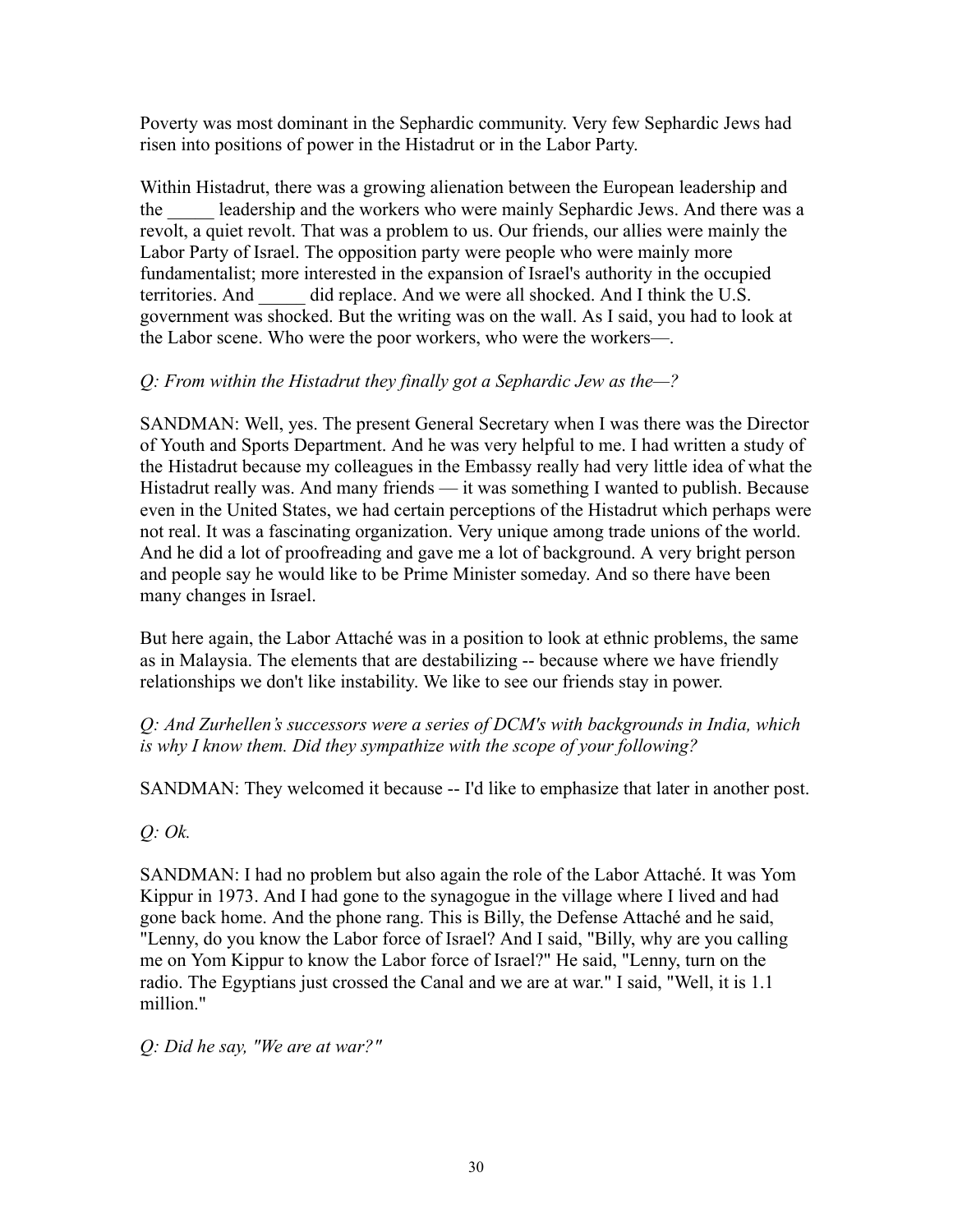SANDMAN: "They are at war." However, it shouldn't have come as a total surprise because I was duty officer the week before when we had a query from the State Department asking about intelligence reports they had received about troop movements in Israel and on the Syrian border and would we please call the Ministry of Defense. And I saw the answer that went out. And I say, here again, the Labor Attaché sees everything on these little periods of being duty officer. And the Israeli intelligence told our people that to the best of their knowledge the troop movements were related to Ramadan. And we also had difficulty making contact.

Anyhow, it wasn't evidently related entirely to Ramadan. They did move and they caught the Israelis by surprise. And so during the war, I was assigned the role of following manpower to see if because of the full mobilization, , if there were any problems in maintaining the level of services and production that were required to support the war.

Well, this was very difficult. One, the biggest secret in Israel is the number of people at any one time in the IDF– they didn't tell and our Defense Attaché didn't know. Nobody knew. It was information that we urged– you know let us know when you are calling up people because as soon as the Arabs see movement they call us and want to know what the Israelis are doing. They don't want the Arabs to know what the Israelis are doing. That was the major role. And it was important because we concluded from the 6 Day War in 1967 that the Israeli economy could probably stand a six day war. And the Israelis knew that it had to be a quick victory. But it was remarkable production, services, to the best of our knowledge, largely through observation, talking with people-continued adequately. And the war, I think, lasted until about 10 or 12 days and the economy did not suffer.

And it resulted in a tremendous input by the people who were not mobilized: older people, many women, young kids also pitched in. And so I felt that I did play a role in our reporting in that situation.

From Israel I went to Indonesia.

#### *Q: What a change!*

SANDMAN: Yeah. Again, entirely different from any other country.

#### *Q: Did you have home leave in between or direct transfer?*

SANDMAN: No, there was home leave then transfer. And so the Labor Attaché does have to have great flexibility. You can't make it a very rigid kind of a job definition. Every political officer basically does a very similar job as another political officer.

But when I got to Indonesia they said, people as I met them, "What are you going to do here? Your predecessor spent all this time as chairman of the School Board." Well, the School Board -- there was a crisis between the government of Indonesia and the establishment of our American International School. So there were a lot of political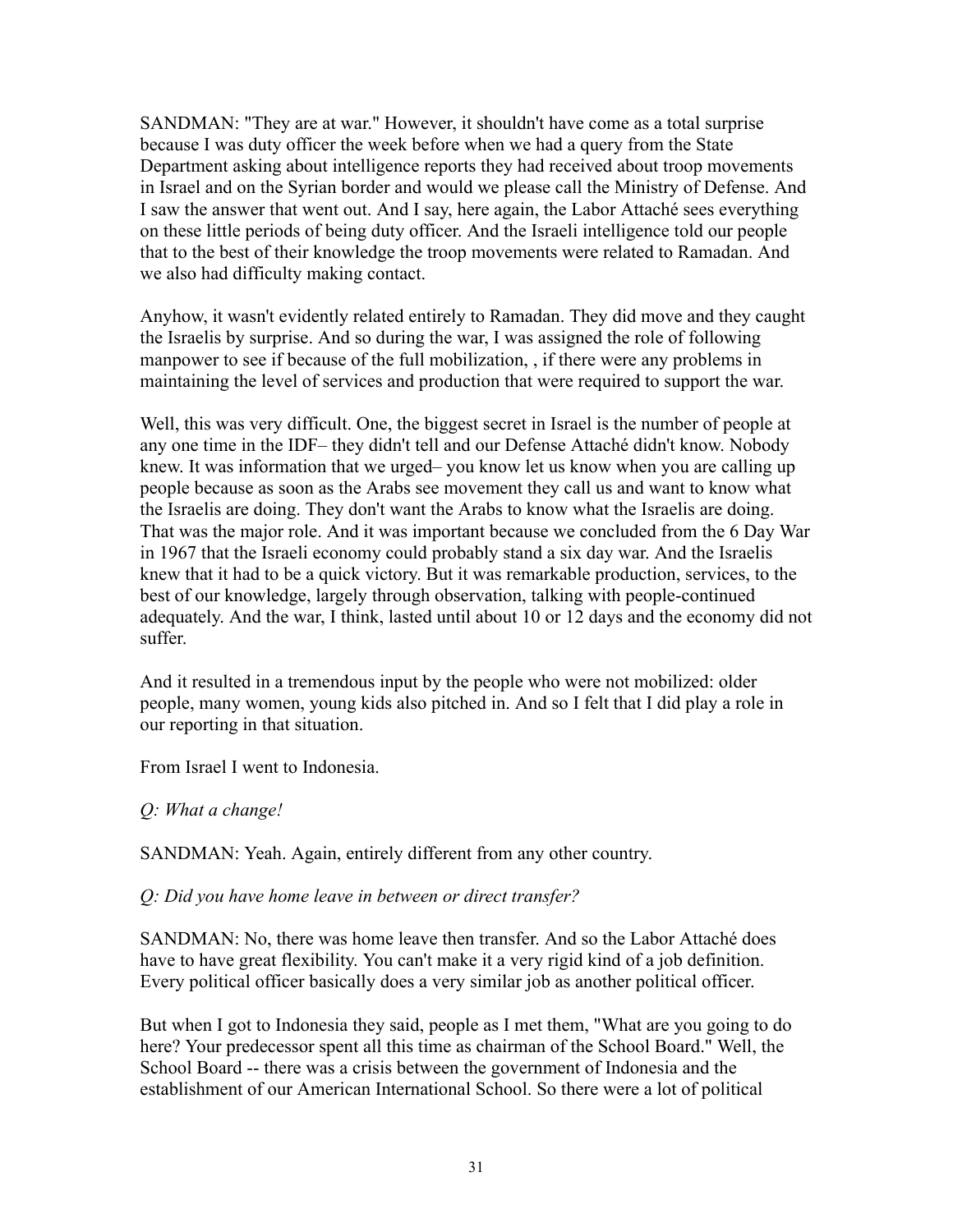problems that had to be resolved. And he spent much of his time there. I don't know how accurate that was but that was the perception.

*Q: Who was it?*

SANDMAN: It was Don Harris, I think.

I found it a little bit depressing as to what do I do now? And again, I began to say, "What are the problems that we face, that Indonesia faces?" I began to read in on U.S. assessments of Indonesia and so forth. And in talking with people within the Embassy, there was a Labor movement. It was not a militant movement. It did function within an Indonesian context. But it was not a very significant influence in the political system or in the economy generally.

But I began to read the history of the Dutch colonial rule in Indonesia. And there was a charge that there was a flow of wealth from Indonesia to the Hague. You could see the Dutch taking their resources and not returning very much. As I began to travel and talk with the people, there was that feeling that the Javanese in Jakarta dominated the government. And that resources were being transferred from the outer provinces to the central government and that Javanese dominated the major development projects in the provinces and the other islands. While people in the provinces just washed the laundry of the Javanese. Just like the Dutch...the Javanese had become the Dutch.

One of our concerns in Indonesia was the fragmentation - the dissonance element in a province in the North, Aceh, a very fundamentalist Muslim. And it was for the Acehnese and the Sumatrans and the other areas that the Javanese dominated the political life, the economy, and flow of money into Jakarta and so forth. And the Ambassador welcomed this kind...we were aware but nobody was doing much reporting on that.

Then there was the question of employment technology. Should our development be Labor intensive or capital intensive? Now technology in the province of Java, which is one of the most densely populated areas, is whether rice should be harvested by a more modern sickle or the more primitive. And when you begin to translate that, it is millions of jobs. On that issue of the low level of the slight improvement in the technology in farm implements.

Well, the World Bank was a major player in Indonesian development. And the Indonesian government tended to be in favor of more capital intensive projects. I began to question, "Why?" because I thought job creation was the most important problem in Indonesia. And I was talking with some people and sort of concluded possibly because there is a lot of prestige in petro-chemical plants and so on. But when you spend lots of money like that there is lots more opportunity for the top people to skim off. And the higher income people tend to be the beneficiaries of...

*Q: And the political constituency to oppose that is very weak.*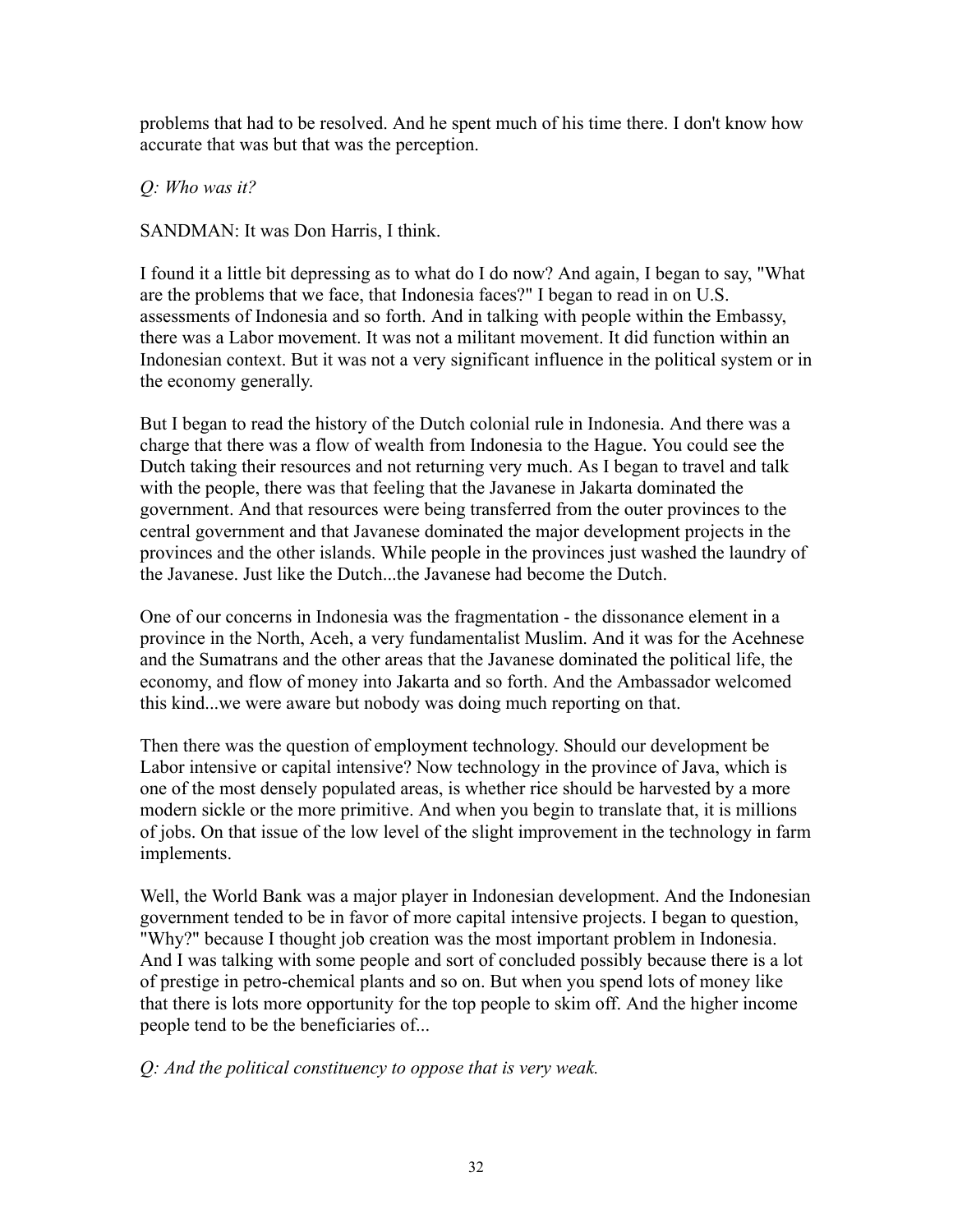SANDMAN: That is right. And I began to write memos within the Embassy. The World Bank began also to look for Labor intensive. But even at that time I realized that the creation of jobs is very difficult. And today, in the Clinton administration I still see that they are groping: How do you create jobs?

Today in the United States we don't have as many what we call "career jobs"-jobs that have benefits and vacations. Many college students are urged to go into business for themselves. Many of our aid programs also try to develop entrepreneurship amongst farmers and so forth. And many of them did not work, just as many of our efforts to create employment in this country have failed. We have poured millions of dollars into poverty programs. And somebody said, "There is lots of money to be made in poverty" by universities and researchers and so forth.

Again, in Indonesia, after listening to American employers complain about the Indonesian workers-particularly at the managerial level-I began to try to study Indonesian culture, value systems and how they affected Western concepts of management. And I talked to Indonesian sociologists and read as much as I could on culture and so forth. I talked to lots of people and began to develop a better framework of Indonesian values. I discovered that they were very often incompatible with Western management.

Many of the American companies because they were required by the government to Indonesian-ize all the way up to the virtual top, and had to give a schedule of when jobs would be converted. Many of them select a bright Indonesian, send him to university to get a master's degree, bring him on board at City Bank or what-not for a year of culture of City Bank and then bring him home, give him a good salary, and expect him to go to work. Well, it didn't always work out that way.

Indonesians place a very high value on family relationships. I've seen in the State Department, officers who want to reach the very top, very often give up their family life to work the 12 hour days, seven days a week in the Assistant Secretary's office or in the Secretary's office. They give up their family life. And sometimes their families suffer. But we have accepted that. There is a price that we pay in getting to the top-- of achieving the ambitions we are expected to have.

But the Indonesians have not. And one American employer told me how they were supposed to do a big report. And everybody was supposed to show up over the weekend. One of the senior Indonesian employees did not. He finally came in the following week around Wednesday. And he said, "Where were you, you knew we had a big report due?" And he said, "But my Grandmother's third cousin died." "Yes?" "And I had to go to the funeral. And then I, being in my village, I had to visit all of my relatives." And that is commitment to family.

# *Q: That shouldn't have been surprising to you after your India experience.*

SANDMAN: I didn't deal as much. I spent a lot of time analyzing how the American managers found an experience with the Indonesian senior employees. And the Javanese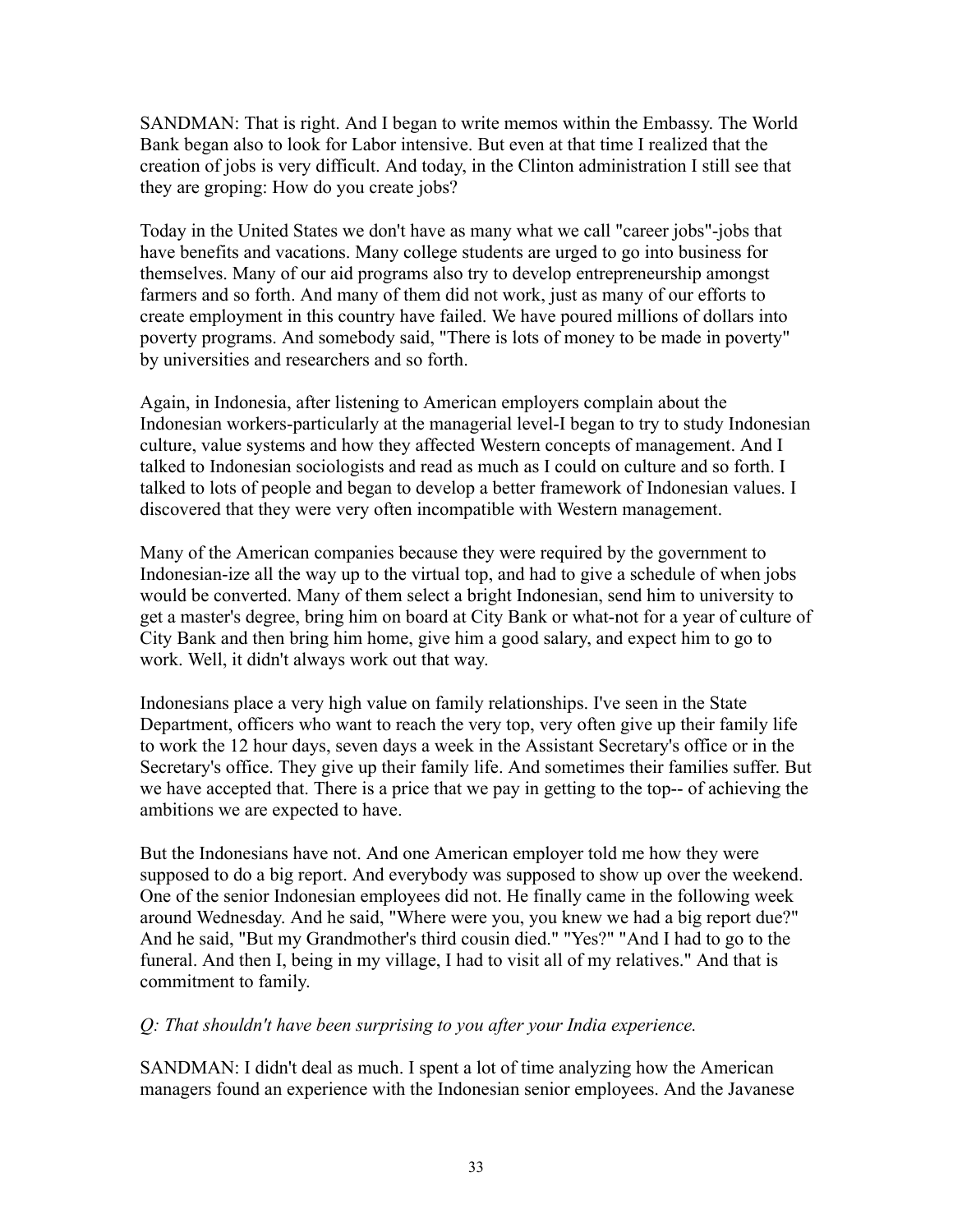culture, very much more alien, even than, I won't say Hindu culture. Indians were often very Westernized, elements of them. But an Indonesian, I used to kid: you can send them to Harvard Business School but when he comes back home and you prick his skin, Indonesian blood still flows. And in that blood is mysticism. And you have to understand mysticism.

Mysticism is doing things at the right time. And I think it is true-it was always bandied around the Embassy that the Ambassador, when he was planning a function, had some Indonesian who he would consult on what was the best day to have it. He just was hedging you know.

And so, to get from here to there were certain obstacles. An American almost instinctively says, all right it will take so long here and then we go here. And he plans how to get to point B in a certain given time. The Indonesian will consult his mystic who will say, "Open the factory on a Thursday". It is when you open the factory. It is timing, etc. not planning. And so he has come back with a degree from Harvard Business School but is still an Indonesian. And the concept of planning is a little bit more difficult for Indonesians to grasp.

#### *Q: Would he come back to Indonesia? Or like the Indians stay in America and make money there?*

SANDMAN: No. The Indonesians that I am talking about were people who were employed in Indonesia by an American company who sponsored them to university and an internship in headquarters office. And then brought them back where they were slated into a senior position. They would give them what they thought were very handsome salaries but then they found that, you know, they are selfish. They come in asking for more money. And I said, "You know, when an Indonesian makes good, he's got a whole family out there. That Ahmed has made good, they come and they visit his house and they move in and now he is supporting 12 people instead of just his wife and mother or something. His levels of obligations have expanded.

Communications you see, are vital in whatever you are running to communicate upward so top management knows what is going on. Most of us don't like to bear bad news but that trait is very, very strong amongst Indonesians. And they just don't pass on information that does not please the boss. Now we also are perhaps concerned with that. But it is very frustrating to a manager. The man at Union Carbine where a big motor burned out, it ran the whole assembly line. And he had paid an Indonesian supervisor to go feel that motor and check the plant and if it is running warm, let me know. He didn't. And the motor burned out. We closed down for a week.

And so this was one of the first times I wanted to seriously pursue a study in Indonesian value systems and Western management. Because increasingly as American companies go overseas they have to know the cultures of their country to operate effectively and this is up to the top management.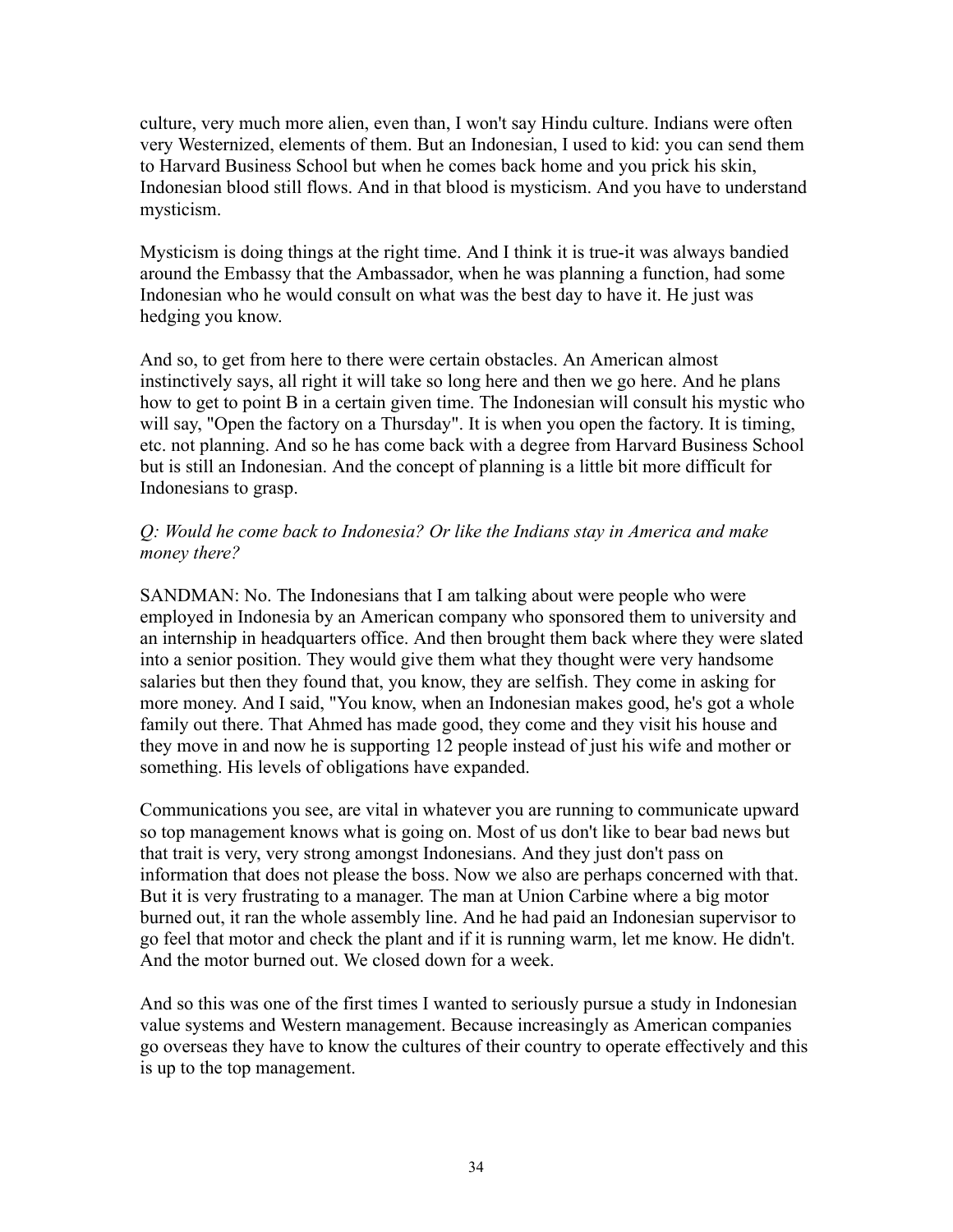So that was one of the very intellectually challenging things. And I began to talk to business people about this. I later discovered, some years later, that the American Ambassador, after he resigned, went back as a consultant.

He also understood these problems. In my annual Labor report of my last year, I started with Indonesia's most serious political and economic problem- creating sufficient jobs to accommodate a rapidly growing Labor force. And I went on.

When I left the Embassy, when I was reassigned, I called on Ambassador Newsome and we had a fascinating talk. He was always very friendly, very helpful. And I said, "I know my Airgram, my annual Labor report went out of the Embassy and you signed off on it." He said, "Yes." I said, "Therefore you agreed that creating jobs is the most important political..." And he said, "Yeah." And I said, "Then why did the Embassy oppose having a Labor Attaché? You wanted to eliminate the job."

And he went in that well, you are a much more broadly based person than other Labor Attachés have been. And also that I don't want to be dictated to by the AF of L-CIO or the Labor Department. I said, "Yeah, but on the DCM if you don't like them, you turn them down and you get somebody you like. Why don't you fight to get the Labor Attaché you want." "Because," I said, "No one in the political or economic section understands what is going on in the field of employment, job creation, the problems." And he said well, he didn't want to fight. And if you agreed that this is a serious problem. He told me how much he enjoyed knowing us and we enjoyed knowing him.

And so here you have...the Labor Attaché can deal in particularly in the Third World...

# *Q: Broader issues.*

SANDMAN: —a bunch of problems that in the United States today the President does feel that job creation is a very serious political problem. And our Secretary of Labor who has written widely, I'm not sure really understands, nor do we as a country understand how you create jobs in a free market economy.

# *Q: Without a whole lot of deficit financing.*

SANDMAN: That is true. But what are these other countries.

*Q: But if you measure the cost in terms of long term unemployment, lack of social programs, to deal with the problems in the cities, then an investment in that might actually be saving money in the long term. But we can't face that.*

SANDMAN: In the long term we are all dead. We tend to live for the short term. And we are criticized for that. But the Labor Attaché position to me, was one of the most interesting in the Embassy. I thought it must be terribly boring to just cover the opposition political party or even the ruling party, or external affairs or internal affairs.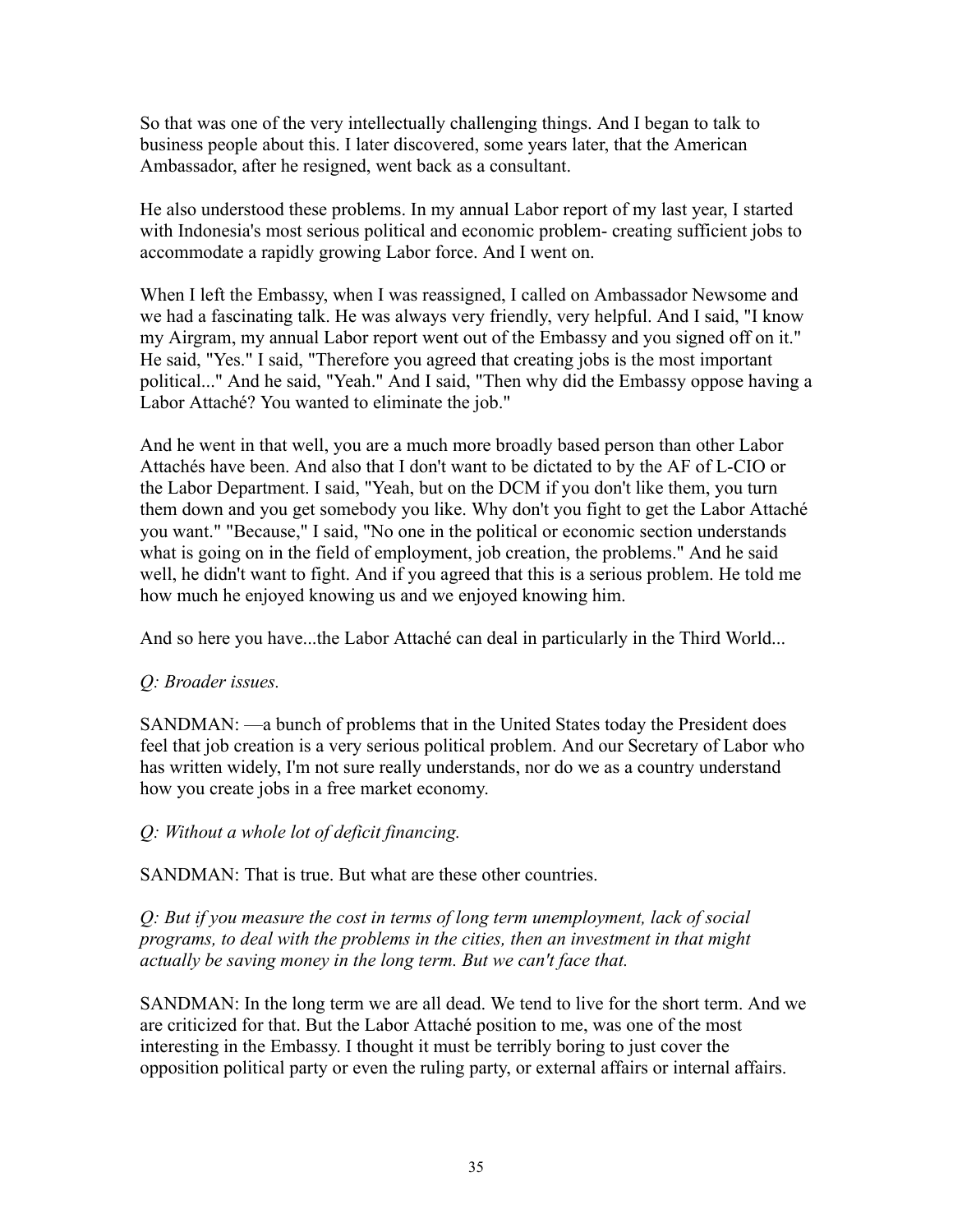#### *Q: Without understanding the broader issues?*

SANDMAN: No. Not having the opportunity to range across. When the inspectors came to Korea and I spent an hour or more talking to the inspector about what I do, we talked in terms of the political role of organized Labor, the economic problems of employment, manpower development and assessing these. I worked closely with the 8th Army. I worked closely with the Commercial Attaché because of the information that I can provide and help the health business people to understand Labor law, to comply with the Labor law. And to prospective investors in terms of what wage rates are, etc. Which is information that at that time was not readily available.

And that I worked with the Commercial Attaché. I worked with USIS in terms of Labor exchange programs of Labor books, of providing the Labor leaders with information about U.S. foreign policy and work with AID, Labor aspects of development. And he said, "Gee, you know in talking...you have very broad interests...why do you stay in the Labor Attaché Program?" And I said, "Because the Labor Attaché needs to range across the entire Embassy." I said, "I think next to the Ambassador it is the most interesting job."

Other people are in these...

# *Q: Compartmentalized...*

SANDMAN: Compartmentalized...military, agriculture. And I said, "Even agriculture. I get out among agricultural workers." The Agricultural Attaché's job is to promote the sale of American farm products. He has no concern with farm workers. And I have talked to many.

# *Q: But they are an inhibiting factor in obtaining our objectives there.*

SANDMAN: Well, no. I have talked to several Agricultural Attachés and wanted to know what they know about peasant organizations and so forth. And they have said that is not in our field.

*Q: Of course I feel for the DCM. You say that only the Labor Attaché has support. And I think that the DCM...*

SANDMAN: Well, the DCM is the Ambassador's alter-ego. Either runs the Embassy or is supervised depending upon what the Ambassador likes to do.

*Q: I think you are entirely right. But again, you enjoyed that experience. You learned the hard way.*

SANDMAN: My wife and I both look back at the Foreign Service career as an exciting, a fascinating period of our life. We were fortunate in having what I would call, "good assignments" at interesting times.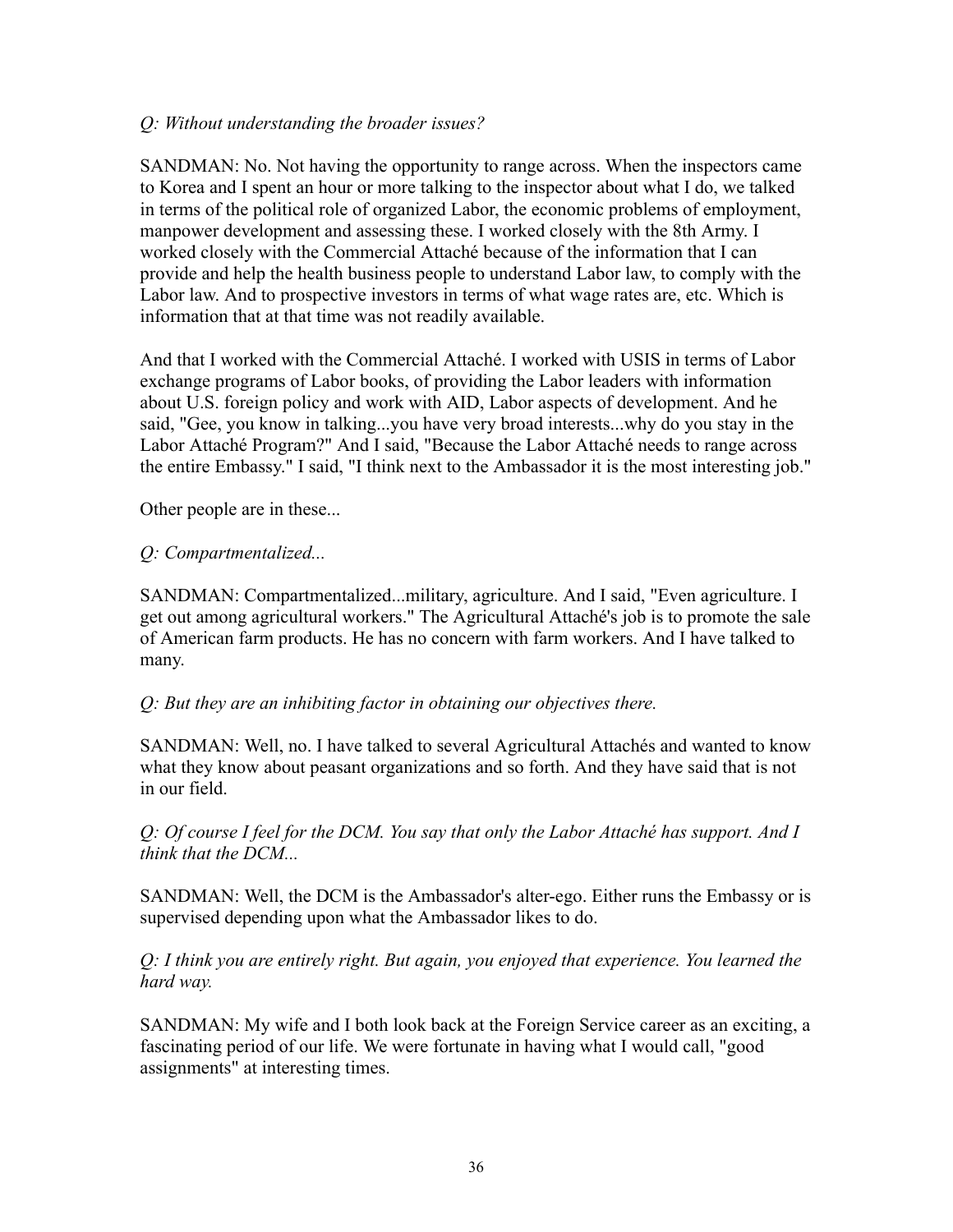We were in India when the Chinese came across the border. My role, my contribution in that was giving up my office to the delegation from Washington. In which I discovered if anything very important happens, Washington sends out a delegation. And so they needed my office. And they told me to work out of my house or something.

# *Q: How long did you stay in Indonesia, two years?*

SANDMAN: We were there for two years. As I say, we were in country in interesting times. In Malaysia it was during the period of confrontation with Indonesia, the expulsion of Singapore. Korea, the Pueblo Crisis. Israel, the War.

I didn't mention, my last tour was in Barbados. I covered the Caribbean.

# *Q: You haven't gotten to the Philippines yet!*

SANDMAN: Oh, do we have time? I will try to be briefer. Again, as I say, I found every place fascinating. The Philippines was also a shift in what I was doing.

But again, in the Philippines we had a major interest in our bases.

We had a Naval Base at Subic Bay and the Air Force Base at Clarke Field. The DOD considered those what are called "vital" interests. We can get into what is "vital" and when is it "vital" and so forth. But it is very important. It meant that basically we would go to war before we would give up the bases. That we found them...

# *Q: Essential for our defense.*

SANDMAN: That was our major interest in the Philippines. We were the second largest employer, employing some 40,000-50,000 people between the two bases. And they were highly skilled people. They were in the ship repair yard and they were in the \*\*\*. And they were very critical.

We had very serious problems with the Philippine workforce. They were highly organized. And again, I was always proud of the United States. The U.S. government sent these Labor leaders to the United States for training and they came back and made life tough for the military commanders.

But they were highly organized. Always pressures on wages. We had many disciplinary problems. And this is again very interesting that both in Korea and the Philippines that theft to the Filipinos was not all that serious. It was more the "Robin Hood" theory of robbing from the rich and giving to the poor. And they were the poor ones. And so theft was a major problem in both Korea and the Philippines. And the Philippines would plead that you know, you don't fire the man because you are really hurting the family. Again, cultural differences.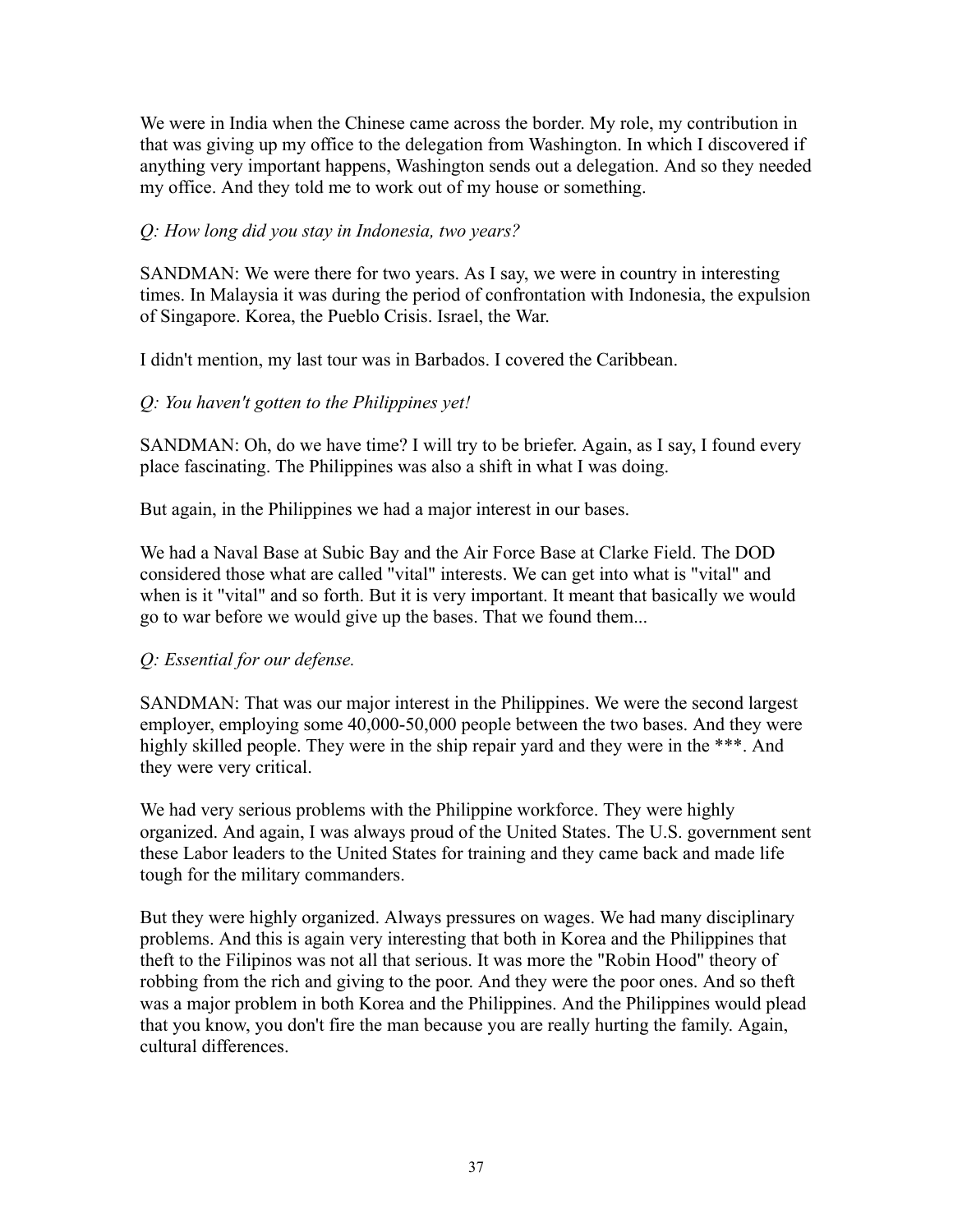And so I probably spent the majority of my time at the bases understanding what was going on and being in touch. And at one point I began to argue within the political section of the Embassy that should the bases be that vital? Shouldn't we really move out of the Philippines anyhow, because if they are vital we have to be able to use them when we want to use them and have total access to them. The workers control the bases because we depend on them and they could go on strike for a political reason and the government is not going to shoot Philippine workers. The Philippine government will not shoot Philippine workers on behalf of the United States.

If there was a war in the Middle East, the Arab countries have 100,000 Philippine workers there. And they will say if you let Subic Bay service your warships we will take your Filipino -- just as in Vietnam, the Filipinos did not let us use Clark Air Base for offensive operations against Vietnam. So I said, "Basically we don't control those bases. That they are staffed by Filipinos and if Filipinos don't want to work, they will not. We do not really know the true nature of the leadership in the bowels of the shipbuilding yard" and so forth.

There were Communist elements in there that we were aware of. But we didn't have the intelligence. We didn't use means of gathering information as sometimes we did in Korea where we had intelligence people. I said that always the basis is a source of disagreement between the ruling and the opposition parties. And we ought to get out. DOD liked it. It was a cheap place to repair ships. It provided space for a lot of aerial training programs. It was a wonderful rest stop for the Navy. An aircraft carrier pulls into Olongapo which is a bay city and 10,000 guys get off who haven't seen a woman -- and there are 10,000 registered prostitutes. Our bases were ringed with prostitutes, slums, and so forth.

And I found that politically we ought to get out and have our bases in territory that we could control.

# *Q: You wrote memos along those lines?*

SANDMAN: Within the Embassy. I had an alliance, there were other people in the political section and there were people who really did not approve of our support of Marcos.

# *Q: Did you ever use the "Dissent Channel" to ...*

SANDMAN: No. The bases were so entrenched. If we decided to pull out the Filipinos would have said how exploitative we are. They had very good jobs. There was a lot of money that went into the economy and so forth. However, there was a big volcanic eruption in the Philippines and the bases were covered with volcanic ash and we closed down the bases and we survived. And the Philippines have survived.

*Q: I want your response on this question of the "Dissent Channel". Frequently I get this strong view on the part of, not on the part of Labor Attachés and then when you raise*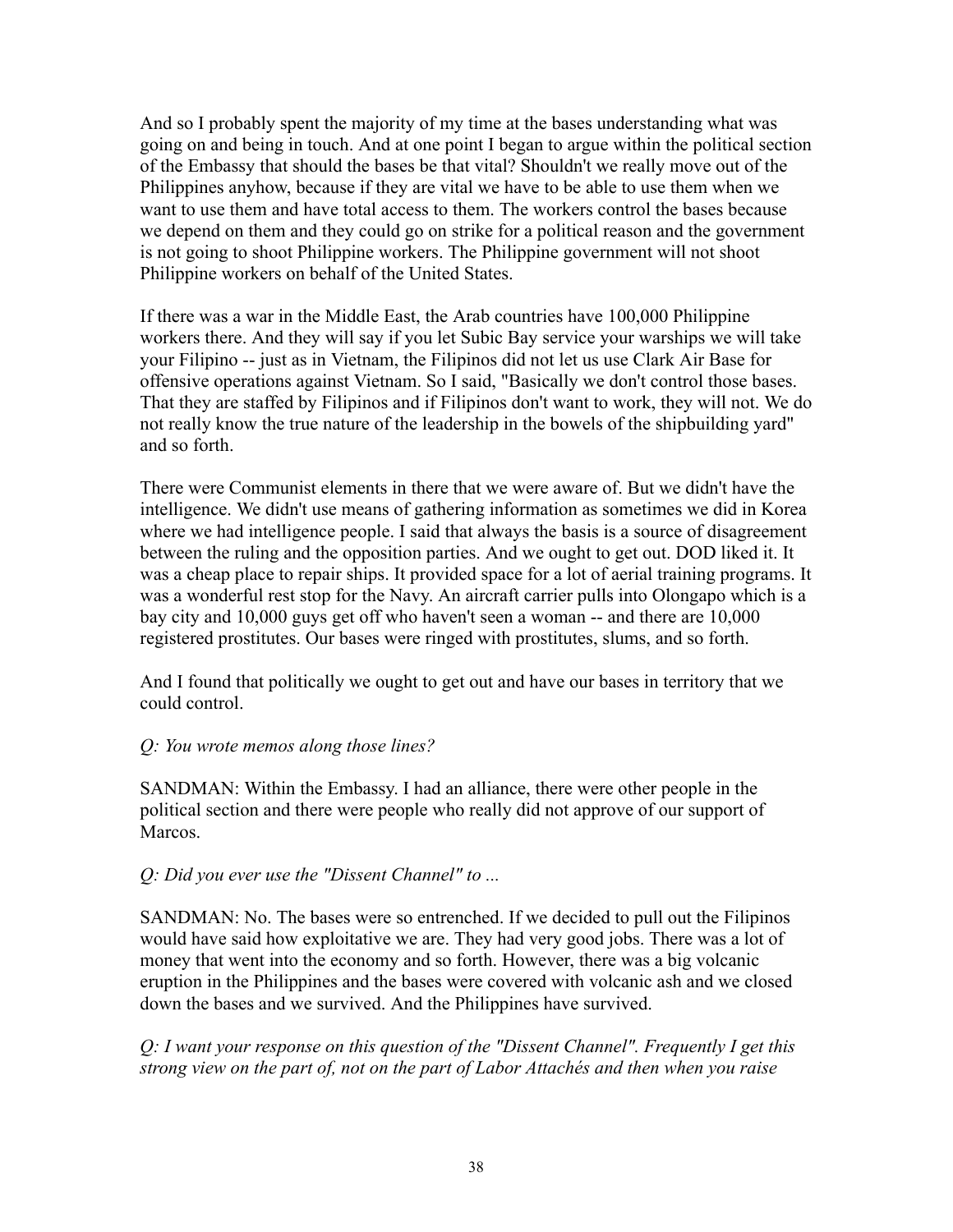#### *them within the facility I had never had available before, the dissent channel. It is looked upon as not effective.*

SANDMAN: It was an effort during the Vietnam period to defuse the opposition among Foreign Service Officers of the Vietnam policy. And to provide some option to leaking to the press. I don't know. I have said to people, "If you don't like Foreign Policy go to work for Congressmen or somewhere else, and pretty soon you will have much more power than you ever dreamt about in the State Department if you can be the guy who writes the questions and drafts the letters." And so I don't know.

#### *Q: Anything else remarkable about the Philippines? That was only two years too, wasn't it?*

SANDMAN: That was three years. I guess one of the things that stand out is my efforts to befriend a former Communist leader who was expelled by the Party and was still active in the Labor unions. He took initiative in forming, I think they called it the "May Day Movement". This was a coalition of opposition forces.

He was, during World War II, with the Communists and stayed on. He broke over the issue of the rural versus the urban. Where we should be. And he tended to be a Maoist and was expelled once, twice and so forth. And I called on him. At first he wouldn't talk. He said, "You are a CIA agent". And I said, "Everything you tell me I may want to report to my government because we are interested in your views" and I said, "I am here in front of you, telling you and if I was in the CIA, I would go out with your secretary and she would steal your reports and give them to me." "I don't operate, I am telling you who I am and I will report anything you tell me."

He reached in and took out a bottle of brandy -- Filipinos love brandy -- and he ordered coffee and poured brandy. And we drank. We became friendly. And I could not often disagree with him. He complained about the debt that the Philippine government -- we owe seven million dollars. He complained that we don't even manufacture a sewing needle in this country yet we have a major textile industry. Of the corruption that we supported and so forth. And I enjoyed the relationship.

I invoked the displeasure of Afley. And I don't know whether he reported to AF of L [American Federation of Labor]. I know that when I had a Labor Day celebration that I invited across the board and Afley threatened to boycott it because I was inviting the WFTU [World Federation of Trade Unions] guy and my other friends. And I sent the invitations out. One for five and one for six and I told him you come at five o'clock.

*Q: On that question of how do you weigh the costs and benefits of inviting a Communist, semi-Communist, someone like that in order to maintain a contact of somebody you may be influencing in a direction you want. How do you weigh the cost of that in terms of losing the friendship of Afley doesn't bother me as much as losing your bona fide trade union contacts because they feel that it hurts their objective? Have you dealt with a Communist trade union? How do you weigh those things?*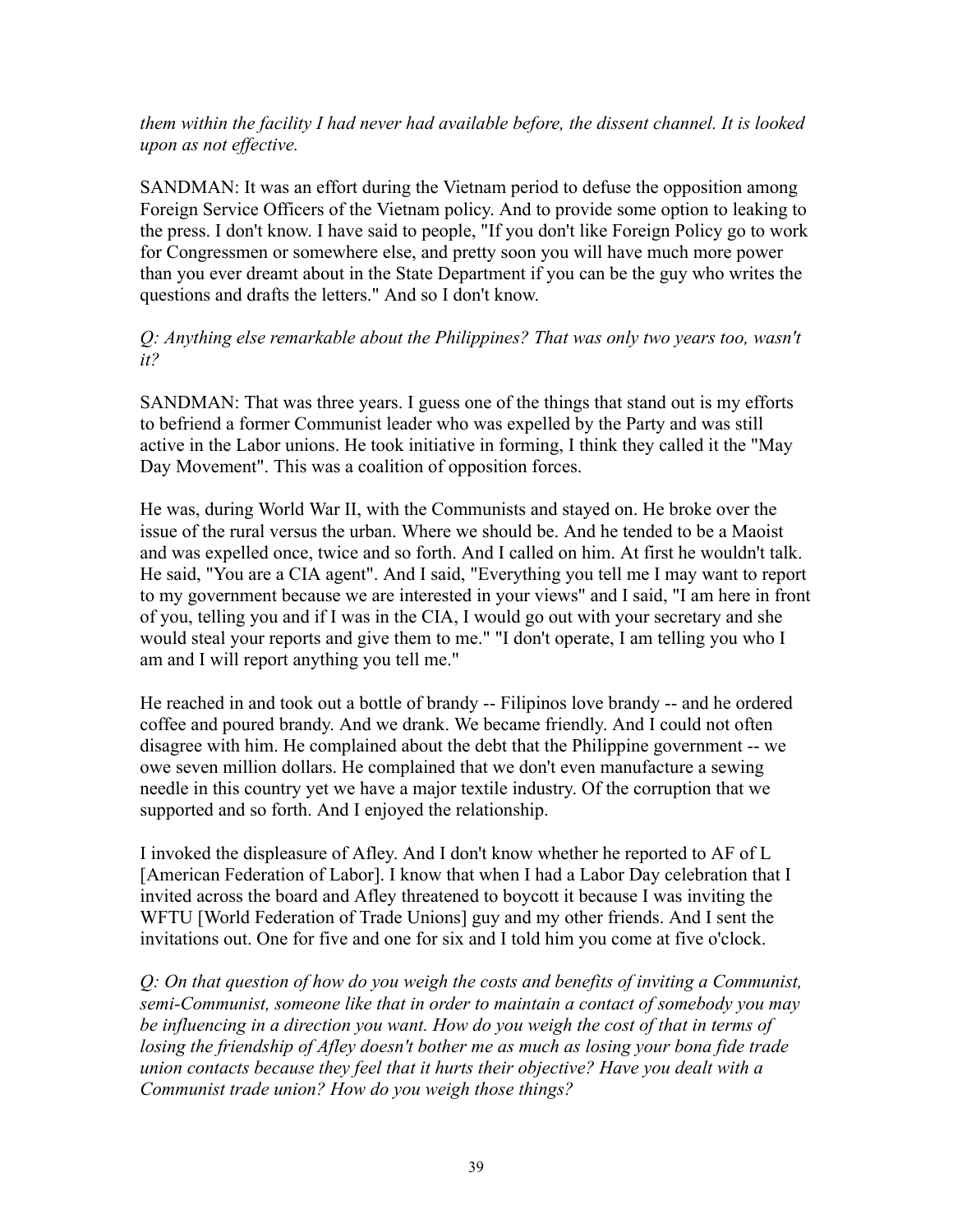SANDMAN: I found often that my friends in the ruling party were interested in what was happening in the other and that I had better information.

# *Q: So you don't think that it cost you anything?*

SANDMAN: I don't think it ever really did. And in the Philippines there was the question of : does Afley support a number of independent unions and so forth. The WFTA affiliates you know, they shouldn't. But there was Johnny Tan from the Federation for Free Workers. A number who applied for affiliation to the Philippine trade union congress and denied because they were a rival union and so forth. The Philippine Labor movement was highly, highly fragmented and the position which I respected was that we would simply encourage the fragmentation.

And their goal was unification. The Ministry of Labor recognized that the fragmentation was a weakening element and they were trying to force a merger. They had a program of 20 federations and so forth. That was going to be challenged in the ILO- you know, denial of freedom of association. It was a Labor movement highly dominated by lawyers who controlled the collective bargaining and took a percentage-a commission.

And the trade union congress had some shortcomings. I just thought as long as they were committed to at least the democratic form of government we should not exclude them. But that was a tough problem -- it is are you encouraging fragmentation as opposed to consolidation?

# *Q: Cost benefit analysis.*

SANDMAN: Yea. Cost benefit analysis. Well, there were other countries like Sri Lanka where there were some Trotskyist. They were not really Communists. They were just intellectuals. We didn't select a lot of those people. In India, when I was there, there was the growth of modern industrialization in the Bangalore area. Unionization in aircraft and other factories but they were independent. They had no use for the other trade unions. And there was this growth of independent unionism.

# *Q: Tell me about your time in Barbados.*

SANDMAN: Barbados. I took that position mainly because of my wife who had worked abroad as what was called Family Liaison Officer. When I went back to Washington, she had a job in the Washington office of the Family Liaison Office. And she was in charge of employment opportunities for spouses and negotiating agreements with various countries for reciprocal rights of their spouses and our spouses for work.

That had become a major problem in the Foreign Service as women increasingly became professional and had their own careers. This is a guy that they married that mentioned that he worked for the Foreign Service and that sounded glamorous until he came and said that we are going to Mogadishu. And she said, "Are there computer research jobs?"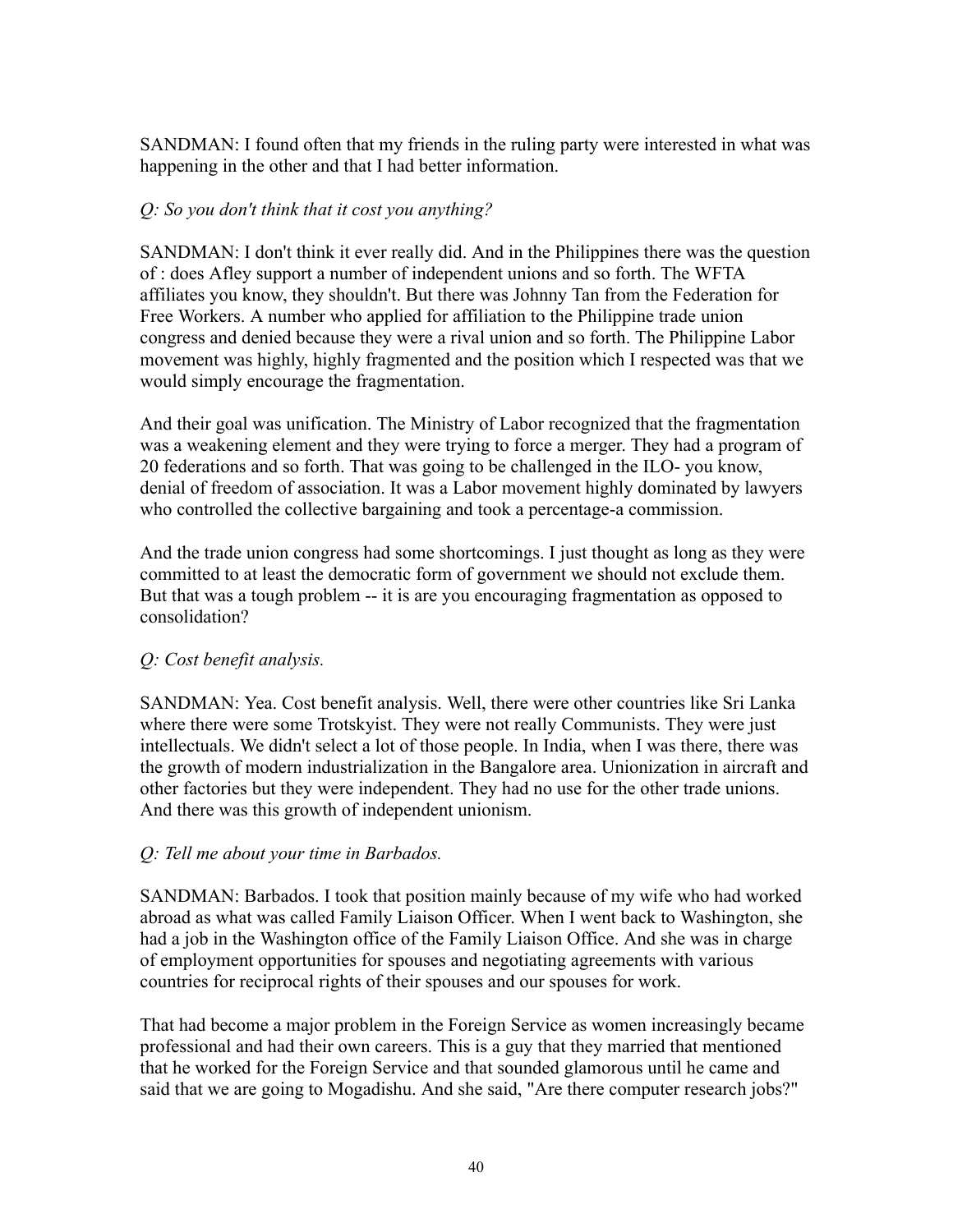And he said, "No, darling, you will stay home and take care of the children". And she said, "You go. I don't go." So he goes back to Personnel and says I can't go. And pretty soon we have all of these people who don't want to go overseas; they join the Foreign Service and it was also a substantial decrease in income.

And so, creating jobs for women, for spouses, because of a growing number of husbands who are married to Foreign Service Officers and they become the spouses. And so for the first time in her working life Sonja now had her own office and travel allowance. And she wanted to stay in Washington and I wanted to get back into the field. And so Barbados was open and it was within commuting distance. And so I accepted the assignment or sought the assignment in Barbados.

It was a regional job. The job was responsible for all the English and Dutch speaking countries in the Caribbean. And sometimes I thought it was kind of sinful. Much of the time I rode the Ambassador's airplane. If he was not using it then staff people could use it and it was sort of scheduled and so forth. It was very nice flying into an airport in your plane and four or so people get off and go through customs and so forth. And going to these places where tourists came, 5 Star Hotels.

But I got off at the airport and drove into town and looked up the Labor Minister and the Labor Ministers. And maybe at night I would go out to one of the nicer hotels and have dinner.

But the Caribbean is very interesting. Somewhat similar to Africa. During the 1930's there were riots amongst plantation sugar workers in a number of the British-owned Caribbean islands. So the British established a commission of inquiry. And one of their conclusions was that there are no minimum wage laws, no Labor standard laws, and no rights of the workers to organize and have representation. And that there should be Labor laws, trade union rights and so forth. And those were decreed.

So trade unions were the first organizations permitted in the colonial Caribbean. Then when independence came to these countries after the war, the trade unions became the nucleus of the political parties. And the top trade union leader became the Prime Minister. And so you had, in a country, about a dozen countries, some with populations of 300,000 to two million, in which historically trade union leadership played a major political role.

And in many countries that continued. In Jamaica and in other countries it was very strong. And so the Labor Attaché had access to top-level Labor political leadership. But the other aspect of the Labor job was to follow the development of what was called the Caribbean Basin Initiative of President Reagan, which was to promote employment in the Caribbean by giving trade privileges to American companies that invested in the Caribbean.

So I monitored how that program was going. Most of the jobs that were created were for female workers with some dexterity of assembling circuitry and so forth-very little for males. The Caribbean also always had an escape valve in free immigration to England.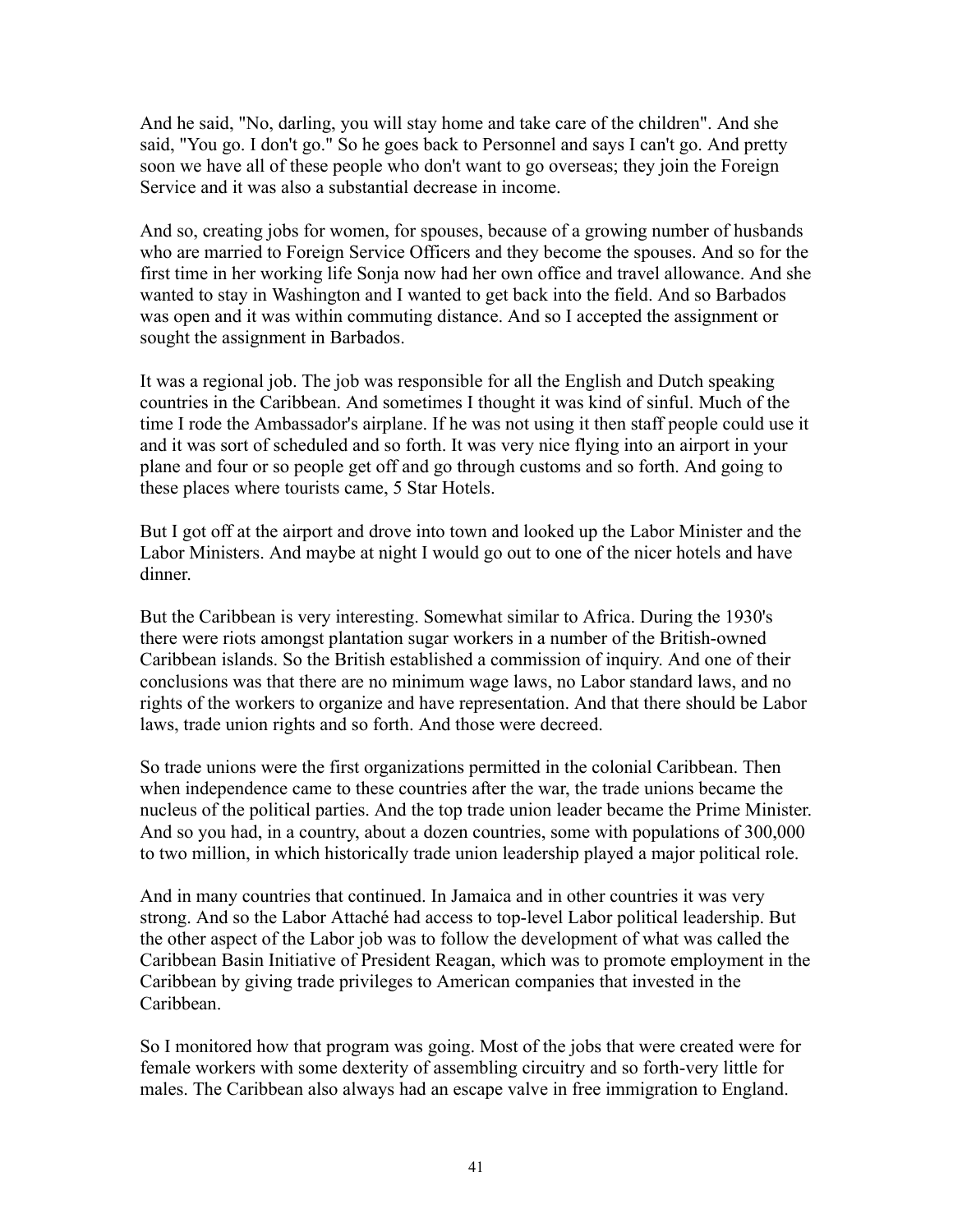They were British subjects and they could go to England. Many professionals did, many skilled workers did, the more ambitious may have. And then England cut off free immigration and there was a movement towards Canada.

# *Q: Cut off entirely?*

SANDMAN: They no longer could come in freely. And there was a flow to Canada and the United States. And then both Canada and the United States began to screen more carefully people who would apply for tourist visas but may end up staying. And so it became more difficult. Then people went from the smaller, poorer islands to the bigger, richer islands. Then the bigger, richer islands said, "Enough! No more people coming in because we have unemployment too." And so, one could see that there was a growing unemployment amongst black workers.

Many of our AID people urged agriculture. But the black workers associated agriculture with slavery and they would not go into agriculture. What was often left was tourism and they didn't like tourists. They were very menial jobs of you know, serving tea to American tourists and so forth. Many governments had to convince their workers that hey, be nice to tourists -- because they bring money in.

Anyhow there was an element of monitoring. I was somewhat not persuaded that it was really benefiting...and actually amongst some of the AID people and economists...our efforts to create viable economies in these fragmented Caribbean islands is perhaps not attainable. I think there are some explosive elements in the Caribbean. There are a few which are still under British control but the British want to get out.

So it was, you know, a very posh kind of assignment but it was culturally very boring. India is never boring. In India you can sit on your porch and watch snake charmers and camels and diversity and so forth. But the Caribbean has a very pleasant climate. A beautiful climate-- but then you discover that when every day is beautiful that no day is really beautiful. You have to have some rain and snow to appreciate sunshine.

# *Q: And then you decided to leave the service?*

SANDMAN: That was the point at which I decided to retire. In part I look back at some 25 years in the Labor field and I thought I had become a good Labor Attaché. I was not sure about the law that one rises to their level of incompetence. Maybe if I had to be forced into becoming the chief of a political section that I might not do as well. I did like the Labor field. I thought it was one of the more satisfying experiences and a wonderful career.

And so I took my pension. And I discovered that I had also "maxed" out because there is a limit to 35 years and when you added in my military service, other federal government service, plus time and a half in hardship posts, that I had 35 years. And I said, "Well, that's enough." And that chapter was closed and I have since done many other things that were quite different.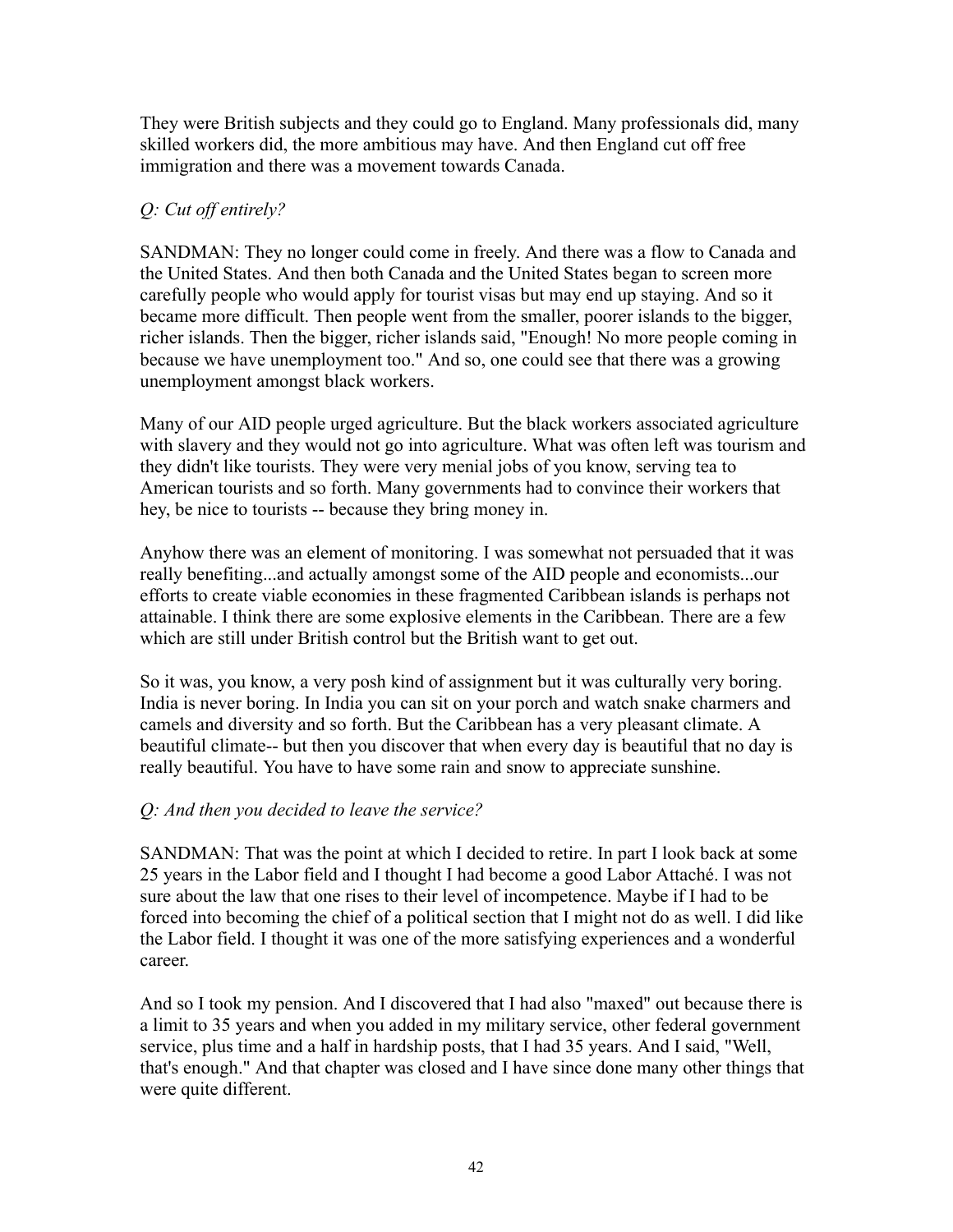#### *Q: Without any relationship...*

SANDMAN: I had seen colleagues retire and hang on to the periphery of Washington life but I think that once you retire from the Foreign Service, don't hang on the periphery. No one is interested in your views. I read that even Dean Rusk -- who is one of the longest reigning Secretaries of State, when he retired and went to Georgia University -- they never called on him. And even Kissinger, today, I don't think is consulted by -- he writes but he is...

*Q: Can you expand on your comment on the relevance of Labor work to the mission to which the Labor Officer is assigned? Not in terms of looking at the Labor situation in the country, but rather how the Labor situation in the country is affected or affects the viability of the U.S. objectives in that area?*

SANDMAN: As I said, after having served in the Bureau as a Labor Advisor and becoming more familiar with the foreign policy making process and how we define our interests and so forth, I realized that the Labor Attaché can make a major contribution. But it has to be integrated into the framework of what our policy goals are and how we attain them. Also in terms of the intelligence reporting role. I think it just has to be more integrated into the main flow of the Foreign Service. There was always the feeling of colleagues that you worked for the Labor Department and I was surprised that colleagues really thought that you were employed by the Labor Department.

And then when I was in the Bureau reading a lot of the Labor reports that came in, and always saying, "Why was this reported and is this to the interest of the country director and not to me because that is who we all work for-the country director, the DAS, the Assistant Secretary, etc. And I have spent a long career in the Labor field. And it perhaps pains me that organized Labor in the United States has lost the influence that it had in American politics and that collective bargaining had in the field of wage setting, condition setting and so forth.

I am aware that perhaps many of the Foreign Service Officers who might possibly be listening may not even know the name, Lane Kirkland. Most of your predecessors did know the name, George Meany. They did know that the AF of L-CIO existed. But in my retirement, looking mainly at the "New York Times" I noticed there is not even a good Labor reporter anymore in the "New York Times" whereas 20 or 30 years ago the Labor columnists were respected people. And so we don't report on organized Labor as we once did.

And at the same time, organized Labor does not have the influence that the Walter Reuthers, the giants of the Labor movement, John Lewises and so forth. We have lost a lot of the flamboyant powerful Labor movements. But the "New York Times" does report on social issues, manpower -- the whole problem of employment creation in the United States. There still is an awful lot of what I would still say is Labor reporting but is reporting in terms of more jobs, of better kinds of jobs, lack of opportunities for people,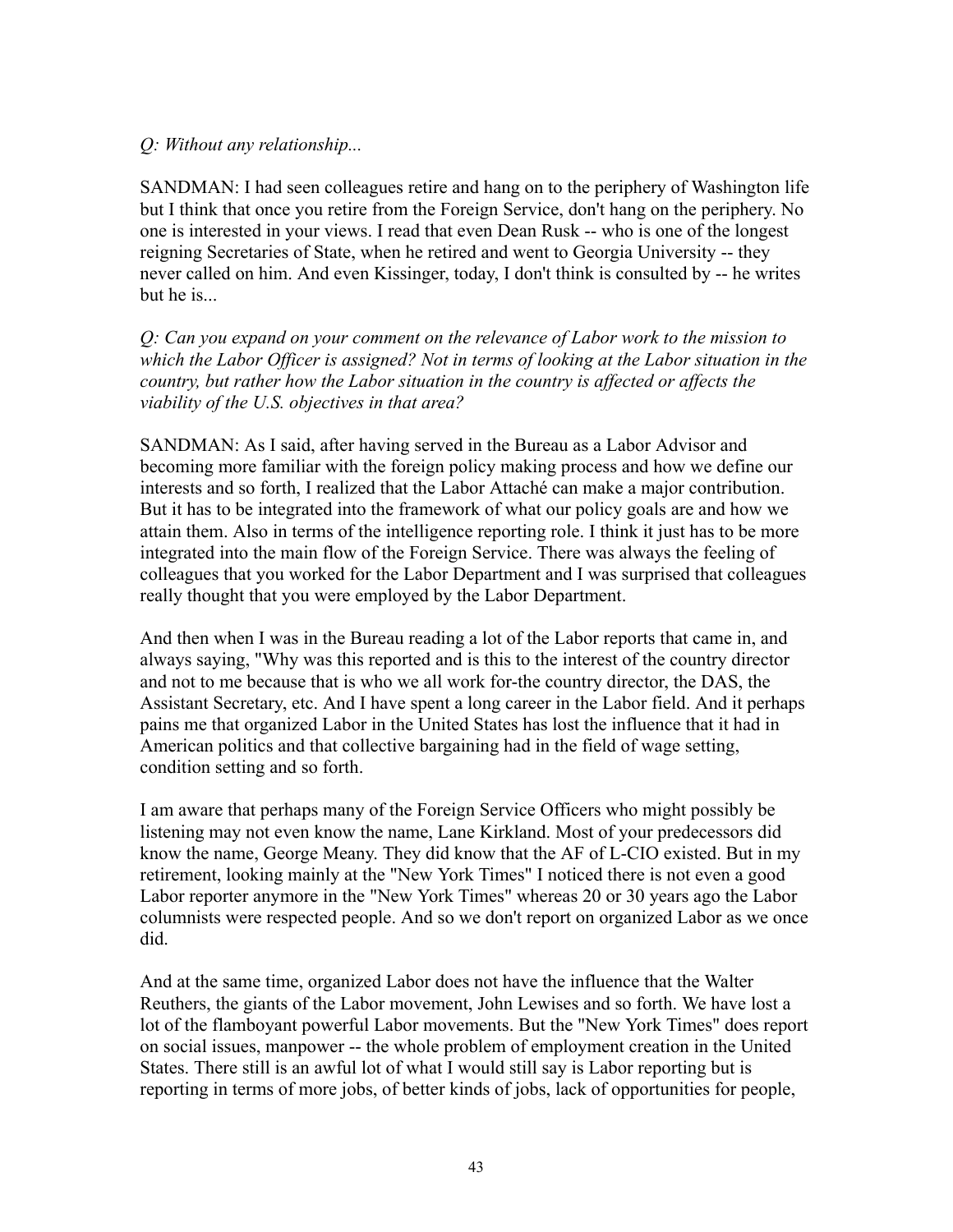unemployment, Welfare. And that kind of reporting is required from all of our posts. The better understanding of culture and that is where there is a need for that kind of reporting.

Now who does it is not as important as that it be done. But I think that the position of the Labor Attaché could be used. And to develop within the Foreign Service the role of the Labor Attaché in a more integrative way. And not somebody who is attached to the Embassy for purposes of convenience have an office and secretary and access to cables and so forth.

*Q: In terms of what you have said so far that raises a question: What sorts of people should be the source of that Labor function being performed in an Embassy? Generally we've had four sources so far: the trade union movement itself, the Labor Department, academics who were much more prevalent in the early days, and Foreign Service. Obviously it is not exclusively one group or another but what are the strengths of each of those groups in supplying the manpower for the Labor function as you see it?*

SANDMAN: Well, I feel that all of them have certain shortcomings. Let me say that in the old Labor Attaché Program, which was largely people out of the Labor movement, it was a wonderful group of people. Very committed ideologically to what they were doing. They were not as much as pure reporting officers as advocates for freedom and democracy. They played that ideological role. They played it but worked in the CIO and the AF of L organizing, bargaining and negotiating and so forth.

There were some very, very brilliant people. But if you take today a Labor trade union official or staff person they may not have that background to bring them in at that lateral entry. People from the Labor Department may have the same problem. I always felt that there was an area of study or training that the department never gave, and that was how to analyze political or economic developments in political terms.

I always wondered at what level of unemployment would there be riots and revolution? And I remember in Malaysia when I reported or found out that the statistics showed that 40% of young males were unemployed, this borders on revolution. I came back to the United States on home-leave and read that 40% of black youth are unemployed.

So we had some staggering figures. What about unequal distribution of income? When is that going to induce political changes? Well, if you look at some of the figures, we have some mal-distribution of income in the United States. It has been retained. Just a better understanding of the interaction, of political and economic developments, and to express them in terms of how they can impede or promote our Foreign Policy interest-whether in the field of trade which is the dominating thing today and may well be the major function of Foreign Service. To, you know, our role of the military, their presence in foreign countries.

We taught our trade union Foreign Service Officers at the Harvard Trade Union Program. And we taught them the history of American Labor, the National Labor Relations Act, collective bargaining and so forth. And most of that is not very relevant when they go on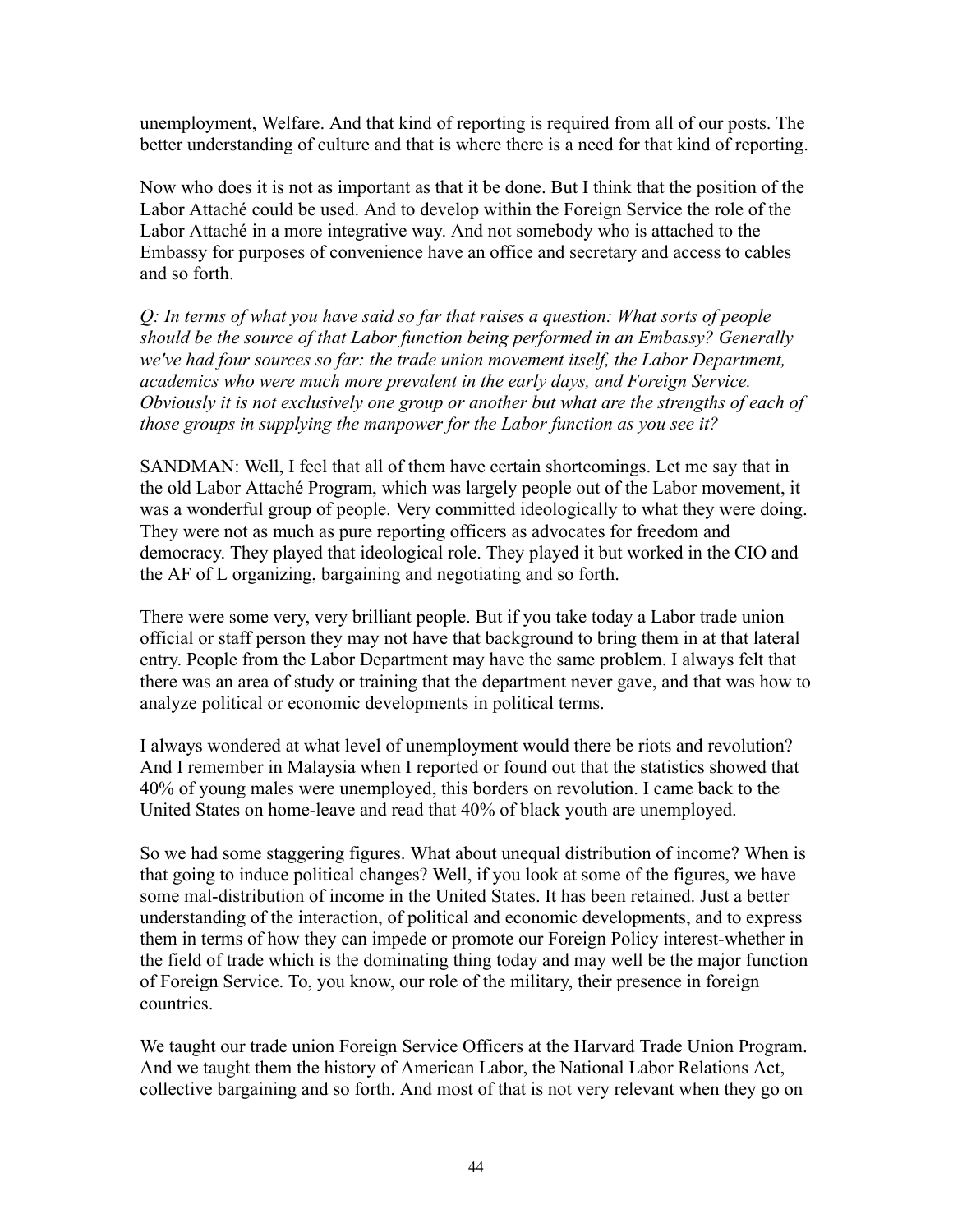their assignments. What should they know? And I think that in this sort of position it is very hard to develop a curriculum.

But I thought that nowhere in the Foreign Service are political or economic officers trained in what is expected of us, working in countries as different as Africa and Latin America, Asia and Europe. At one point I saw the Labor Attaché in France just a couple of years ago when I went to France to visit. And I said, "Do you know that there is no French Labor movement, Communist Labor movement?" And in France the Labor movement has also been severely weakened and is not a force in French political life.

#### *Q: Well, it is not a positive force in the sense of being able to -- but it is a negative force in terms of the disturbances that they can create.*

SANDMAN: Well, the Communist Labor movement in France has no influence. There were big changes in France as in the United States with the influx of the North Africans, the Muslims and so forth. The whole French economy has changed and industrial life has changed. Scandinavia was one of our strong posts and one has to read very far to look for the LO or initials that meant much to Labor Attachés. I have seen no reference in anything I have read about the International Confederation of Free Trade Unions. I don't even see much about the ILO.

Well, this doesn't mean you get rid of the Labor Officer because the other aspects of Labor in its broader sense are people. And we still have to understand what is going on in the country as it affects our interests.

*Q: Maybe what is necessary is the inclusion into two different education programs in the Foreign Service. One is the initial one and one is the final or semi-final one. The A-100 course. What should it include to introduce people to the concepts that you are talking about?*

SANDMAN: Well, I think you sort of look at. You say the Labor field or the Labor Attaché Program, the conventional Foreign Service as a political cone and an economic cone-information. We have about four or five cones in the Foreign Service. I gather in my reading of the journal that there is some problem that people are not cone-izied right away, they get a chance to look at the Foreign Service for a year or two before they decide a cone.

If we are talking about having a Labor cone I am not sure that would be the direction because all of the cones tend to be artificial just as I feel the separation between political and economic. It may have been done for the purposes of facilitating teaching. You had a professor of economics and he made economics its own study.

Recently I've begun working in the field of victims of violent crimes and I discovered that there is a course on victimology at the local college. And you can get a degree in victimology. It is just as valid as any other field. And so if we continue with this cone system, should we integrate Labor into it? But then we would lose the identity of a Labor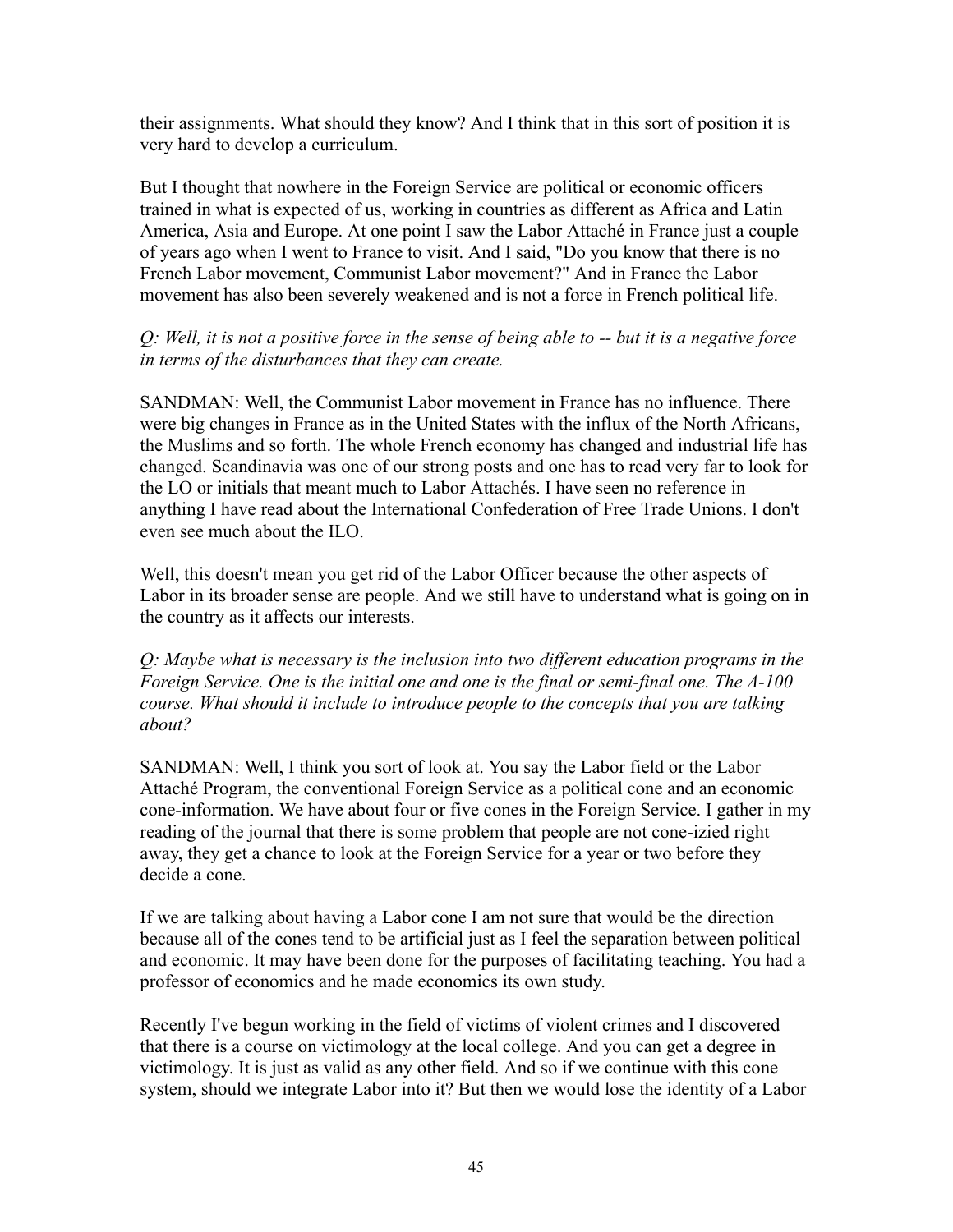program. But, that has happened already. I went into the Foreign Service and just wanted to do Labor work. I wanted to do better and better Labor work. I didn't feel like I had to become an Ambassador to have a successful career.

The traditional or historical ways of recruiting Foreign Service Officers do not look at Labor as a career. Many of those that I have talked to look at it as another assignment. They want to get back into the political stream because that is the way upward. We have had a couple of Labor Attachés become Ambassadors. But they were very exceptional people. I think it is to integrate Labor into the mainstream, into political and economic reporting. That is sort of painful to say get rid of the Labor Attaché Program. There is no longer a group of people who have made Labor a career in the Foreign Service.

My impression of the Foreign Service Officer who goes into the Labor Training Program might like to serve a year, a tour or two tours. But we are all forced to look at how to get promoted. And that is the name of the game, I think, increasingly in the Foreign Service which is threatened today by the contraction of government and the reductions of budgets. My contact with colleagues says that life in the Foreign Service is a matter of survival.

And so I don't think we can expect a "Labor corps". This should be in the training of the Foreign Service Officers at the junior level and at every level. The education and training on how to do the reporting on Labor. Again, I think we have to define what the word "Labor" means. And I was not prepared to do it at that time but I saw it in seven different posts. The job was handled a little differently in each post.

And so what the future holds for the Labor Attaché...

# *Q: ...depending upon the situation in that post. That is the point you are making.*

SANDMAN: It varied from post to post. It varied in accordance to what our goals and objectives were, the importance of organized Labor, how extensive unemployment was as a political threat-a destabilizing element in the country. I think the Foreign Service itself has to decide. Where that decision would be made, I don't know. But we have had so many study groups on the Labor Attaché Program but they were offered in terms of how many we needed and what grade level we should function at and having access to the top of the career ladder.

SANDMAN: Rather than the substance of what we are doing.

*Q: What is the use of having a segment of training for any Foreign Service officer, including the Labor Officer of things like U.S. Labor law, U.S. Labor history, as against the things you were talking about -- find out something about that country's situation and then find out what you need to know about where you belong or to effect what is being done in that country?.*